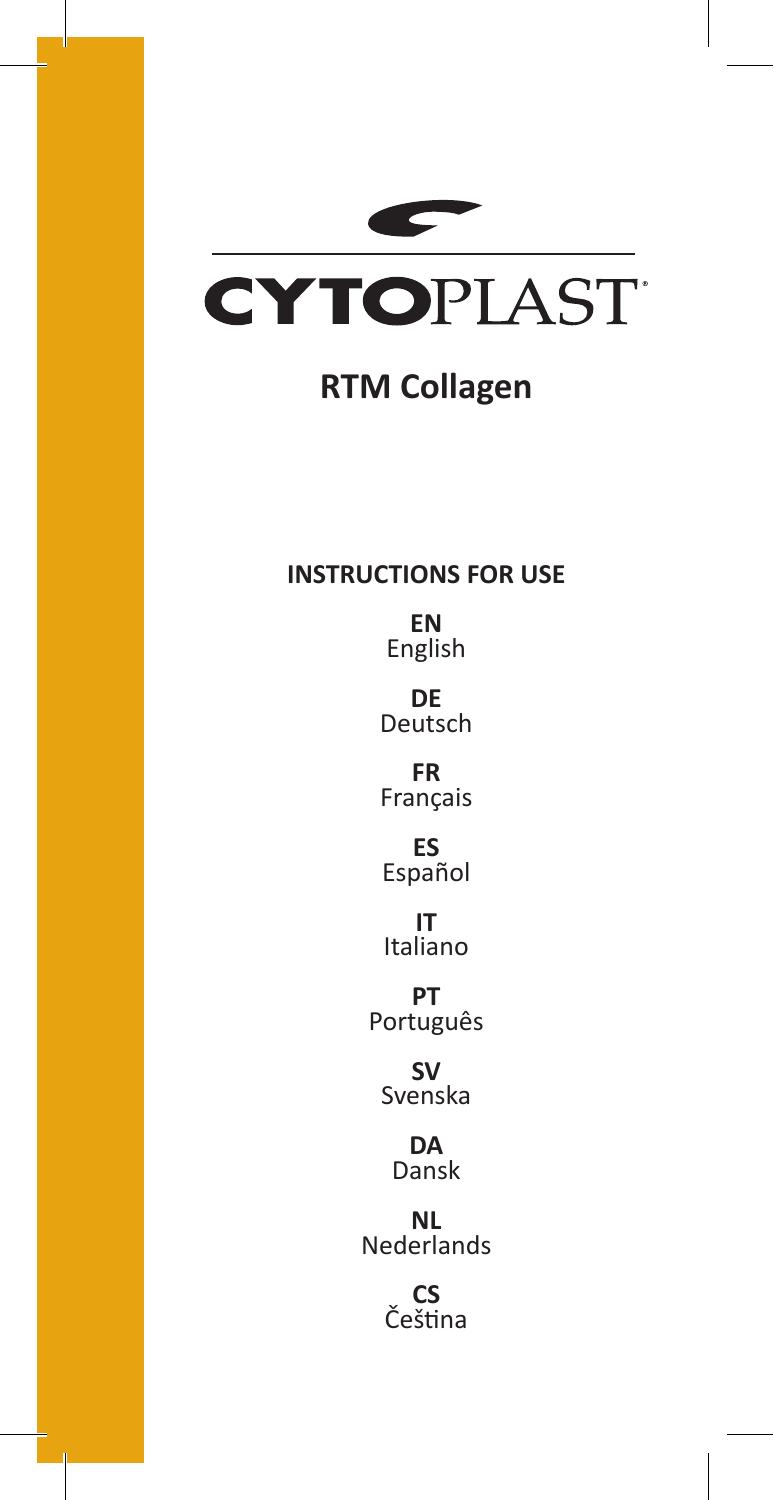INSTRUCTIONS FOR USE **Introduction:** The user of Cytoplast® products has the duty to determine whether or not  $\epsilon$  is suitable for the particular patient and circumstances.  $\mathfrak{c}$  any implies indirect, punitive or other damages, arising out of or in connection with any errors in professional judgment or practice in the use or installation of Cytoplast® products. **Intended Use:** Cytoplast® RTM Collagen is a bioresorbable, implantable collagen material that is in  $\mathfrak{c}$  defect or  $\mathfrak{c}$ Ites Iffis **Description:** Cytoplast® RTM Collagen is a white, nonfriable membrane matrix engineered from highly purified type I collagen fibers derived from bovine Achilles tendon. Cytoplast®  $\mathbf{F}$  collagen is resorbable which eliminates the need for a second surface  $\mathbf{F}$ is normally required to  $r$ supplied sterile, non-pyrogenic and for single use only. **Administration:** Cytoplast® RTM Collagen is packaged in a double sterile pouch. The outer pouch should be opened carefully, allowing the inner pouch to be placed onto a sterile field. The membrane should be removed from the inner pouch with sterile gloves or instruments. The periodontal defect or bone defect is exposed by a mucoperiosteal flap and basic surgical procedures are performed (e.g. curettage). The clinician should perform thorough  $\mathfrak{c}$  space-making material such as a bone matrix and ceramic materials may be used to fill the defect. As much tissue as possible should be preserved to allow for primary closure of the wound and correct positioning of the flaps without tension. Cytoplast® RTM Collagen can be placed either dry or hydrated. If the clinician prefers the handling characteristics of the hydrated collagen, the membrane can be hydrated in sterile  $W_{\rm eff}$  solution for a  $\mathfrak{c}$  may be the size and shape of the defect in the defect in the defect in the defect in the defect in the defect in the defect in the defect in the defect in the defect in the defect in the defect in the defect in sterile scissors. The membrane should overlap the walls of the defect by at least 2 mm to allow complete bone contact and to prevent gingival connective tissue invasion below the material.  $\mathbf{F}=\mathbf{F}$ mobilization. The membrane can be sutured in place using absorbable sutures and a noncutting needle. Resorbable tacks can also be used to affix the membrane. Primary closure must be achieved and maintained to avoid accelerated resorption due to membrane exposure. **Post-operative Procedures:** Patients should rinse with an antimicrobial agent such as chlorhexidine gluconate (Peridex) twice daily for four weeks following surgery. Beginning  $24$  hours after surface  $\epsilon$  and  $\epsilon$ the treated area for two days following the surgery. After this period, the patient may be instructed to  $\mathbf{I}$ prior to four weeks following surgery. Coronal scaling and prophylaxis can be performed at follow-up visits, if indicated. The patient should be seen seven to ten days following surgery for  $W_{\rm{max}}$ visits should be repeated every two weeks thereafter, up to eight weeks following surgery. The patient may return to normal oral hygiene routine.  $\mathbb C$  resort $\mathbb C$  $H_{\rm{max}}$ following to  $\mathfrak{g}$  $\mathbf{r}$  be repeated, including  $\mathbf{r}$ **Contraindications:** Cytoplast® RTM Collagen is contraindicated in patients who have:  $\epsilon$  infections or contains or contains or  $\mathfrak{c}$  or other bovines hematologic, autoimmune or systemic disease, which in the physician's judgment, will prevent safe implantation or likely healing. **Warning:** Clinicians should use care in screening their patients for any known allergies to collagen or bovine-derived products. Hypersensitivity reactions have been noted with the use EN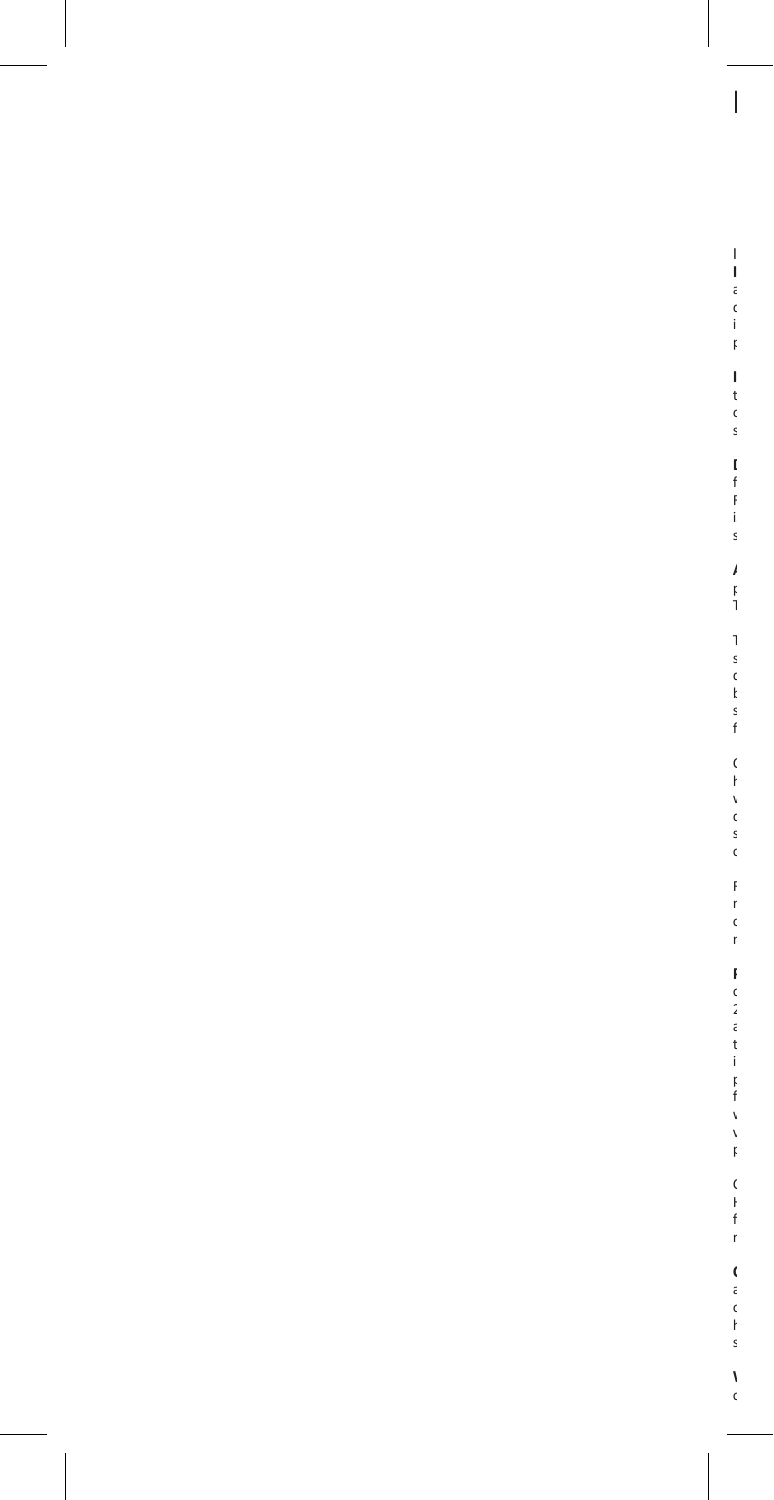

## **RTM Collagen - Resorbable Collagen Membrane**

#### INSTRUCTIONS FOR USE

**Introduction:** The user of Cytoplast® products has the duty to determine whether or not any product is suitable for the particular patient and circumstances. Osteogenics Biomedical disclaims any liability, express or implied, and shall have no responsibility for any direct, indirect, punitive or other damages, arising out of or in connection with any errors in professional judgment or practice in the use or installation of Cytoplast® products.

**Intended Use:** Cytoplast® RTM Collagen is a bioresorbable, implantable collagen material that is intended for use in dental surgery procedures as a material for placement in the area of dental implant, bone defect or ridge reconstruction to aid in wound healing post dental surgery.

**Description:** Cytoplast® RTM Collagen is a white, nonfriable membrane matrix engineered from highly purified type I collagen fibers derived from bovine Achilles tendon. Cytoplast® RTM Collagen is resorbable which eliminates the need for a second surgical procedure that is normally required to remove a non-resorbable membrane. Cytoplast® RTM Collagen is supplied sterile, non-pyrogenic and for single use only.

**Administration:** Cytoplast® RTM Collagen is packaged in a double sterile pouch. The outer pouch should be opened carefully, allowing the inner pouch to be placed onto a sterile field. The membrane should be removed from the inner pouch with sterile gloves or instruments.

The periodontal defect or bone defect is exposed by a mucoperiosteal flap and basic surgical procedures are performed (e.g. curettage). The clinician should perform thorough debridement of the defect. Space-making material such as autologous bone, demineralized bone matrix and ceramic materials may be used to fill the defect. As much tissue as possible should be preserved to allow for primary closure of the wound and correct positioning of the flaps without tension.

Cytoplast® RTM Collagen can be placed either dry or hydrated. If the clinician prefers the handling characteristics of the hydrated collagen, the membrane can be hydrated in sterile water or saline solution for approximately five minutes prior to the final placement. Then, the device may be trimmed to the size and shape of the defect in the dry or wet state using sharp, sterile scissors. The membrane should overlap the walls of the defect by at least 2 mm to allow complete bone contact and to prevent gingival connective tissue invasion below the material.

Fixation of the membrane may be indicated to avoid displacement due to loading or mobilization. The membrane can be sutured in place using absorbable sutures and a noncutting needle. Resorbable tacks can also be used to affix the membrane. Primary closure must be achieved and maintained to avoid accelerated resorption due to membrane exposure.

**Post-operative Procedures:** Patients should rinse with an antimicrobial agent such as chlorhexidine gluconate (Peridex) twice daily for four weeks following surgery. Beginning 24 hours after surgery, the wound site may be additionally swabbed with a cotton-tipped applicator dipped in the antimicrobial agent. The patient should refrain from brushing the treated area for two days following the surgery. After this period, the patient may be instructed to gently brush the area with a soft toothbrush.Dental floss should not be used prior to four weeks following surgery. Coronal scaling and prophylaxis can be performed at follow-up visits, if indicated. The patient should be seen seven to ten days following surgery for wound evaluation and removal of any closing sutures or periodontal packing. These follow-up visits should be repeated every two weeks thereafter, up to eight weeks following surgery. The patient may return to normal oral hygiene routine.

Cytoplast® RTM Collagen should be completely resorbed 26 to 38 weeks following surgery. However, probing and subgingival scaling should not be performed prior to six months following surgery to prevent damage to immature tissues. Other assessments of clinical health may be repeated, including plaque, bleeding and tooth mobility indices.

**Contraindications:** Cytoplast® RTM Collagen is contraindicated in patients who have: acute infections or contaminated wound in the oral cavity, known allergy to collagen of animal origin or other bovine-derived products, clinically significant renal, hepatic, cardiac, endocrine, hematologic, autoimmune or systemic disease, which in the physician's judgment, will prevent safe implantation or likely healing.

**Warning:** Clinicians should use care in screening their patients for any known allergies to collagen or bovine-derived products. Hypersensitivity reactions have been noted with the use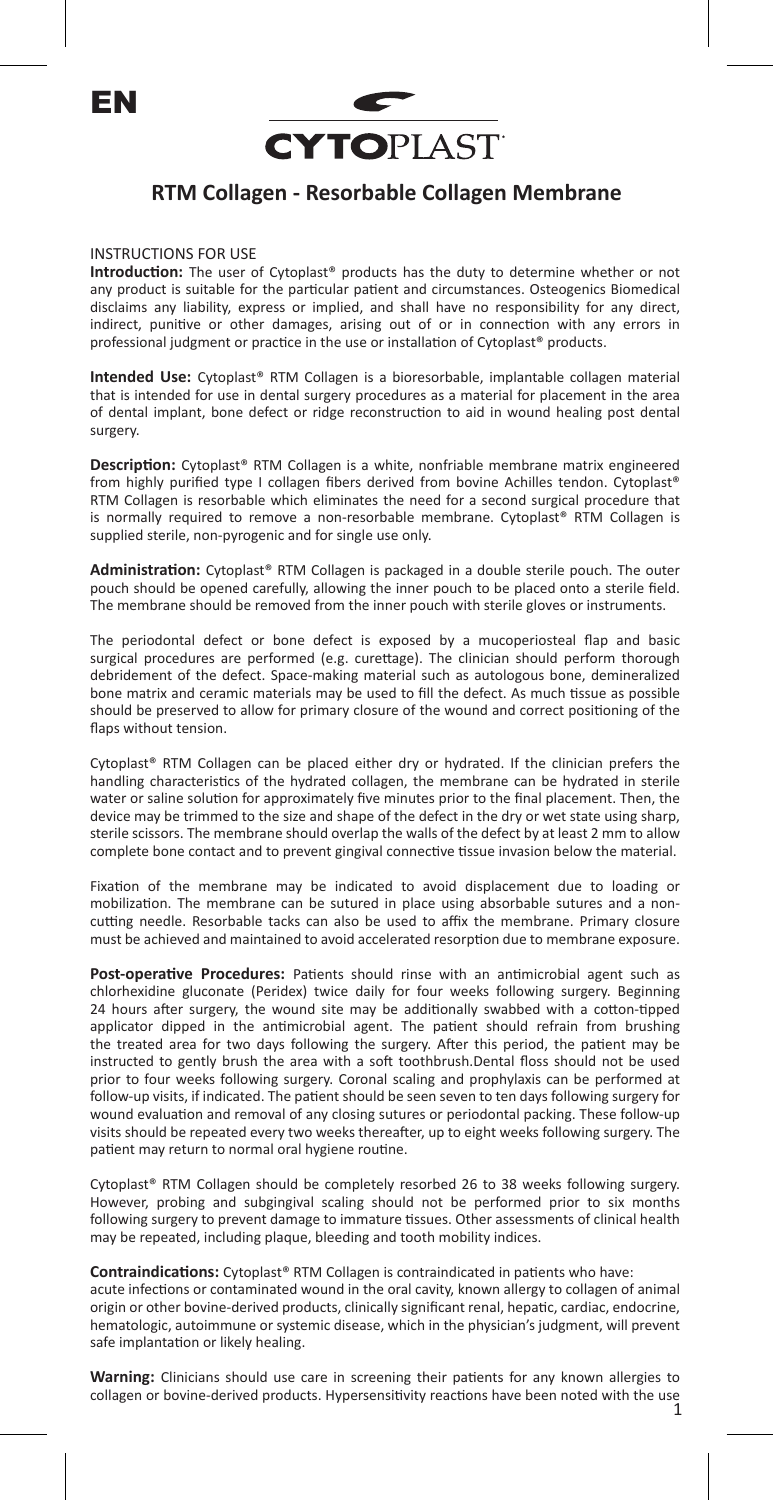of other products containing bovine collagen; therefore, the possibility exists of developing a local sensitivity response to Cytoplast® RTM Collagen.

Precautions: As with all surgical procedures, caution should be exercised when treating medically compromised patients such as patients receiving long-term steroidal therapy or currently taking anticoagulants. Patients with clinically significant systemic diseases, indicating a history of anaphylactic reactions, autoimmune diseases, uncontrolled diabetes or severe hypertension have not been implanted with the membrane; therefore, the safety and effectiveness for those patients have not been determined. Nor has it been evaluated in pregnant women, children and/or in patients with conditions involving extremely severe defects with little peridontium or bone. Cytoplast® RTM Collagen cannot be resterilized. Open, unused membranes must be discarded. In vivo stability may be adversely affected if re-sterilized. Cross-contamination and infection may occur if re-used. Do not use if the product sterilization barrier or its packaging is compromised.

ANWEISUNGEN ZUR VERWENDUNG

DE

Wundheilung nach der Dentaloperation zu unterstützen.

und nur zum einmaligen Einsatz bestimmt.

inneren Tasche entfernt werden.

ermöglichen.

Material zu verhindern.

wieder aufnehmen.

können wiederholt werden.

Wundheilung verhindern könnte.

**Einführung:** Der Benutzer von Cytoplast®-Produkten ist dafür verantwortlich, zu bestimmen, ob ein Produkt für einen bestimmten Patienten oder Umstand geeignet ist oder nicht. Osteogenics Biomedical lehnt jegliche ausdrückliche oder stillschweigende Haftbarkeit ab und übernimmt keine Verantwortung für direkte, indirekte, pönalisierende oder andere Schäden, die aus oder im Zusammenhang mit Fehlern im professionellen Urteilsvermögen oder Praktiken zum Gebrauch oder zur Installation von Cytoplast®-Produkten entstehen. **Verwendungszweck:** Cytoplast® RTM Collagen ist ein biologisch resorbierbares, implantierbares Collagenmaterial für chirurgische Dentaleingriffe, das in den Bereich des Dentalimplantats, Knochendefekts oder der Dammrekonstruktion platziert wird, um die

**Beschreibung:** Cytoplast® RTM Collagen ist eine weiße, nichtbröcklige Membranmatrix aus höchst gereinigten Collagenfasern vom Typ I, die aus der Achillessehne von Rindern gewonnen  $W_{\rm eff}$  RTM  $\rm G$ werden kann, die normalerweise zur Entfernung einer nicht-resorbierbaren Membran  $\epsilon$  RTM  $\epsilon$ 

**Anwendung:** Cytoplast® RTM Collagen ist in einer doppelten sterilen Tasche verpackt. Die äußere Tasche muss vorsichtig geöffnet werden, damit die innere Tasche in ein steriles Feld  $\epsilon$  werden  $\epsilon$ 

Der periodontale Defekt wird durch einen mukoperiostalen Lappen freigelegt und es werden grundlegende Operationsverfahren durchgeführt (z. B. Kürettage). Der Arzt sollte ein gründliches Debridement des Defekts vornehmen. Das platzschaffende Material, wie  $\epsilon$  Knochen, demineralisierte Knochen Fullung des Defekts verwendet. Es sollte so viel  $E$ die Hauptschließung der Wunde und die richtige Lappenpositionierung ohne Spannung zu

Cytoplast® RTM Collagen kann entweder trocken oder hydratisiert platziert werden. Bevorzugt der Arzt die Handhabungseigenschaften von hydratisiertem Collagen, kann die Membran vor der endgültige Platzierung für circa fünf Minuten in sterilem Wasser oder Kochsalzlösung hydratisiert werden. Dann kann die Membran in trockenem oder nassem Zustand mit einer scharfen sterilen Schere auf die Größe und Form des Defekts zugeschnitten werden. Die Membran sollte die Wände des Defekts um mindestens 2 mm überragen, damit vollständiger Knochenkontakt gewährleistet ist und um die gingival-konnektive Gewebeinvasion unter dem

Fixierung der Membran indiziert sein, um ihre Verschiebung der Membran indiziert sein, um ihre Verschiebung du<br>Einzigert sein, um ihre Verschiebung durch Belastung oder Sein, um ihre Verschiebung durch Belastung oder Sein Mobilisierung zu vermeiden. Die Membran kann mit absorbierbarem Nahtmaterial und einer nicht schneidenden Nadel angenäht werden. Sie kann auch mit resorbierbaren Heftstichen befestigt werden. Es muss ein Hauptverschluss erzielt und erhalten werden, um eine beschleunigte Resorption aufgrund des Freiliegens der Membran zu verhindern. **Postoperatives Verfahren:** Patienten sollten ihren Mund nach dem Eingriff mit einem antimikrobiellen Wirkstoff wie Chlorhexidinglukonat (Peridex) vier Wochen lang zweimal täglich ausspülen. Beginnend 24 Stunden nach dem Eingriff kann die Wundstelle zusätzlich mit einem Applikator mit Baumwollspitze betupft werden, der in antimikrobiellen Wirkstoff  $\epsilon$ nicht putzen. Danach kann der Patient angewiesen werden, den Bereich vorsichtig mit einer weichen Zahnbürste zu putzen. Nach dem Eingriff sollte vier Wochen lang keine Zahnseide verwendet werden. Koronale Zahnsteinentfernung und Prophylaxe können ggf. bei der Nachsorge durchgeführt werden. Der Patient sollte 7 bis 10 Tage nach dem Eingriff zwecks Wundenevaluation und Entfernung von Verschlussnähten oder Periodontalpackungen in die Praxis kommen. Diese Nachsorgebesuche müssen danach alle zwei Wochen, bis maximal 8  $W_{\rm eff}$  and  $W_{\rm eff}$ 

 $\mathbb C$  and  $\mathbb C$ sein. Sondierung und subgingivale Zahnsteinentfernung sollten jedoch erst 6 Monate nach dem Eingriff wieder durchgeführt werden, damit das junge Gewebe nicht beschädigt wird. Andere klinische Gesundheitsbeurteilungen, u. a. für Zahnbelag, Blutung und Zahnmobilitätsindizes,

**Kontraindikationen:** Cytoplast® RTM Collagen ist bei Patienten mit folgenden Zuständen kontraindiziert: akute Infektionen oder kontaminierte Wunde in der Mundhöhle bekannte Allergie auf Collagen tierischen Ursprungs oder andere vom Rind stammende Produkte klinisch signifikante renale, hepatische, kardiale, endokrine, hämatologische, Autoimmun- $\mathbf{C} = \mathbf{C}$ 

**Adverse Reactions:** Possible complications that can occur with any dental surgery include infection, swelling of the intraoral tissue, thermal sensitivity, gingival recession, excessive gingival bleeding, flap sloughing or dehiscence, root resorption or ankylosis, loss of crestal bone height, pain, or complications associated with the use anesthesia. Minor discomfort may occur for a few days.

**Safety:** The product is manufactured from bovine Achilles tendon, which is classified as tissues with no detected infectivity for Bovine Spongiform Encephalopathy, BSE (World Health Organization Guidelines). The bovine tendon is known to be one of the richest sources of type I collagen that is commercially available.

The manufacturing process for the product meets European and International Standards for animal tissue sourcing, handling and inactivation of Spongiform Encephalopathy (SE) pathogens. This process involves a treatment with sodium hydroxide that is a recognized method of inactivation of SE pathogens.

A viral inactivation study for the product's manufacturing process was conducted by an independent laboratory. In this study key manufacturing steps were evaluated for their ability to inactivate the following viral strains: Bovine Viral Diarrhea (enveloped virus) and Porcine Parvoviradae (non-enveloped virus). The study results showed that each of the manufacturing steps evaluated, including the sodium hydroxide treatment, is effective in inactivating these viruses.

**Storage:** The product should be stored at room temperature. Avoid excessive heat and humidity.

**How Supplied:** One (1) membrane per package; Two (2) packages per box.

| <b>Available Sizes:</b> | RTM1520 | 15 mm x 20 mm |
|-------------------------|---------|---------------|
|                         | RTM2030 | 20 mm x 30 mm |
|                         | RTM3040 | 30 mm x 40 mm |

**Caution:** Federal (USA) law restricts this device to sale by or on the order of a physician or dentist.

**Labeling Symbols:** Symbols may be used on package labeling for easy identification.



Manufacturer Use by Do Not Reuse Caution LOT Lot Number<br>REF Catalog Nun Catalog Number<br>Do not use if the product  $\bigotimes$  Do not use if the product<br>sterilization barrier or its<br>neglecting is compressive.  $\sqrt{\frac{\text{Temperature limit}}{\text{STERILE}|\text{R}}}}$  Sterilized Using Im **Sterilized Using Irradiation**<br>Authorized Representative EC REP Authorized Representative<br>in the European Community Federal (USA) law restricts this device to sale by or on the order of a physician or dentist

**Manufacturer:** Collagen Matrix, Inc. 15 Thornton Road Oakland, NJ 07436 USA



Schiffgraben 41 30175 Hannover Germany

packaging is compromised.

**Distributed by:** Osteogenics Biomedical, Inc. 4620 71st Street, Bldg 78-79 Lubbock, TX 79424 USA www.osteogenics.com

 $C<sub>2797</sub>$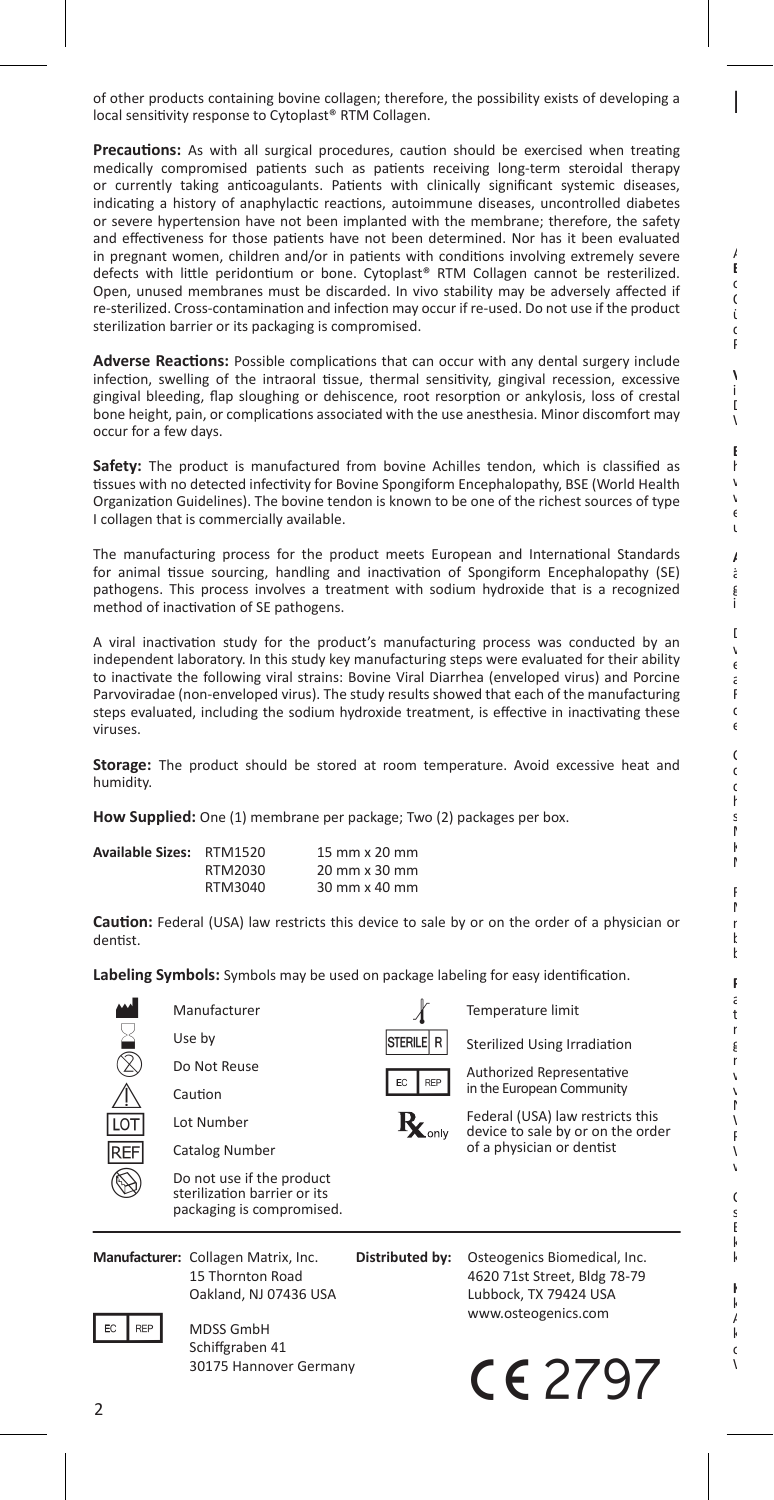

## **RTM Collagen - Resorbierbare Collagenmembran**

#### ANWEISUNGEN ZUR VERWENDUNG

**Einführung:** Der Benutzer von Cytoplast®-Produkten ist dafür verantwortlich, zu bestimmen, ob ein Produkt für einen bestimmten Patienten oder Umstand geeignet ist oder nicht. Osteogenics Biomedical lehnt jegliche ausdrückliche oder stillschweigende Haftbarkeit ab und übernimmt keine Verantwortung für direkte, indirekte, pönalisierende oder andere Schäden, die aus oder im Zusammenhang mit Fehlern im professionellen Urteilsvermögen oder Praktiken zum Gebrauch oder zur Installation von Cytoplast®-Produkten entstehen.

**Verwendungszweck:** Cytoplast® RTM Collagen ist ein biologisch resorbierbares,<br>implantierbares Collagenmaterial für chirurgische Dentaleingriffe, das in den Bereich des<br>Dentalimplantats, Knochendefekts oder der Dammrekonst Wundheilung nach der Dentaloperation zu unterstützen.

Beschreibung: Cytoplast® RTM Collagen ist eine weiße, nichtbröcklige Membranmatrix aus<br>höchst gereinigten Collagenfasern vom Typ I, die aus der Achillessehne von Rindern gewonnen werden. Cytoplast® RTM Collagen ist resorbierbar, wodurch eine zweite Operation umgangen werden kann, die normalerweise zur Entfernung einer nicht-resorbierbaren Membran erforderlich ist. Cytoplast® RTM Collagen wird in sterilem Zustand geliefert, ist nicht pyrogen und nur zum einmaligen Einsatz bestimmt.

**Anwendung:** Cytoplast® RTM Collagen ist in einer doppelten sterilen Tasche verpackt. Die äußere Tasche muss vorsichtig geöffnet werden, damit die innere Tasche in ein steriles Feld gelegt werden kann. Die Membran muss mit sterilen Handschuhen oder Instrumenten aus der inneren Tasche entfernt werden.

Der periodontale Defekt wird durch einen mukoperiostalen Lappen freigelegt und es werden grundlegende Operationsverfahren durchgeführt (z. B. Kürettage). Der Arzt sollte ein gründliches Debridement des Defekts vornehmen. Das platzschaffende Material, wie autologer Knochen, demineralisierte Knochenmatrix und keramische Materialien, wird zur Füllung des Defekts verwendet. Es sollte so viel Gewebe wie möglich erhalten werden, um die Hauptschließung der Wunde und die richtige Lappenpositionierung ohne Spannung zu ermöglichen.

Cytoplast® RTM Collagen kann entweder trocken oder hydratisiert platziert werden. Bevorzugt der Arzt die Handhabungseigenschaften von hydratisiertem Collagen, kann die Membran vor der endgültige Platzierung für circa fünf Minuten in sterilem Wasser oder Kochsalzlösung hydratisiert werden. Dann kann die Membran in trockenem oder nassem Zustand mit einer scharfen sterilen Schere auf die Größe und Form des Defekts zugeschnitten werden. Die Membran sollte die Wände des Defekts um mindestens 2 mm überragen, damit vollständiger Knochenkontakt gewährleistet ist und um die gingival-konnektive Gewebeinvasion unter dem Material zu verhindern.

Fixierung der Membran kann indiziert sein, um ihre Verschiebung durch Belastung oder Mobilisierung zu vermeiden. Die Membran kann mit absorbierbarem Nahtmaterial und einer nicht schneidenden Nadel angenäht werden. Sie kann auch mit resorbierbaren Heftstichen befestigt werden. Es muss ein Hauptverschluss erzielt und erhalten werden, um eine beschleunigte Resorption aufgrund des Freiliegens der Membran zu verhindern.

**Postoperatives Verfahren:** Patienten sollten ihren Mund nach dem Eingriff mit einem antimikrobiellen Wirkstoff wie Chlorhexidinglukonat (Peridex) vier Wochen lang zweimal täglich ausspülen. Beginnend 24 Stunden nach dem Eingriff kann die Wundstelle zusätzlich mit einem Applikator mit Baumwollspitze betupft werden, der in antimikrobiellen Wirkstoff getaucht wurde. Nach dem Eingriff sollte der Patient den behandelten Bereich zwei Tage lang nicht putzen. Danach kann der Patient angewiesen werden, den Bereich vorsichtig mit einer weichen Zahnbürste zu putzen. Nach dem Eingriff sollte vier Wochen lang keine Zahnseide verwendet werden. Koronale Zahnsteinentfernung und Prophylaxe können ggf. bei der Nachsorge durchgeführt werden. Der Patient sollte 7 bis 10 Tage nach dem Eingriff zwecks Wundenevaluation und Entfernung von Verschlussnähten oder Periodontalpackungen in die Praxis kommen. Diese Nachsorgebesuche müssen danach alle zwei Wochen, bis maximal 8 Wochen nach dem Eingriff, wiederholt werden. Der Patient kann seine normale Zahnpflege wieder aufnehmen.

Cytoplast® RTM Collagen sollte 26 bis 38 Wochen nach der Operation vollkommen resorbiert sein. Sondierung und subgingivale Zahnsteinentfernung sollten jedoch erst 6 Monate nach dem Eingriff wieder durchgeführt werden, damit das junge Gewebe nicht beschädigt wird. Andere klinische Gesundheitsbeurteilungen, u. a. für Zahnbelag, Blutung und Zahnmobilitätsindizes, können wiederholt werden.

Kontraindikationen: Cytoplast® RTM Collagen ist bei Patienten mit folgenden Zuständen<br>kontraindiziert: akute Infektionen oder kontaminierte Wunde in der Mundhöhle bekannte Allergie auf Collagen tierischen Ursprungs oder andere vom Rind stammende Produkte klinisch signifikante renale, hepatische, kardiale, endokrine, hämatologische, Autoimmunoder systemische Erkrankung, die nach Ermessen des Arztes eine sichere Implantation oder Wundheilung verhindern könnte.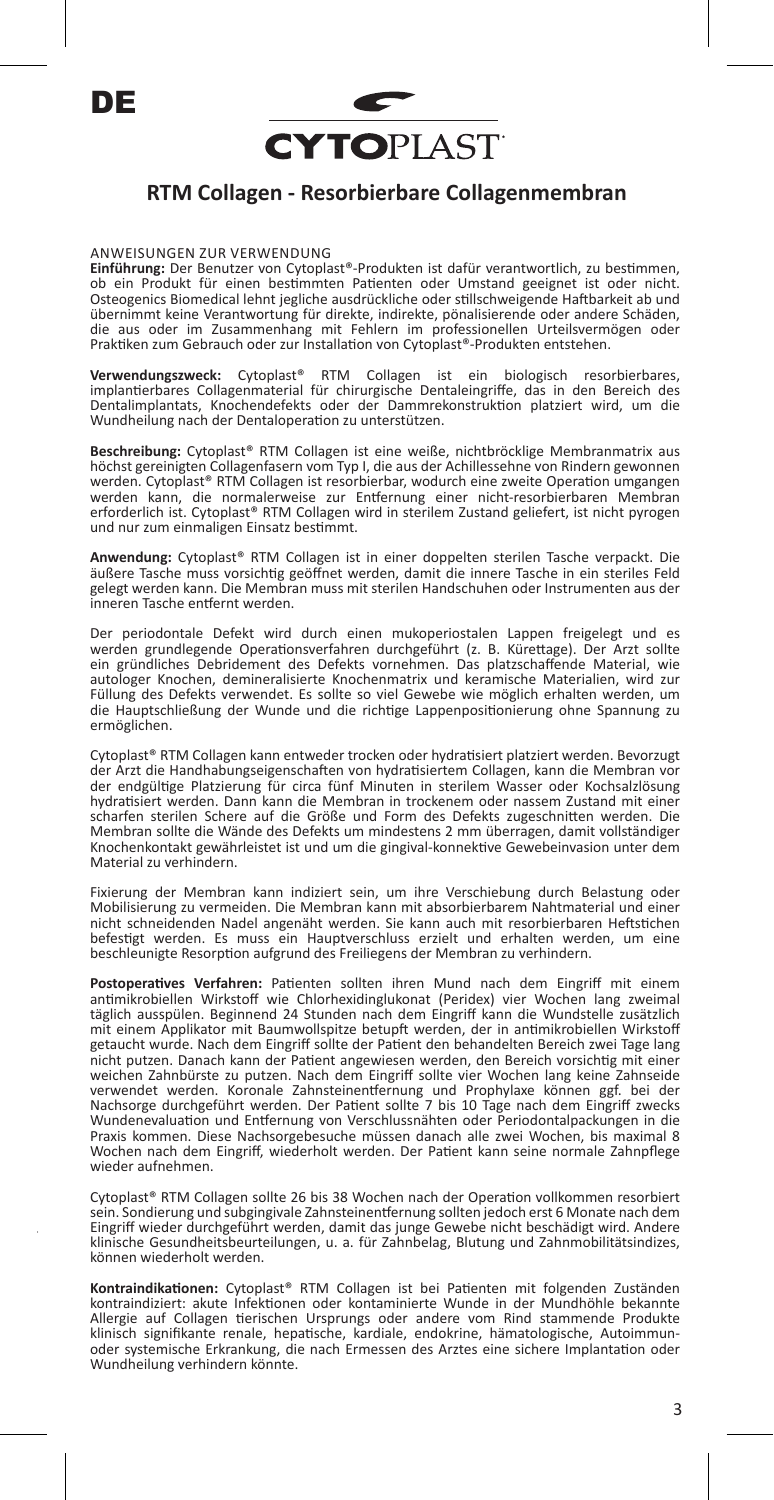Warnung: Ärzte sollten ihre Patienten sorgfältig auf bekannte Collagen- oder<br>Rinderproduktallergien untersuchen. Überempfindlichkeitsreaktionen wurden beim Gebrauch anderer Produkte mit Rindercollagen beobachtet, deshalb besteht die Möglichkeit einer lokalen empfindlichen Reaktion auf Cytoplast® RTM Collagen.

**Vorsichtsmaßnahmen:** Wie bei allen Operationsverfahren sollte bei der Behandlung von<br>medizinisch kompromittierten Patienten, wie solchen unter Langzeit-Steroidtherapie oder<br>die derzeit Antikoagulanzien erhalten, vorsichti wurde nicht bei Patienten mit klinisch signifikanten systemischen Krankheiten, die auf eine Krankheiten, die auf eine Krankengeschichte von anaphylaktischen Reaktionen, Autoimmunkrankheiten, unkontrollierten Diabetes oder schwere Hypertonie hinweisen, implantiert; deshalb ist die Sicherheit und Wirksamkeit für diese Patienten nicht bestimmt. Die Membran wurde auch nicht bei schwangeren Frauen, Kindern und/oder bei Patienten mit extrem schweren Defekten mit wenig Periodontium oder Knochen beurteilt. Cytoplast® RTM Collagen kann nicht resterilisiert werden. Offene, unbenutzte Membran muss entsorgt werden. Die In-vivo-Stabilität könnte bei einer Resterilisation nachteilig beeinflusst werden. Die Wiederverwendung kann zu einer Kreuzkontamination und Infektion führen. Bei beschädigter Sterilbarriere oder Verpackung das Produkt nicht verwenden.

MODE D'EMPLOI

 $\mathbb{R}^n$ 

produits Cytoplast®.

usage unique.

et de mobilité des dents.

ou une bonne cicatrisation.

**Introduction:** Il revient à l'utilisateur de produits Cytoplast® de déterminer la conformité  $\mathfrak{c}$  un patient et à des circonstances données. Osteogenics Biomedient et à des circonstances de circonstances de circonstances données. Osteogenics Biomedient et à de toute responsabilité, explicite ou implicite, et ne sera en aucun cas responsable de tout dommage direct, indirect, secondaire ou autre, découlant de ou en rapport avec toute erreur de jugement ou d'usage professionnel dans le cadre de l'utilisation ou de l'installation des

**Utilisation:** Cytoplast® RTM Collagen se présente sous forme d'un matériau implantable et biorésorbable à base de collagène, destiné à une utilisation dans les interventions chirurgicales dentaires où le matériau est placé dans les régions d'implants dentaires, de perte de substance osseuse ou de reconstruction de crête, pour contribuer à la cicatrisation post-chirurgicale des plaies. **Description:** Cytoplast® RTM Collagen est une matrice sous forme d'une membrane blanche non friable, fabriquée à base de fibres de collagène de type I hautement purifié dérivé du tendon d'Achille de bovins. Cytoplast® RTM Collagen est résorbable, éliminant ainsi la deuxième intervention chirurgicale normalement requise pour le retrait d'une membrane non résorbable. Cytoplast® RTM Collagen est fournie stérile, est apyrogène et est destinée à un

**Administration:** Cytoplast® RTM Collagen est emballé dans une double pochette stérile. La pochette extérieure doit être ouverte délicatement, puis placer la pochette intérieure sur un champ stérile. La membrane doit être retirée de la pochette intérieure à l'aide de gants ou d'instruments stériles. Exposer la perte de substance parodontale ou perte de substance osseuse en soulevant un lambeau mucopériosté, puis procéder aux étapes chirurgicales de base (curetage, par exemple). Le praticien doit d'abord pratiquer un débridement complet de la perte de substance. Des matériaux d'espacement comme de l'os autologue, une matrice osseuse déminéralisée ou de la céramique peuvent être utilisés pour combler la perte de substance. Conserver le plus de tissu possible afin de permettre une fermeture primaire de la plaie et un positionnement correct des lambeaux sans exercer de tension. Cytoplast® RTM Collagen peut être mis en place sec ou réhydraté. Si le praticien préfère les caractéristiques de manipulation du collagène hydraté, la membrane peut être hydratée dans de l'eau ou du sérum physiologique stérile pendant environ cinq minutes avant la mise en place finale. Ensuite, le dispositif peut être découpé à la taille et la forme de la perte de substance, à l'état sec ou mouillé, à l'aide de ciseaux tranchants stériles. La membrane doit chevaucher les bords de la perte de substance d'au moins 2 mm afin de permettre un contact complet avec l'os et d'empêcher une invasion de tissu conjonctif gingival sous le matériau. La fixation de la membrane peut être indiquée pour éviter tout déplacement dû à une charge ou une mobilisation. La membrane peut être suturée en place à l'aide de sutures résorbables et d'une aiguille mousse. Des agrafes résorbables peuvent également être utilisées pour fixer la membrane. Une fermeture primaire de la plaie doit être réalisée et maintenue pour éviter une

**Procédures postopératoires:** Les patients doivent faire des bains de bouche avec un agent  $\epsilon$  and  $\epsilon$  $\mathbf c = \mathbf c$ également être tamponnée à l'aide d'un coton-tige imprégné d'un agent antimicrobien. Le patient doit éviter de se brosser les dents dans la région traitée, pendant deux jours suivant l'opération. Ensuite, le patient pourra brosser la zone avec une brosse à dents souple. Ne pas utiliser de fil dentaire pendant quatre semaines suivant l'opération. Un détartrage coronaire  $\epsilon$  des visites  $\epsilon$ les besoins. Le patient doit revenir sept à dix jours après l'opération pour une évaluation de la plaie et le retrait des sutures ou du matériau de comblement parodontal. Ensuite, ces visites de contrôle doivent être répétées toutes les deux semaines, jusqu'à huit semaines après l'opération. Le patient peut reprendre une hygiène buccale normale. Cytoplast® RTM Collagen se résorbe généralement complètement 26 à 38 semaines après l'opération. Le sondage et le détartrage sous-gingivaux ne doivent cependant pas être pratiqués avant six mois postopératoires pour éviter d'endommager les tissus immatures. D'autres évaluations de la santé clinique peuvent être répétées, notamment les indices de plaque, de saignement

**Contre-indications:** Cytoplast® RTM Collagen est contre-indiqué chez les patients présentant: des infections aiguës ou une plaie contaminée de la cavité buccale une allergie connue au collagène d'origine animale ou à d'autres produits d'origine bovine une maladie rénale, hépatique, cardiaque, endocrinienne, hématologique, auto-immune ou systémique cliniquement significative qui, selon l'avis du praticien, empêche une implantation sans danger

**Avertissement:** Les praticiens doivent dépister avec soin toute allergie connue au collagène

résorption accélérée en raison d'une exposition de la membrane.

**Unerwünschte Reaktionen:** Mögliche Komplikationen, die mit jedem Dentaleingriff<br>einhergehen können, sind u. a. Infektion, Schwellung des intraoralen Gewebes,<br>Thermästhesie, Paradontose, schweres Zahnfleischbluten, Lappenv Thermästhesie, Paradontose, schweres Zahnfleischbluten, Lappenverschorfung oder -dehiszenz, Wurzelresorption oder -ankylose, Verlust der krestalen Knochenhöhe, Schmerzen oder Komplikationen, die mit dem Gebrauch von Narkosemitteln assoziiert sind. Einige Tage kann es zu geringfügigen Beschwerden kommen.

**Sicherheit:** Das Produkt ist aus der Achillessehne von Rindern hergestellt, die als Gewebe ohne erkennbare Infektion mit Boviner Spongiformer Enzephalopathie (BSE) klassifiziert ist (Richtlinien der Weltgesundheitsorganisation). Die Rindersehne ist bekanntermaßen die ergiebigste Quelle für Collagen Typ I, die kommerziell erhältlich ist.

Der Herstellungsprozess des Produkts erfüllt die europäischen und internationalen Normen für die Gewinnung, Handhabung und Inaktivierung von spongiformen Enzephalopathie(SE)- Pathogenen. Dieser Prozess umfasst eine Behandlung mit Natriumhydroxid, eine anerkannte Methode zur Inaktivierung des SE-Pathogens.

Von einem unabhängigen Labor wurde eine virale Inaktivierungsstudie für den Herstellungsprozess des Produkts durchgeführt. In dieser Studie wurden die wichtigsten Herstellungsschritte auf ihre Fähigkeit zur Inaktivierung der folgenden Virusstränge evaluiert: Bovine Virusdiarrhoe (umhülltes Virus) und porciner Parvovirus (nacktes Studienergebnisse zeigten, dass jeder der evaluierten Herstellungsschritte, einschließlich der Natriumhydroxidbehandlung, zur Inaktivierung dieser Viren wirksam ist.

**Aufbewahrung:** Das Produkt ist bei Raumtemperatur zu lagern. Übermäßige Wärme oder Feuchtigkeit vermeiden.

**Lieferumfang:** Eine (1) Membran pro Packung; zwei (2) Packungen pro Karton.

| Erhältliche Größen: | RTM1520 | 15 mm x 20 mm |
|---------------------|---------|---------------|
|                     | RTM2030 | 20 mm x 30 mm |
|                     | RTM3040 | 30 mm x 40 mm |

**Vorsicht:** Nach US-Recht darf diese Vorrichtung nur durch einen Arzt oder Zahnarzt oder auf dessen Anordnung hin verkauft werden.

**Auf dem Etikett verwendete Symbole:** Auf dem Verpackungsetikett können Symbole zur einfachen Identifizierung verwendet werden.

|     | Hersteller                                                                                          |                            | Temperaturbegrenzungen                                       |
|-----|-----------------------------------------------------------------------------------------------------|----------------------------|--------------------------------------------------------------|
|     | Verwendbar bis                                                                                      | <b>STERILE R</b>           | Sterilisationsmethode mit                                    |
|     | Nicht wiederverwenden                                                                               |                            | Bestrahlung                                                  |
| ٠Ţ  | Vorsicht                                                                                            | <b>REP</b><br>EC           | Bevollmächtigter in der<br>Europäischen Gemeinschaft         |
| LOT | Chargennummer                                                                                       |                            | Nach US-Recht darf diese                                     |
| REF | Bestellnummer                                                                                       | $\mathbf{R}_{\text{only}}$ | Vorrichtung nur von einem<br>lizenzierten Zahnarzt oder Arzt |
|     | Bei beschädigter Sterilbarriere<br>oder Verpackung das Produkt<br>المتمالة ويمتحده ويسترد والملمقود |                            | oder auf dessen Anordnung hin<br>verkauft werden             |

**Hersteller:** Collagen Matrix, Inc. 15 Thornton Road Oakland, NJ 07436 USA

nicht verwenden

**Vertrieb durch:** Osteogenics Biomedical, Inc. 4620 71st Street, Bldg 78-79 Lubbock, TX 79424 USA www.osteogenics.com

 $C<sub>2797</sub>$ 

EC REP MDSS GmbH<br>Schiffgraben 41

30175 Hannover Deutschland

4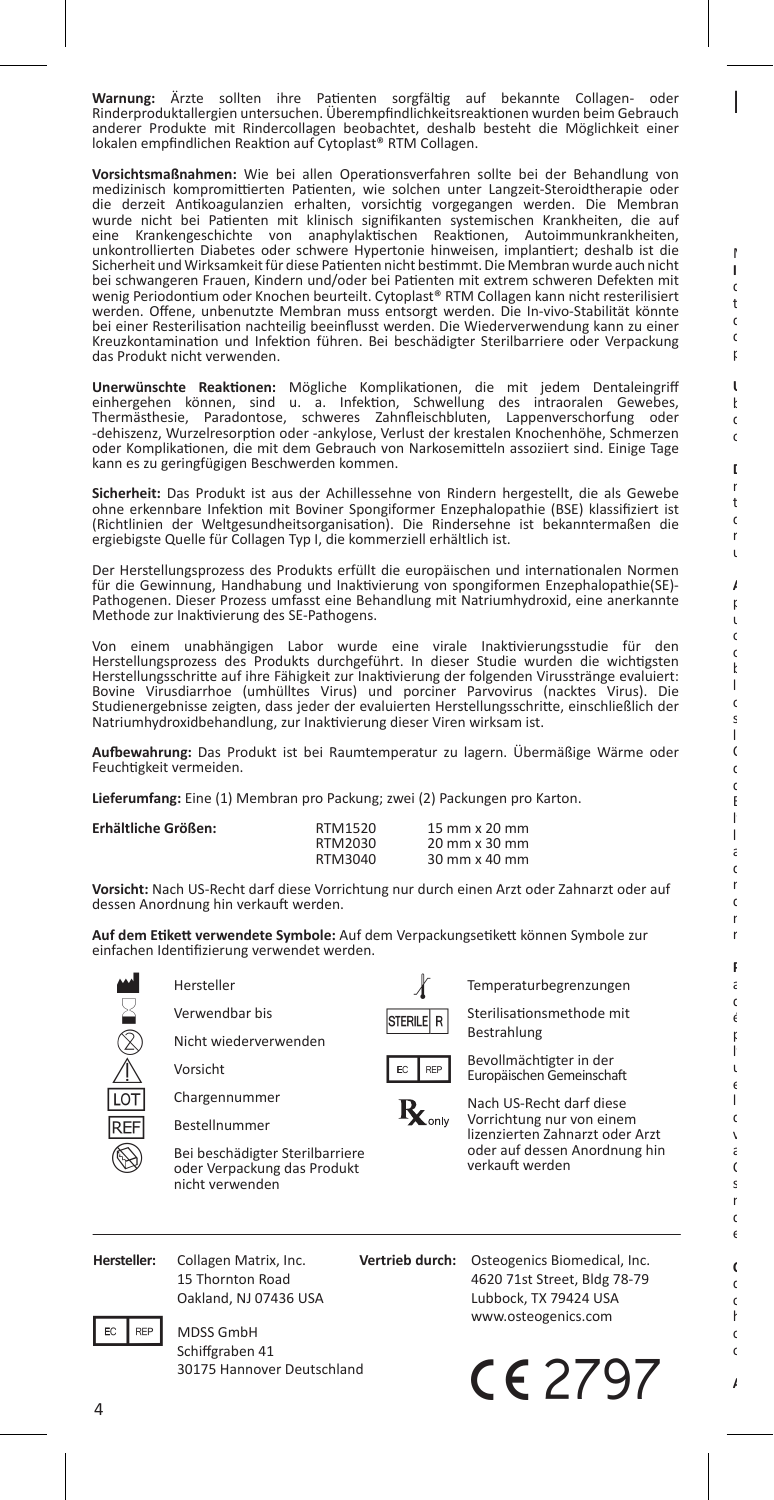

## **RTM Collagen - Membrane résorbable au collagène**

#### MODE D'EMPLOI

Introduction: Il revient à l'utilisateur de produits Cytoplast® de déterminer la conformité d'un produit à un patient et à des circonstances donnés. Osteogenics Biomedical décline toute responsabilité, explicite ou implicite, et ne sera en aucun cas responsable de tout dommage direct, indirect, secondaire ou autre, découlant de ou en rapport avec toute erreur de jugement ou d'usage professionnel dans le cadre de l'utilisation ou de l'installation des produits Cytoplast®.

**Utilisation:** Cytoplast® RTM Collagen se présente sous forme d'un matériau implantable et biorésorbable à base de collagène, destiné à une utilisation dans les interventions chirurgicales dentaires où le matériau est placé dans les régions d'implants dentaires, de perte de substance osseuse ou de reconstruction de crête, pour contribuer à la cicatrisation post-chirurgicale des plaies.

**Description:** Cytoplast® RTM Collagen est une matrice sous forme d'une membrane blanche non friable, fabriquée à base de fibres de collagène de type I hautement purifié dérivé du tendon d'Achille de bovins. Cytoplast® RTM Collagen est résorbable, éliminant ainsi la deuxième intervention chirurgicale normalement requise pour le retrait d'une membrane non résorbable. Cytoplast® RTM Collagen est fournie stérile, est apyrogène et est destinée à un usage unique.

**Administration:** Cytoplast® RTM Collagen est emballé dans une double pochette stérile. La pochette extérieure doit être ouverte délicatement, puis placer la pochette intérieure sur un champ stérile. La membrane doit être retirée de la pochette intérieure à l'aide de gants ou d'instruments stériles. Exposer la perte de substance parodontale ou perte de substance osseuse en soulevant un lambeau mucopériosté, puis procéder aux étapes chirurgicales de base (curetage, par exemple). Le praticien doit d'abord pratiquer un débridement complet de la perte de substance. Des matériaux d'espacement comme de l'os autologue, une matrice osseuse déminéralisée ou de la céramique peuvent être utilisés pour combler la perte de substance. Conserver le plus de tissu possible afin de permettre une fermeture primaire de la plaie et un positionnement correct des lambeaux sans exercer de tension. Cytoplast® RTM Collagen peut être mis en place sec ou réhydraté. Si le praticien préfère les caractéristiques de manipulation du collagène hydraté, la membrane peut être hydratée dans de l'eau ou du sérum physiologique stérile pendant environ cinq minutes avant la mise en place finale. Ensuite, le dispositif peut être découpé à la taille et la forme de la perte de substance, à l'état sec ou mouillé, à l'aide de ciseaux tranchants stériles. La membrane doit chevaucher les bords de la perte de substance d'au moins 2 mm afin de permettre un contact complet avec l'os et d'empêcher une invasion de tissu conjonctif gingival sous le matériau. La fixation de la membrane peut être indiquée pour éviter tout déplacement dû à une charge ou une mobilisation. La membrane peut être suturée en place à l'aide de sutures résorbables et d'une aiguille mousse. Des agrafes résorbables peuvent également être utilisées pour fixer la membrane. Une fermeture primaire de la plaie doit être réalisée et maintenue pour éviter une résorption accélérée en raison d'une exposition de la membrane.

**Procédures postopératoires:** Les patients doivent faire des bains de bouche avec un agent antimicrobien tel que du gluconate de chlorhexidine (Peridex) deux fois par jour pendant quatre semaines après l'opération. À partir de 24 heures après l'opération, la cicatrice doit également être tamponnée à l'aide d'un coton-tige imprégné d'un agent antimicrobien. Le patient doit éviter de se brosser les dents dans la région traitée, pendant deux jours suivant l'opération. Ensuite, le patient pourra brosser la zone avec une brosse à dents souple. Ne pas utiliser de fil dentaire pendant quatre semaines suivant l'opération. Un détartrage coronaire et des mesures prophylactiques peuvent être effectués lors des visites de contrôle, selon les besoins. Le patient doit revenir sept à dix jours après l'opération pour une évaluation de la plaie et le retrait des sutures ou du matériau de comblement parodontal. Ensuite, ces visites de contrôle doivent être répétées toutes les deux semaines, jusqu'à huit semaines après l'opération. Le patient peut reprendre une hygiène buccale normale. Cytoplast® RTM Collagen se résorbe généralement complètement 26 à 38 semaines après l'opération. Le sondage et le détartrage sous-gingivaux ne doivent cependant pas être pratiqués avant six mois postopératoires pour éviter d'endommager les tissus immatures. D'autres évaluations de la santé clinique peuvent être répétées, notamment les indices de plaque, de saignement et de mobilité des dents.

**Contre-indications:** Cytoplast® RTM Collagen est contre-indiqué chez les patients présentant: des infections aiguës ou une plaie contaminée de la cavité buccale une allergie connue au collagène d'origine animale ou à d'autres produits d'origine bovine une maladie rénale, hépatique, cardiaque, endocrinienne, hématologique, auto-immune ou systémique cliniquement significative qui, selon l'avis du praticien, empêche une implantation sans danger ou une bonne cicatrisation.

**Avertissement:** Les praticiens doivent dépister avec soin toute allergie connue au collagène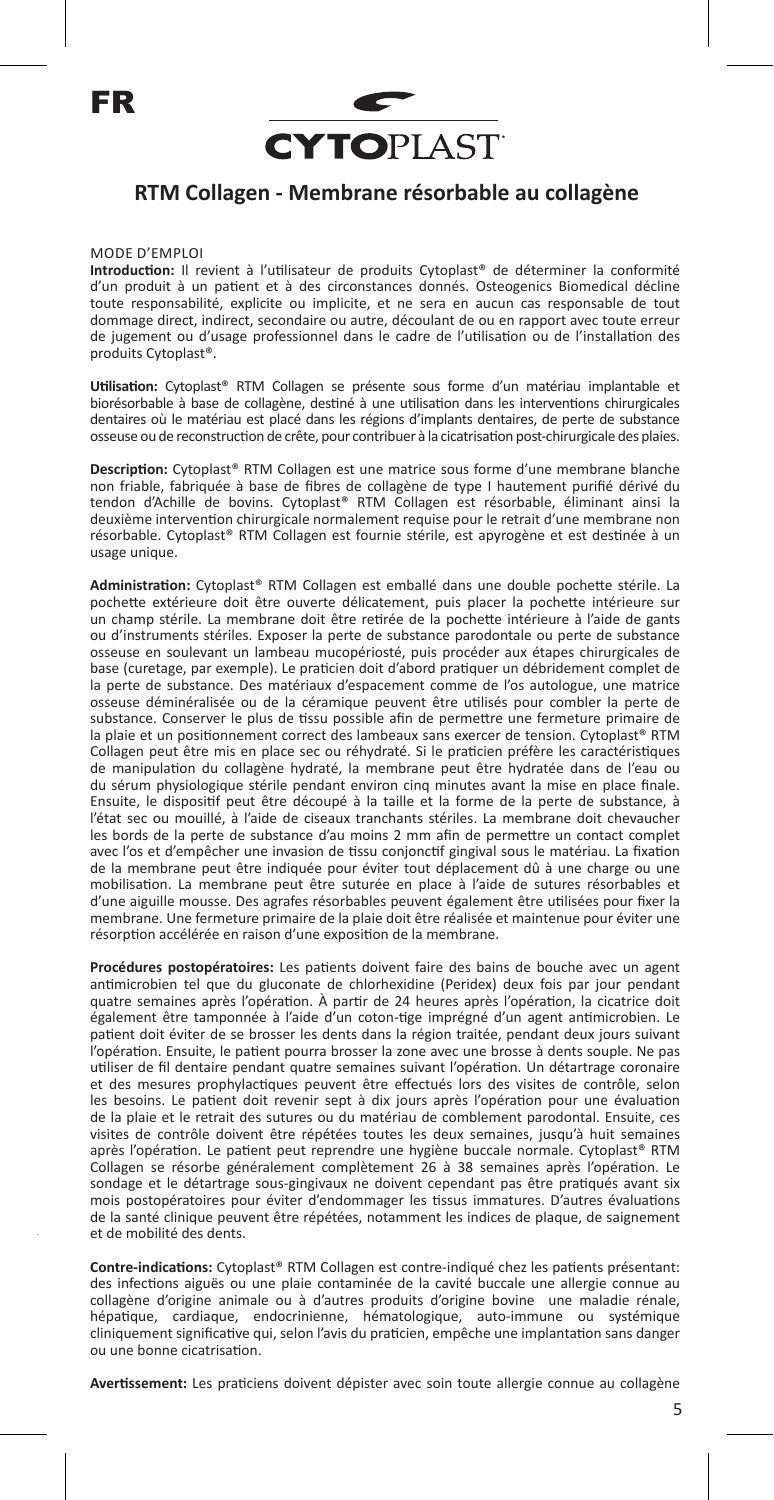ou aux produits d'origine bovine chez leurs patients. Des réactions d'hypersensibilisation ont été observées avec l'utilisation d'autres produits contenant du collagène d'origine bovine ; il est donc possible qu'une réaction de sensibilisation localisée se produise avec Cytoplast® RTM Collagen.

**Mises en garde:** À l'instar de l'ensemble des procédures chirurgicales, une attention particulière doit être exercée lors du traitement de patients atteints de certaines maladies, comme les patients recevant un traitement stéroïde à long terme ou prenant actuellement des anticoagulants. Les patients souffrant de maladies systémiques graves, indiquant des antécédents de réactions anaphylactiques, de maladies auto-immunes, de diabètes incontrôlés ou d'hypertension importante, n'ont pas subi l'implantation de la membrane. Par conséquent, la sécurité et l'efficacité concernant ces patients n'ont pas été déterminées. Les femmes enceintes, les enfants et/ou les patients présentant un état impliquant des défauts extrêmement graves du peridontium ou des os n'ont pas non plus été évalués. Cytoplast® RTM Collagen ne peut pas être restérilisé. Les membranes ouvertes non utilisées doivent être jetées. La stabilité in vivo peut être négativement affectée en cas de restérilisation. Risque de contamination croisée et d'infection en cas de réutilisation. Ne pas utiliser si la protection de la stérilité du produit ou son emballage est endommagé.

**Réactions indésirables:** Les complications potentielles pouvant se produire lors des chirurgies dentaires comprennent: infection, gonflement du tissu intrabuccal, sensibilité thermique, récession de la gencive, saignement gingival excessif, décollement ou déhiscence du lambeau, résorption de racines ou ankylose, perte de hauteur de l'os crestal, douleur, ou complications liées à l'administration d'un anesthésique. Le patient peut ressentir un léger inconfort pendant quelques jours.

**Sécurité:** Ce produit est fabriqué à partir du tendon d'Achille de bovins, classé comme un tissu ne présentant aucune infectivité détectable pour l'encéphalopathie spongiforme bovine, ou ESB (Directives de l'Organisation mondiale de la santé). Le tendon de bovins est l'une des plus abondantes sources de collagène de type I disponibles sur le marché. Le processus de fabrication du produit satisfait aux normes européennes et internationales portant sur les produits d'origine animale et sur la manipulation et l'inactivation des agents pathogènes de l'encéphalopathie spongiforme (ES). Ce processus comprend un traitement à l'hydroxyde de sodium, méthode reconnue d'inactivation des agents pathogènes de l'ES. Une étude portant sur l'inactivation virale du processus de fabrication du produit a été réalisée par un laboratoire indépendant. Dans cette étude, les étapes de fabrication principales ont été évaluées pour ce qui est de leur capacité à désactiver les souches virales suivantes: diarrhée virale bovine (virus enveloppé) et parvoviridae porcin (virus non enveloppé). Les résultats de l'étude ont démontré que chacune des étapes de fabrication, y compris le traitement à l'hydroxyde de sodium, désactive ces virus de façon efficace.

**Conservation:** Conserver le produit à température ambiante. Éviter une chaleur et une humidité excessives.

**Conditionnement:** Une (1) membrane par emballage ; deux (2) emballages par boîte. **Tailles disponibles:**

| RTM1520 | 15 mm x 20 mm |
|---------|---------------|
| RTM2030 | 20 mm x 30 mm |
| RTM3040 | 30 mm x 40 mm |

**Attention:** Les lois fédérales en vigueur aux États-Unis n'autorisent la vente de ce dispositif que par les dentistes ou médecins ou sur leurs instructions.

**Symboles:** Des symboles peuvent être utilisés sur les étiquettes de l'emballage pour une identification plus facile. M Fabricant Limites de température



Utiliser avant le

Ne pas réutiliser

Attention

Numéro de lot

Numéro de catalogue<br>Ne pas utiliser si la protection L Ne pas utiliser si la protection de la stérilité du produit ou son emballage est endommagé

STERILE R Méthode de stérilisation par rayons



EC REP Représentant agréé dans la<br>Communauté européenne



Les lois fédérales en vigueur aux États-Unis n'autorisent la vente de ce dispositif que par les dentistes ou médecins agréés, ou sur leurs instructions

INSTRUCCIONES DE USO

ES

cicatrización tras una cirugía dental.

reabsorción por la exposición de la membrana.

impida una implantación segura o una correcta cicatrización.

y de un solo uso.

de los productos Cytoplast®, o en relación con los mismos.

**Introducción:** El usuario de los productos Cytoplast® tiene la obligación de determinar si cualquier producto es adecuado o no para el paciente y las circunstancias en concreto.  $\mathbb C$  or implicit  $\mathbb C$ tendrá ninguna responsabilidad por cualquier daño directo, indirecto, indirecto, indirecto, punitivo o de otro tipo o de otro tipo o de otro tipo o de otro tipo o de otro tipo o de otro tipo o de otro tipo o de otro tipo o  $\mathfrak{c}$  suria profesional o de c

**Uso previsto:** El colágeno Cytoplast® RTM es un material elaborado con colágeno bioreabsorbible e implantable que ha sido concebido para ser usado en intervenciones de cirugía dental, como material de sustitución en el campo de los implantes dentales, la reconstrucción de defectos óseos o de crestas alveolares, para contribuir al proceso de

**Descripción:** El colágeno Cytoplast® RTM es una matriz membranosa blanca, no friable,  $\epsilon$  a partir de colágeno de tipo I altamente purificadas procedentes de tendono de tendono de tendono de tendono de tendono de tendono de tendono de tendono de tendono de tendono de tendono de tendono de tendono de tendo  $\mathfrak{c}$  de origen bo necesidad de una segunda intervención a la que normalmente hay que recurrir para retirar las membranas no reabsorbibles. Cytoplast® RTM Collagen se entrega estéril, es no pirogénico

**Administración:** El colágeno Cytoplast® RTM se suministra envasado en una doble bolsa estéril. La bolsa exterior deberá abrirse con cuidado, de forma que la bolsa interna pueda colocarse sobre un campo estéril. La membrana deberá extraerse de la bolsa interior con  $\epsilon$  instrumental o colgajo mucoperióstico, llevándose a cabo procedimientos quirúrgicos básicos (por ejemplo, curetaje). El clínico deberá efectuar un desbridamiento exhaustivo del defecto. Para rellenar  $e^+$ ósea desmineralizada y materiales cerámicos. Deberá conservarse la mayor cantidad de tejido posible para que pueda efectuarse un cierre primario de la herida y los colgajos puedan ser colocados sin tensión. El colágeno Cytoplast® RTM puede ser colocado en seco o hidratado. Si el clínico prefiere las características de manejo del colágeno hidratado, podrá hidratar la membrana en agua o suero salino estéril durante unos cinco minutos antes de su colocación definitiva. A continuación, podrá recortarse el dispositivo al tamaño y con la forma del defecto,  $e = \pm$ menos 2 mm las paredes del defecto para permitir un contacto total con el hueso y para  $\epsilon$  invasión de tejido conectivo gina $\epsilon$ de la membrana puede estar indicada para evitar cualquier desplazamiento por cargas o movilizaciones. La membrana puede suturarse en el lugar donde se colocó mediante suturas  $\epsilon$  y con una agusarse puntos  $\epsilon$ la membrana. Podrá realizarse un cierre primario que se mantendrá para evita una rápida

**Procedimientos postoperatorios:** Los pacientes deberá efectuar enjuagues con un agente  $\tilde{\epsilon}$  and  $\tilde{\epsilon}$ cuatro semanas tras la intervención. 24 horas después de la intervención, la herida podrá curarse además mediante aplicaciones con una torunda de algodón impregnada en el agente antimicrobiano. El paciente deberá abstenerse de cepillar la zona tratada durante los dos días siguientes a la intervención. Pasado este tiempo, se le indicará al paciente que cepille suavemente la zona con un cepillo de dientes blando. No deberá usarse hilo dental hasta  $\mathfrak{c}$  pasen cuatro semanas de semanas de semanas de seguimiento podrá las visitas de seguimiento podrá las visitas de seguimiento podrá las visitas de seguimiento podrá las visitas de seguimiento podrá las visitas de  $\epsilon$  cabo un rasp ser examinado de siete a diez días de la intervención para evaluar la herida y para retirar cualquier sutura, o para un relleno periodontal. Estas visitas de seguimiento deberán repetirse posteriormente cada dos semanas, hasta ocho semanas de la intervención. El paciente puede volver a la higiene bucal normal de rutina. El colágeno Cytoplast® RTM deberá reabsorberse por completo en un plazo de 26 a 38 semanas de la intervención. Sin embargo, no deberá  $\epsilon$  el raspado sub  $\epsilon$  causar daño a los tejidos inmaduros. Poderán repetit $\epsilon$ la situación clínica, incluidas placas, y los índices de hemorragia y de movilidad dental.  $C = \{C_1, C_2, \ldots, C_n\}$ infección aguda o herida contaminada en la cavidad oral. alergia conocida al colágeno de origen animal o a otros productos de origen bovino. enfermedad renal, hepática, cardiaca,  $e = \frac{1}{2}$ 

**Atención:** Los clínicos deberán tener cuidado de detectar en sus pacientes la existencia de cualquier alergia conocida al colágeno o a productos de origen bovino. Se han observado reacciones de hipersensibilidad con el uso de otros productos que contenían colágeno de  $\mathfrak{c}$  -la posibilidad de desarrollar una respuesta de desarrollar una respuesta de la posibilidad de hipersensibilidad de de hipersensibilidad de hipersensibilidad de hipersensibilidad de hipersensibilidad de hipersen

**Fabricant :** Collagen Matrix, Inc. 15 Thornton Road Oakland, NJ 07436 États-Unis

**Distribué par :** Osteogenics Biomedical, Inc. 4620 71st Street, Bldg 78-79 Lubbock, TX 79424 États-Unis www.osteogenics.com



Schiffgraben 41 30175 Hannover Germany C2797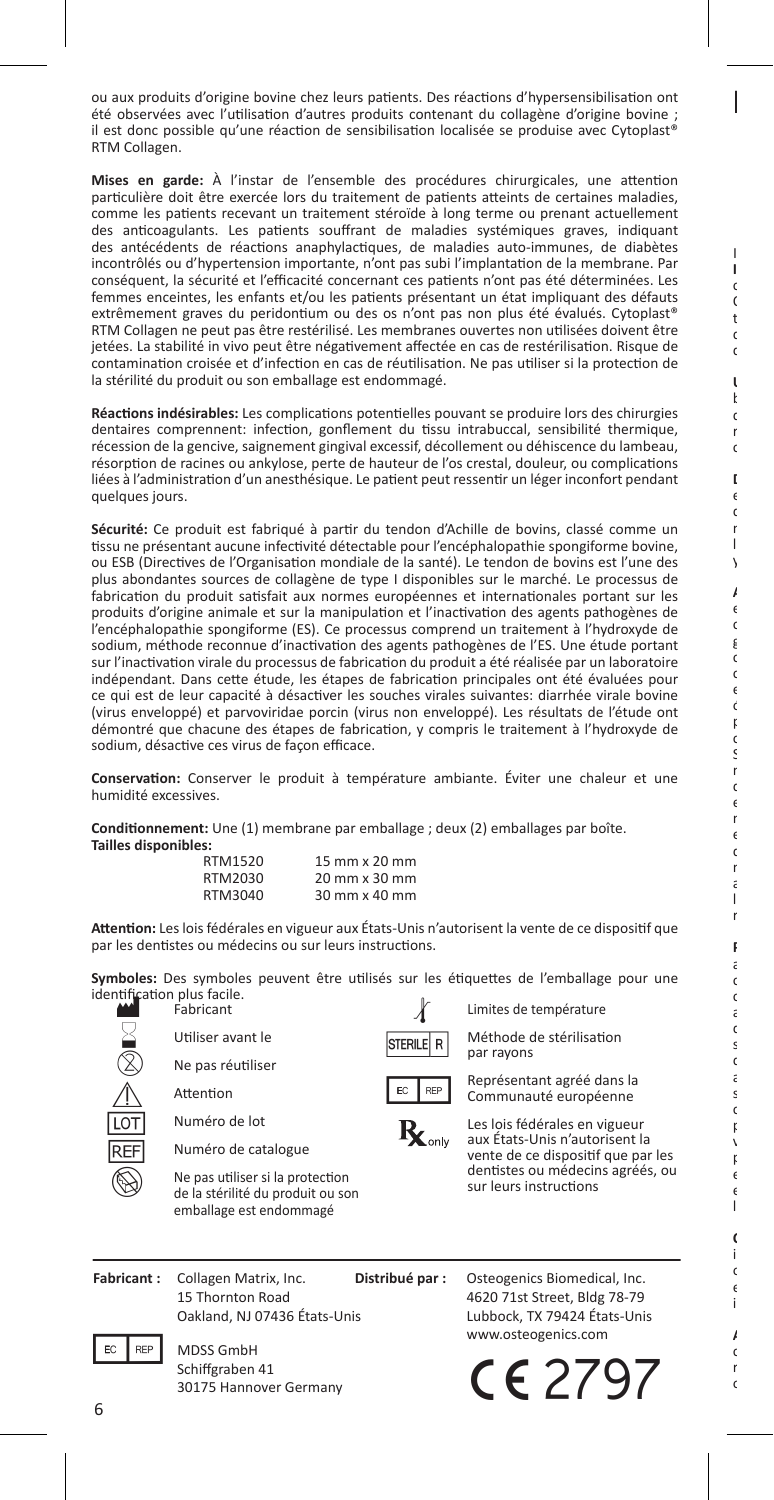

## **RTM Collagen - Membrana de colágeno reabsorbible**

#### INSTRUCCIONES DE USO

**Introducción:** El usuario de los productos Cytoplast® tiene la obligación de determinar si cualquier producto es adecuado o no para el paciente y las circunstancias en concreto. Osteogenics Biomedical declina cualquier responsabilidad legal, expresa o implícita, y no tendrá ninguna responsabilidad por cualquier daño directo, indirecto, punitivo o de otro tipo que surjan de cualquier error de criterio profesional o de la práctica en el uso o la instalación de los productos Cytoplast®, o en relación con los mismos.

**Uso previsto:** El colágeno Cytoplast® RTM es un material elaborado con colágeno bioreabsorbible e implantable que ha sido concebido para ser usado en intervenciones de cirugía dental, como material de sustitución en el campo de los implantes dentales, la reconstrucción de defectos óseos o de crestas alveolares, para contribuir al proceso de cicatrización tras una cirugía dental.

**Descripción:** El colágeno Cytoplast® RTM es una matriz membranosa blanca, no friable, elaborada a partir de fibras de colágeno de tipo I altamente purificadas procedentes de tendón de Aquiles de origen bovino. El colágeno Cytoplast® RTM es reabsorbible lo que elimina la necesidad de una segunda intervención a la que normalmente hay que recurrir para retirar las membranas no reabsorbibles. Cytoplast® RTM Collagen se entrega estéril, es no pirogénico y de un solo uso.

**Administración:** El colágeno Cytoplast® RTM se suministra envasado en una doble bolsa estéril. La bolsa exterior deberá abrirse con cuidado, de forma que la bolsa interna pueda colocarse sobre un campo estéril. La membrana deberá extraerse de la bolsa interior con guantes o instrumental estéril. El defecto periodontal o el defecto óseo queda expuesto por un colgajo mucoperióstico, llevándose a cabo procedimientos quirúrgicos básicos (por ejemplo, curetaje). El clínico deberá efectuar un desbridamiento exhaustivo del defecto. Para rellenar el defecto pueden usarse materiales que crean espacio, tales como hueso antólogo, matriz ósea desmineralizada y materiales cerámicos. Deberá conservarse la mayor cantidad de tejido posible para que pueda efectuarse un cierre primario de la herida y los colgajos puedan ser colocados sin tensión. El colágeno Cytoplast® RTM puede ser colocado en seco o hidratado. Si el clínico prefiere las características de manejo del colágeno hidratado, podrá hidratar la membrana en agua o suero salino estéril durante unos cinco minutos antes de su colocación definitiva. A continuación, podrá recortarse el dispositivo al tamaño y con la forma del defecto, en seco o hidratado, usando tijeras estériles y afiladas. La membrana deberá sobrepasar al menos 2 mm las paredes del defecto para permitir un contacto total con el hueso y para evitar la invasión de tejido conectivo gingival por debajo del material implantado. La fijación de la membrana puede estar indicada para evitar cualquier desplazamiento por cargas o movilizaciones. La membrana puede suturarse en el lugar donde se colocó mediante suturas absorbibles y con una aguja roma. También pueden usarse puntos reabsorbibles para fijar la membrana. Podrá realizarse un cierre primario que se mantendrá para evita una rápida reabsorción por la exposición de la membrana.

**Procedimientos postoperatorios:** Los pacientes deberá efectuar enjuagues con un agente antimicrobiano tal como el gluconato de clorhexidina (Peridex) dos veces al día durante cuatro semanas tras la intervención. 24 horas después de la intervención, la herida podrá curarse además mediante aplicaciones con una torunda de algodón impregnada en el agente antimicrobiano. El paciente deberá abstenerse de cepillar la zona tratada durante los dos días siguientes a la intervención. Pasado este tiempo, se le indicará al paciente que cepille suavemente la zona con un cepillo de dientes blando. No deberá usarse hilo dental hasta que pasen cuatro semanas de la intervención. En las visitas de seguimiento podrá llevarse a cabo un raspado coronal y tratamiento profiláctico, si están indicados. El paciente deberá ser examinado de siete a diez días de la intervención para evaluar la herida y para retirar cualquier sutura, o para un relleno periodontal. Estas visitas de seguimiento deberán repetirse posteriormente cada dos semanas, hasta ocho semanas de la intervención. El paciente puede volver a la higiene bucal normal de rutina. El colágeno Cytoplast® RTM deberá reabsorberse por completo en un plazo de 26 a 38 semanas de la intervención. Sin embargo, no deberá efectuarse el sondaje y el raspado subgingival antes de seis meses de la intervención para evitar causar daño a los tejidos inmaduros. Podrán repetirse evaluaciones de otros aspectos de la situación clínica, incluidas placas, y los índices de hemorragia y de movilidad dental.

**Contraindicaciones:** El colágeno Cytoplast® RTM está contraindicado en pacientes con: infección aguda o herida contaminada en la cavidad oral. alergia conocida al colágeno de origen animal o a otros productos de origen bovino. enfermedad renal, hepática, cardiaca, endocrina, hematológica, autoinmune o sistémica de importancia, que a juicio del medico, impida una implantación segura o una correcta cicatrización.

**Atención:** Los clínicos deberán tener cuidado de detectar en sus pacientes la existencia de cualquier alergia conocida al colágeno o a productos de origen bovino. Se han observado reacciones de hipersensibilidad con el uso de otros productos que contenían colágeno de origen bovino; por tanto, existe la posibilidad de desarrollar una respuesta de hipersensibilidad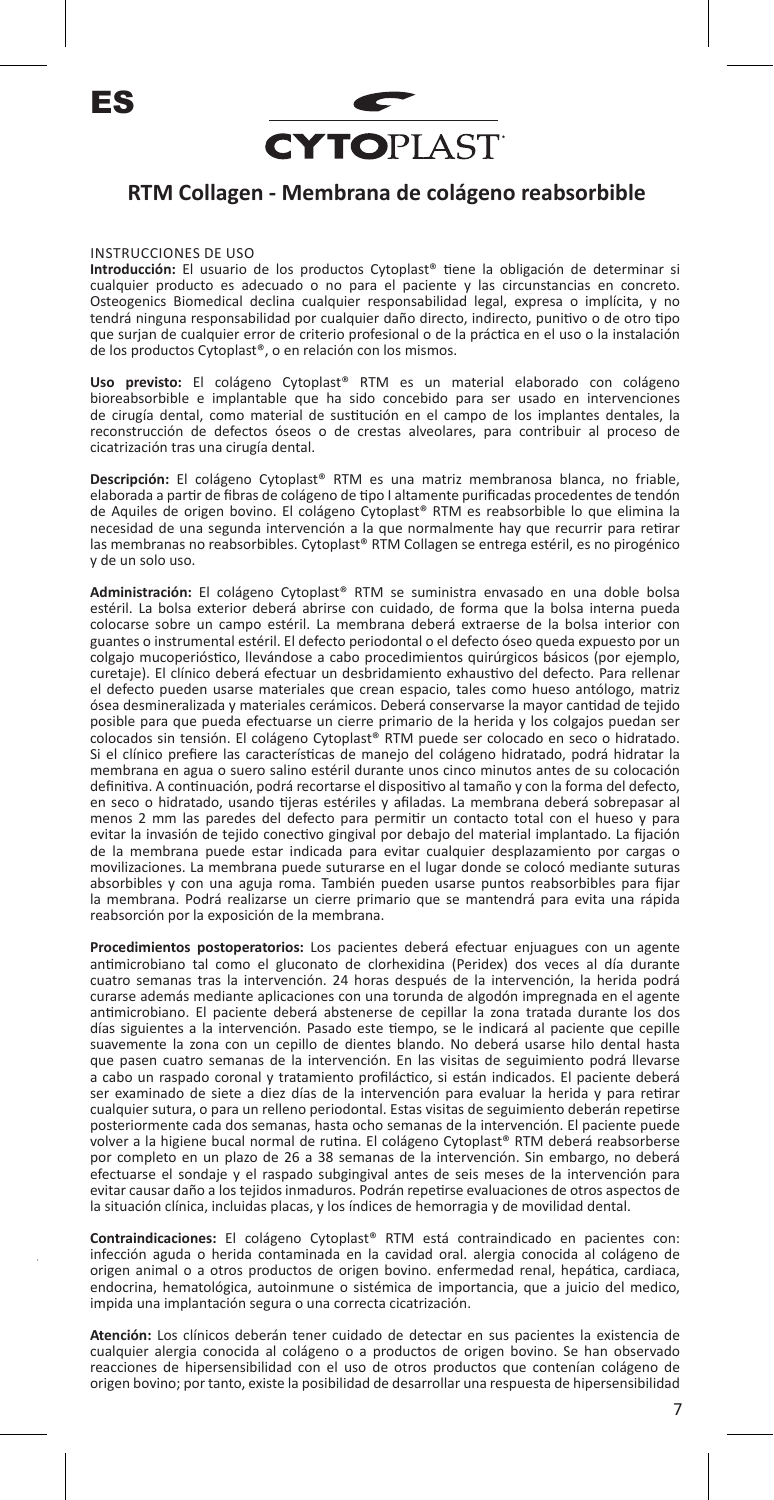local al colágeno Cytoplast® RTM.

**Precauciones:** Al igual que ocurre con las intervenciones quirúrgicas, se deben tomar precauciones cuando se trate a los pacientes que dependen de la atención médica, por ejemplo, los pacientes con un tratamiento a largo plazo de esteroides o que estén tomando anticoagulantes en ese momento. A los pacientes con enfermedades sistémicas clínicamente significativas, que presenten un historial de reacciones anafilácticas, enfermedades autoinmunes, diabetes no controlada o hipertensión grave no se les ha implantado la membrana, por lo que no se ha determinado la seguridad y eficacia para dichos pacientes. Tampoco se ha evaluado en mujeres embarazadas, niños o en pacientes con afecciones que impliquen defectos extremadamente graves con poco periodonto o hueso. El colágeno Cytoplast® RTM no puede reesterilizarse. Las membranas abiertas no utilizadas deberán descartarse. La estabilidad in vivo puede verse afectada adversamente si se reesteriliza. Si se reutiliza podría provocarse contaminación cruzada e infección. No utilice el producto si su barrera de esterilización o su envase presentan daños.

ISTRUZIONI PER L'USO

IT

esclusivamente monouso.

ottenere e mantenere la chiusura primaria.

di una sensibilità locale in reazione al collagene Cytoplast® RTM.

**Introduzione:** L'utente dei prodotti Cytoplast® ha il dovere di determinare se tali prodotti siano adatti al particolare paziente e alle circostanze. Osteogenics Biomedical declina qualsiasi responsabilità, espressa o implicita, e non avrà alcuna responsabilità per danni diretti, indiretti, punitivi o di altro tipo, derivanti da o correlati a qualsiasi errore nel giudizio o nella pratica

**Uso previsto:** Il collagene Cytoplast® RTM è un materiale bioassorbibile e impiantabile a base di collagene, utilizzabile nelle procedure chirurgiche odontoiatriche come materiale da collocare nell'area dell'impianto dentale, del difetto osseo o nella ricostruzione del bordo, allo scopo di facilitare la cicatrizzazione della ferita dopo l'intervento odontoiatrico. **Descrizione:** Il collagene Cytoplast® RTM è una matrice membranosa bianca, non friabile, prodotta con fibre di collagene di tipo I altamente purificato, ricavate dal tendine di Achille  $\mathbf{R}$ intervento chirurgico, normalmente necessario per la rimozione di una membrana non riassorbibile. Cytoplast® RTM Collagen è sterilizzato viene fornito sterile, apirogeno ed é

**Somministrazione:** Il collagene Cytoplast® RTM Collagen è confezionato in una doppia busta sterile. La busta esterna deve essere aperta con cura, in modo che quella interna possa essere appoggiata su un piano sterile. La membrana deve essere rimossa dalla busta interna utilizzando guanti o strumenti sterili. Il difetto parodontale od osseo è esposto mediante un lembo mucoperiosteo, che consente di eseguire le procedure chirurgiche di base (per es. curettaggio). Il dentista deve una buona levigatura del difetto. Per riempire il difetto è possibile usare del materiale distanziatore, come osso autologo, matrice ossea demineralizzata  $\epsilon$  materiali in c corretto dei lembi è necessario conservare la maggiore quantità possibile di tessuto. Il collagene Cytoplast® RTM Collagen può essere utilizzato asciutto o idratato. Se il medico preferisce le caratteristiche di maneggevolezza del collagene idratato, la membrana può essere idratata in acqua sterile o soluzione salina per circa cinque minuti prima del posizionamento finale. Quindi il materiale può essere ritagliato, asciutto o idratato, con forbici sterili affilate, per  $\epsilon$  alle dimensioni e alle di pareti del difetto per almeno 2 mm, in modo da consentire un contatto completo con l'osso ed evitare l'invasione del tessuto connettivo gengivale al di sotto del materiale. Per evitare lo spostamento a causa del carico o della mobilizzazione, può essere consigliabile fissare la membrana. La membrana può essere suturata in posizione mediante suture assorbibili e un  $\epsilon$  non tagliente. Per  $\epsilon$  $\epsilon$  un assorbimento all'esposizione della membrana, è necessarione della membrana, è necessarione della membrana, è necessarione della membrana, è necessarione della membrana, è necessarione della membrana, è necessarion

**Procedure postoperatorie:** Dopo l'intervento i pazienti devono eseguire dei risciacqui con un  $\epsilon$  and  $\epsilon$ settimane. A partire da 24 ore dopo l'intervento, il sito della ferita può essere ulteriormente medicato con un tamponcino di cotone imbevuto di agente antimicrobico. Il paziente dovrà evitare di passare con lo spazzolino sull'area trattata per due giorni dopo l'intervento. Al termine di questo periodo, potrà spazzolare delicatamente l'area con uno spazzolino da denti morbido. Il filo interdentale non deve essere utilizzato nelle quattro settimane successive  $\epsilon$  intervento. L'ab  $\mathfrak{c}$  indicato. Il paziente do la valutazione della ferita e la rimozione di eventuali suture o di materiale di tamponamento parodontale. Queste visite di follow-up dovranno essere ripetute ogni due settimane, fino  $\epsilon$  settimana dopo l'intervento. A quel punto il paziente potrò tornare alle normali  $\epsilon$  $\epsilon$  is ignore  $\epsilon$  settimane dopo l'intervento. Tu immaturi, non sarà possibile eseguire procedure di sondaggio e di ablazione sottogengivale prima che siano trascorsi sei mesi dall'intervento. Sarà possibile ripetere altre valutazioni sulla salute clinica, tra i quali indici di placca, di sanguinamento e di mobilità dentale. **Controindicazioni:** Il collagene Cytoplast® RTM è controindicato nei pazienti affetti da: infezioni  $\epsilon$  inferite infette infette infette  $\epsilon$ prodotti di derivazione bovina, patologie renali, epatiche, cardiache, endocrine, ematologiche,  $\epsilon$  , sinstemiche c impedire l'applicazione sicura dell'impianto, ridurre la probabilità di guarigione. **Avvertenza:** I medici devono valutare attentamente i loro pazienti per quanto riguarda eventuali allergie note al collagene o ai prodotti di origine bovina. In concomitanza con l'utilizzo  $\mathfrak{c}$  altri prodotti collagene bovino sondi conseguenza, esiste la possibilità di sviluppo di sviluppo di sviluppo di sviluppo di sviluppo di sviluppo di sviluppo di sviluppo di sviluppo di sviluppo di sviluppo di svi

professionale dell'uso o dell'installazione di prodotti Cytoplast®.

**Reacciones adversas:** Las posibles complicaciones que pueden aparecer en cualquier intervención de cirugía dental incluyen infección, hinchazón del tejido intraoral, sensibilidad al calor, recesión gingival, hemorragia gingival excesiva, desprendimiento o dehiscencia del colgajo, reabsorción o anquilosis radicular, pérdida de altura de la cresta ósea, dolor o complicaciones asociadas al uso de la anestesia. Durante unos días pueden presentarse molestias menores.

**Seguridad:** El producto está fabricado con tendón de Aquiles de origen bovino, clasificado según las directrices de la Organización Mundial de la Salud como tejido sin infectividad detectable de encefalopatía espongiforme bovina (EEB). Se sabe que el tendón de origen bovino es una de las fuentes más ricas de colágeno de tipo I de las que se dispone comercialmente. El proceso de fabricación del producto cumple la normas europeas e internacionales sobre obtención y manipulación de tejidos animales, así como sobre la inactivación de los agentes patógenos causantes de la encefalopatía espongiforme (EE). Este proceso comprende un tratamiento con hidróxido de sodio que es un método reconocido de inactivación de los agentes causantes de la EE. En un laboratorio independiente se realizó un estudio de inactivación viral sobre el proceso de fabricación del producto. En este estudio se evaluaron las principales fases del proceso de fabricación para observar su capacidad de desactivar las siguientes cepas víricas: Diarrea vírica bovina (virus encapsulado) y parvovirus porcino (virus no encapsulado). Los resultados del estudio demostraron que cada una de las fases del proceso de fabricación evaluadas, incluido el tratamiento con hidróxido de sodio, lograban inactivar estos virus de forma eficaz.

**Almacenamiento:** El producto deberá almacenarse a temperatura ambiente. Evítese el calor y la humedad excesivos.

**Cómo se suministra:** Una (1) membrana por cada envase; Dos (2) envases por caja.

**Tamaños disponibles:**

| 15 mm x 20 mm |
|---------------|
| 20 mm x 30 mm |
| 30 mm x 40 mm |
|               |

**Precaución:** Las leyes federales de Estados Unidos restringen la venta de este dispositivo a médicos o dentistas, o por prescripción facultativa.

**Símbolos del etiquetado**: Para facilitar la identificación pueden usarse símbolos en las etiquetas de



|            | quetas del envase.                                                                       |                  |                                                                               |
|------------|------------------------------------------------------------------------------------------|------------------|-------------------------------------------------------------------------------|
| س          | Fabricante                                                                               |                  | Limitaciones de temperatura                                                   |
| 8          | Fecha de caducidad                                                                       | <b>STERILE R</b> | Método de esterilización                                                      |
| Ź.         | No reutilizar                                                                            |                  | mediante irradiación                                                          |
| 417        | Precaución                                                                               | REP<br>EC        | Representante autorizado para la<br>Comunidad Europea                         |
| LOT        | Número de lote                                                                           |                  | Las leyes federales de los Estados                                            |
| REF        | Número de catálogo                                                                       |                  | <b>B</b> Las leyes leuerales de los Estados                                   |
| $\bigcirc$ | No utilice el producto si<br>su barrera de esterilización o su<br>envase presentan daños |                  | este dispositivo a médicos o<br>dentistas, o bajo prescripción<br>facultativa |

**Fabricante:** Collagen Matrix, Inc. 15 Thornton Road Oakland, NJ 07436 EE. UU.

EC REP MDSS GmbH<br>Schiffgraben 41 30175 Hannover Germany **Distribuido por:** Osteogenics Biomedical, Inc. 4620 71st Street, Bldg 78-79 Lubbock, TX 79424 EE. UU. www.osteogenics.com

 $C<sub>2797</sub>$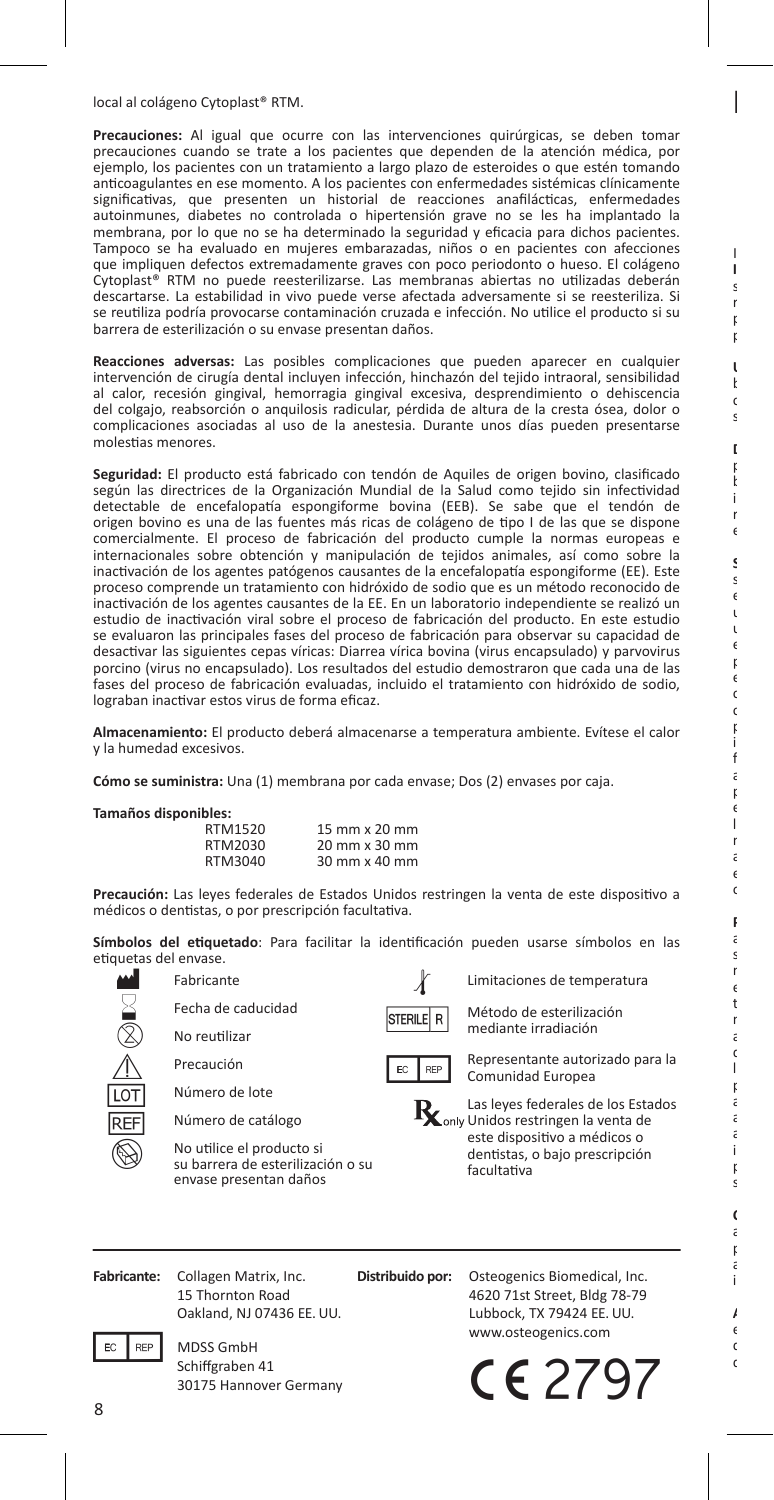

## **RTM Collagen - Membrana assorbibile al collagene**

#### ISTRUZIONI PER L'USO

**Introduzione:** L'utente dei prodotti Cytoplast® ha il dovere di determinare se tali prodotti siano adatti al particolare paziente e alle circostanze. Osteogenics Biomedical declina qualsiasi responsabilità, espressa o implicita, e non avrà alcuna responsabilità per danni diretti, indiretti, punitivi o di altro tipo, derivanti da o correlati a qualsiasi errore nel giudizio o nella pratica professionale dell'uso o dell'installazione di prodotti Cytoplast®.

**Uso previsto:** Il collagene Cytoplast® RTM è un materiale bioassorbibile e impiantabile a base di collagene, utilizzabile nelle procedure chirurgiche odontoiatriche come materiale da collocare nell'area dell'impianto dentale, del difetto osseo o nella ricostruzione del bordo, allo scopo di facilitare la cicatrizzazione della ferita dopo l'intervento odontoiatrico.

**Descrizione:** Il collagene Cytoplast® RTM è una matrice membranosa bianca, non friabile, prodotta con fibre di collagene di tipo I altamente purificato, ricavate dal tendine di Achille bovino. Il collagene Cytoplast® RTM è assorbibile ed elimina la necessità di un secondo intervento chirurgico, normalmente necessario per la rimozione di una membrana non riassorbibile. Cytoplast® RTM Collagen è sterilizzato viene fornito sterile, apirogeno ed é esclusivamente monouso.

**Somministrazione:** Il collagene Cytoplast® RTM Collagen è confezionato in una doppia busta sterile. La busta esterna deve essere aperta con cura, in modo che quella interna possa essere appoggiata su un piano sterile. La membrana deve essere rimossa dalla busta interna utilizzando guanti o strumenti sterili. Il difetto parodontale od osseo è esposto mediante un lembo mucoperiosteo, che consente di eseguire le procedure chirurgiche di base (per es. curettaggio). Il dentista deve una buona levigatura del difetto. Per riempire il difetto è possibile usare del materiale distanziatore, come osso autologo, matrice ossea demineralizzata e materiali in ceramica. Per consentire la chiusura primaria della ferita e il posizionamento corretto dei lembi è necessario conservare la maggiore quantità possibile di tessuto. Il collagene Cytoplast® RTM Collagen può essere utilizzato asciutto o idratato. Se il medico preferisce le caratteristiche di maneggevolezza del collagene idratato, la membrana può essere idratata in acqua sterile o soluzione salina per circa cinque minuti prima del posizionamento finale. Quindi il materiale può essere ritagliato, asciutto o idratato, con forbici sterili affilate, per adattarlo alle dimensioni e alla forma del difetto. La membrana deve essere sovrapposta alle pareti del difetto per almeno 2 mm, in modo da consentire un contatto completo con l'osso ed evitare l'invasione del tessuto connettivo gengivale al di sotto del materiale. Per evitare lo spostamento a causa del carico o della mobilizzazione, può essere consigliabile fissare la membrana. La membrana può essere suturata in posizione mediante suture assorbibili e un ago non tagliente. Per fissare la membrana è anche possibile utilizzare adesivi assorbibili. Per evitare un assorbimento troppo rapido, dovuto all'esposizione della membrana, è necessario ottenere e mantenere la chiusura primaria.

**Procedure postoperatorie:** Dopo l'intervento i pazienti devono eseguire dei risciacqui con un agente antimicrobico, come clorexidina gluconato (Peridex), due volte al giorno per quattro settimane. A partire da 24 ore dopo l'intervento, il sito della ferita può essere ulteriormente medicato con un tamponcino di cotone imbevuto di agente antimicrobico. Il paziente dovrà evitare di passare con lo spazzolino sull'area trattata per due giorni dopo l'intervento. Al termine di questo periodo, potrà spazzolare delicatamente l'area con uno spazzolino da denti morbido. Il filo interdentale non deve essere utilizzato nelle quattro settimane successive all'intervento. L'ablazione coronale e la profilassi possono essere eseguite nel corso delle visite di follow-up, se indicato. Il paziente dovrà essere visitato sette-dieci giorni dopo l'intervento per la valutazione della ferita e la rimozione di eventuali suture o di materiale di tamponamento parodontale. Queste visite di follow-up dovranno essere ripetute ogni due settimane, fino all'ottava settimana dopo l'intervento. A quel punto il paziente potrà tornare alle normali abitudini di igiene orale. Il collagene Cytoplast® RTM dovrebbe essere completamente assorbito entro 26-38 settimane dopo l'intervento. Tuttavia, per evitare danni ai tessuti immaturi, non sarà possibile eseguire procedure di sondaggio e di ablazione sottogengivale prima che siano trascorsi sei mesi dall'intervento. Sarà possibile ripetere altre valutazioni sulla salute clinica, tra i quali indici di placca, di sanguinamento e di mobilità dentale.

**Controindicazioni:** Il collagene Cytoplast® RTM è controindicato nei pazienti affetti da: infezioni acute ferite infette nel cavo orale, allergie note al collagene di origine animale o ad altri prodotti di derivazione bovina, patologie renali, epatiche, cardiache, endocrine, ematologiche, autoimmunitarie , sistemiche clinicamente significative, che a giudizio del medico possano impedire l'applicazione sicura dell'impianto, ridurre la probabilità di guarigione.

**Avvertenza:** I medici devono valutare attentamente i loro pazienti per quanto riguarda eventuali allergie note al collagene o ai prodotti di origine bovina. In concomitanza con l'utilizzo di altri prodotti contenenti collagene bovino sondi conseguenza, esiste la possibilità di sviluppo di una sensibilità locale in reazione al collagene Cytoplast® RTM.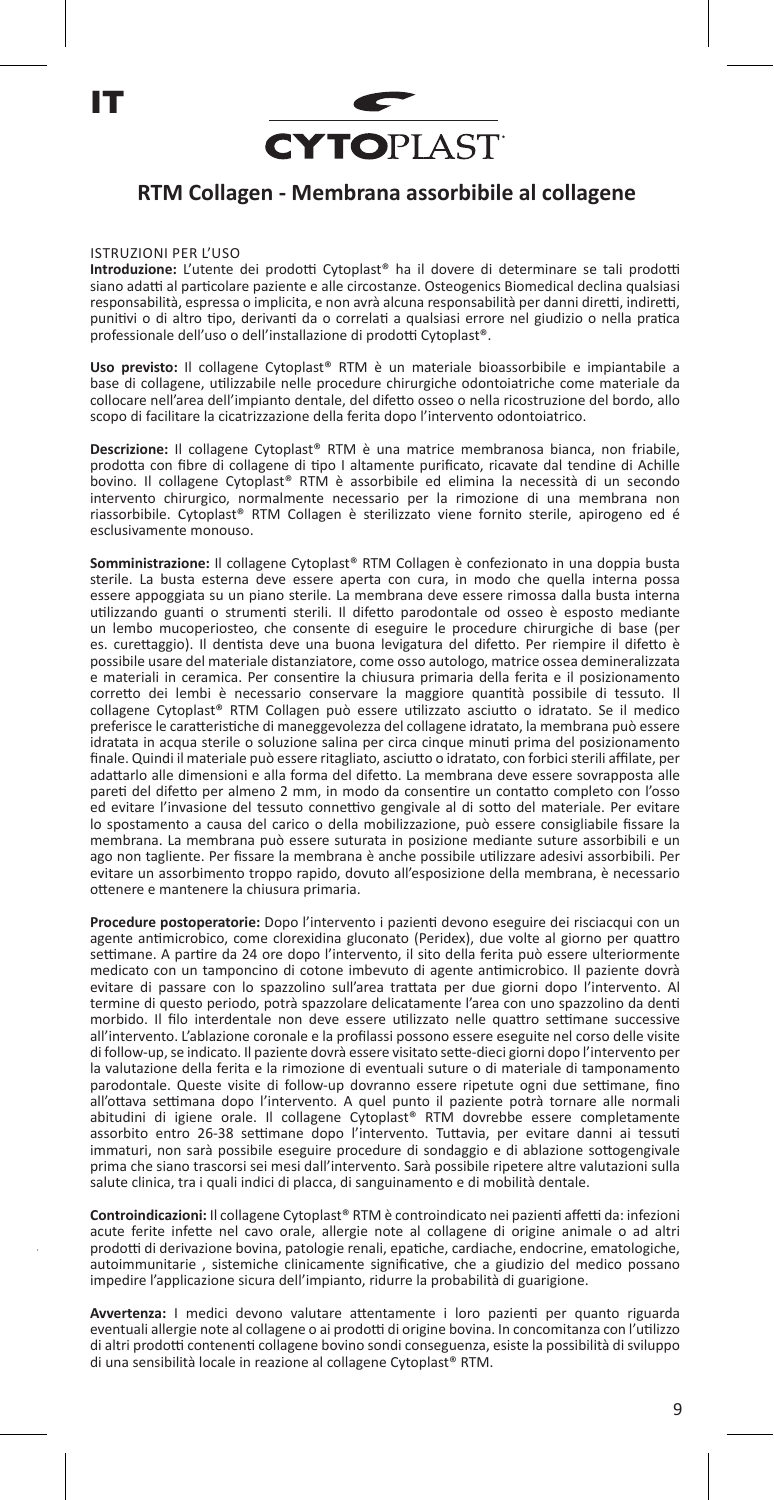**Precauzioni:** Come per tutte le procedure chirurgiche, è necessario prestare attenzione durante il trattamento di pazienti medicalmente compromessi come nel caso di pazienti sottoposti a terapia con steroidi a lungo termine o attualmente in terapia con anticoagulanti. I pazienti affetti da patologie sistemiche clinicamente significative, con anamnesi di reazioni anafilattiche, malattie autoimmuni, diabete non controllato o ipertensione grave non sono stati sottoposti a impianto con la membrana; pertanto, su questa tipologia di pazienti non sono state determinate la sicurezza e l'efficacia. Non è stato sottoposto a valutazione in donne gravide, bambini e/o pazienti affetti da condizioni che implichino difetti estremamente gravi come peridonzio o osso piccolo. Il collagene Cytoplast® RTM non può essere risterilizzato. Una volta aperte, le membrane non utilizzate devono essere gettate via. La stabilità in vivo potrebbe essere negativamente interessata se risterilizzato. In caso di riutilizzo possono verificarsi contaminazioni crociate. Non utilizzare il prodotto se la barriera sterile o la confezione sono compromesse.

**Reazioni avverse:** I medici devono valutare attentamente i loro pazienti per quanto riguarda eventuali allergie note al collagene o ai prodotti di origine bovina. In concomitanza con l'utilizzo di altri prodotti contenenti collagene bovino sono state notate reazioni di ipersensibilità; di conseguenza, esiste la possibilità di sviluppo di una sensibilità locale in reazione al collagene Cytoplast® RTM.

**Sicurezza:** Il prodotto è ottenuto da tendine di Achille bovino, classificato come tessuto senza alcuna infettività rilevata da encefalopatia spongiforme bovina (Bovine Spongiform Encephalopathy, BSE) (linee guida dell'Organizzazione Mondiale della Sanità). Il tendine bovino è noto come una delle fonti più ricche di collagene di tipo I disponibile in commercio. Il processo di fabbricazione del prodotto è conforme agli standard europei e internazionali relativi al rilevamento, la gestione e l'inattivazione degli agenti patogeni dell'encefalopatia spongiforme (Spongiform Encephalopathy, SE) nei tessuti di origine animale. nei tessuti di origine animale. Questo processo prevede un trattamento con idrossido di sodio, uno dei metodi riconosciuti di inattivazione degli agenti patogeni dell'SE. Uno studio sull'inattivazione virale nel processo di fabbricazione del prodotto è stato condotto da un laboratorio indipendente. Nel presente studio sono stati sottoposti a valutazione importanti passaggi di produzione in merito alla capacità di inattivare i seguenti ceppi virali: Diarrea virale bovina (virus con involucro) e Parvovirus suino (virus senza involucro). I risultati dello studio hanno dimostrato l'efficacia di ciascuna delle fasi di produzione, incluso il trattamento con idrossido di sodio, nell'inattivazione di questi virus.

**Conservazione:** Il prodotto deve essere conservato a temperatura ambiente. Evitare calore e umidità eccessivi.

**Confezione:** Una (1) membrana per confezione; due (2) confezioni per scatola.

#### **Dimensioni disponibili:**

| RTM1520 | 15 mm x 20 mm |
|---------|---------------|
| RTM2030 | 20 mm x 30 mm |
| RTM3040 | 30 mm x 40 mm |

**Avvertenza:** La legge federale statunitense limita la vendita di questo prodotto solo a, o su prescrizione di, medici o dentisti.

**Simboli in etichetta**: Per facilitare l'identificazione, sull'etichetta della confezione possono essere presenti i seguenti simboli.



Produttore H Usare entro Non riutilizzare Attenzione

Numero di catalogo<br>Non utilizzare il prodotto se

L Non utilizzare il prodotto se la barriera sterile o la confezione sono compromesse

Limitazioni di temperatura

INSTRUÇÕES DE USO

 $\mathbb{R}^n$ 

cicatrização do pós-operatório oral.

**Introdução:** O utilizador dos produtos Cytoplast® tem o dever de determinar se os produtos são ou não apropriados a um doente e circunstâncias específicas. A Osteogenics Biomedical renuncia qualquer responsabilidade, expressa ou implícita, e não será responsabilizada por  $\mathfrak{c}$  directos,  $\mathfrak{c}$ erros no julgamento profissional ou prática na utilização ou instalação dos produtos Cytoplast®. **Finalidade:** O Cytoplast® RTM Collagen é um material de colagénio implantável e bioreabsorvível destinado à utilização em procedimentos cirúrgicos orais, como material a ser colocado em implantes dentários, defeitos ósseos ou reconstrução da crista, para auxiliar a

**Descrição:** O Cytoplast® RTM Collagen matriz membranosa branca, não-friável, fabricada com fibras de colagénio do tipo I altamente purificadas, derivadas de tendões de Aquiles bovinos.  $\mathbb C$  cytoplast $\mathbb C$ intervenção cirúrgica, normalmente exigida para remoção de membranas não-reabsorvíveis. Cytoplast® RTM Collagen é fornecido estéril, não -pirogénico e destina-se somente a uso único. **Administração:** O Cytoplast® RTM Collagen encontra-se embalado numa bolsa estéril  $\mathfrak c$  and  $\mathfrak c$ num campo estéril. A membrana deve ser removida da bolsa interna apenas com luvas ou instrumentos cirúrgicos esterilizados O defeito periodontal ou ósseo é exposto por um retalho mucoperiosteal e intervenções cirúrgicas básicas são realizadas (por ex., a curetagem). O profissional de saúde deve proceder ao desbridamento exaustivo do defeito. Podem ser utilizados materiais separadores, como osso autólogo, matriz óssea desmineralizada e materiais de cerâmica, para preencher o defeito. Deve-se preservar o máximo de tecido possível para permitir o fechamento primário da ferida e corrigir a posição dos retalhos sem tensão. O Cytoplast® RTM Collagen pode ser colocado tanto seco como hidratado. Se  $\mathbf c$  profissional de  $\mathbf c$  $\tilde{\epsilon}$  membrana pode ser hidratada em solução salina, durante cerca $\epsilon$ de cinco minutos antes da colocação final. Depois, o dispositivo pode ser aparado de acordo com o tamanho e a forma do defeito, tanto na forma seca quanto na forma hidratada, usando tesouras afiadas e estéreis. A membrana deve sobrepor as paredes do defeito em, pelo menos,  $2 - \epsilon$  $\epsilon$  $\mathfrak{c}$  devido à carga ou mobilização. A membrada pode ser fixada pode ser fixada por su utilizando-se para tal suturas absorvíveis e uma agulha romba. Também se pode utilizar agrafos  $\delta$  fixar a membrana. O fecha

evitar uma reabsorção acelerada devido à exposição da membrana.

incluindo índices de placa, sangramento e mobilidade dentária.

possibilidade de ocorrer uma resposta local ao Cytoplast® RTM Collagen.

boa recuperação.

**Procedimentos pós-operatórios:** Os pacientes devem gargarejar com um agente  $\epsilon = \epsilon$ semanas após a cirurgia. Passadas 24 horas da cirurgia, a ferida pode ser também limpa com um cotonete humedecido no agente antimicrobiano. O paciente deve abster-se de escovar a área tratada nos dois primeiros dias após a cirurgia. Após este período, o paciente pode ser instruído a escovar suavemente a área com uma escova de cerdas macias. Não se deve usar fio dental antes de decorridas quatro semanas após a cirurgia. Se indicado, pode ser feita uma  $\epsilon = \epsilon = \epsilon$ fios de sutura ou cimentos periodontais. Estas consultas de seguimento devem ser repetidas de duas em duas semanas e até oito semanas após a cirurgia. O paciente pode retomar a sua higiene oral normal. O Cytoplast® RTM Collagen deve estar completamente reabsorvido  $\mathfrak{c}$  and  $\mathfrak{c}$ . No entanto, não de  $\epsilon$  extensão sub nos tecidos imaturos. Podem ter de se repetir outras avaliações da saúde clínica do paciente,

**Contra-indicações:** O Cytoplast® RTM Collagen é contra indicado para pacientes com: infecções agudas o de origem animal ou a outros produtos de origem bovina. doença clinicamente significativa de natureza renal, hepática, cardíaca, endócrina, hematológica, auto-imune ou sistémica que, no entendimento do profissional de saúde, possa interferir com o implante seguro ou com a

**Aviso:** Os profissionais de saúde devem ter o cuidado de triar os pacientes em relação a alergias ao colagénio ou a produtos de origem bovina. Têm sido verificadas reacções de hipersensibilidade com outros produtos contendo colagénio bovino, pelo que existe a

STERILE R Metodo di sterilizzazione per irradiazione



EC REP Rappresentante autorizzato<br>
per la Comunità Europea La legge federale degli Stati Uniti limita la vendita di questo

prodotto a, o su prescrizione di, medici o dentisti abilitati

**Produttore:** Collagen Matrix, Inc. 15 Thornton Road Oakland, NJ 07436 USA

**Distribuito da:** Osteogenics Biomedical, Inc. 4620 71st Street, Bldg 78-79 Lubbock, TX 79424 USA www.osteogenics.com

C2797



30175 Hannover Germany

10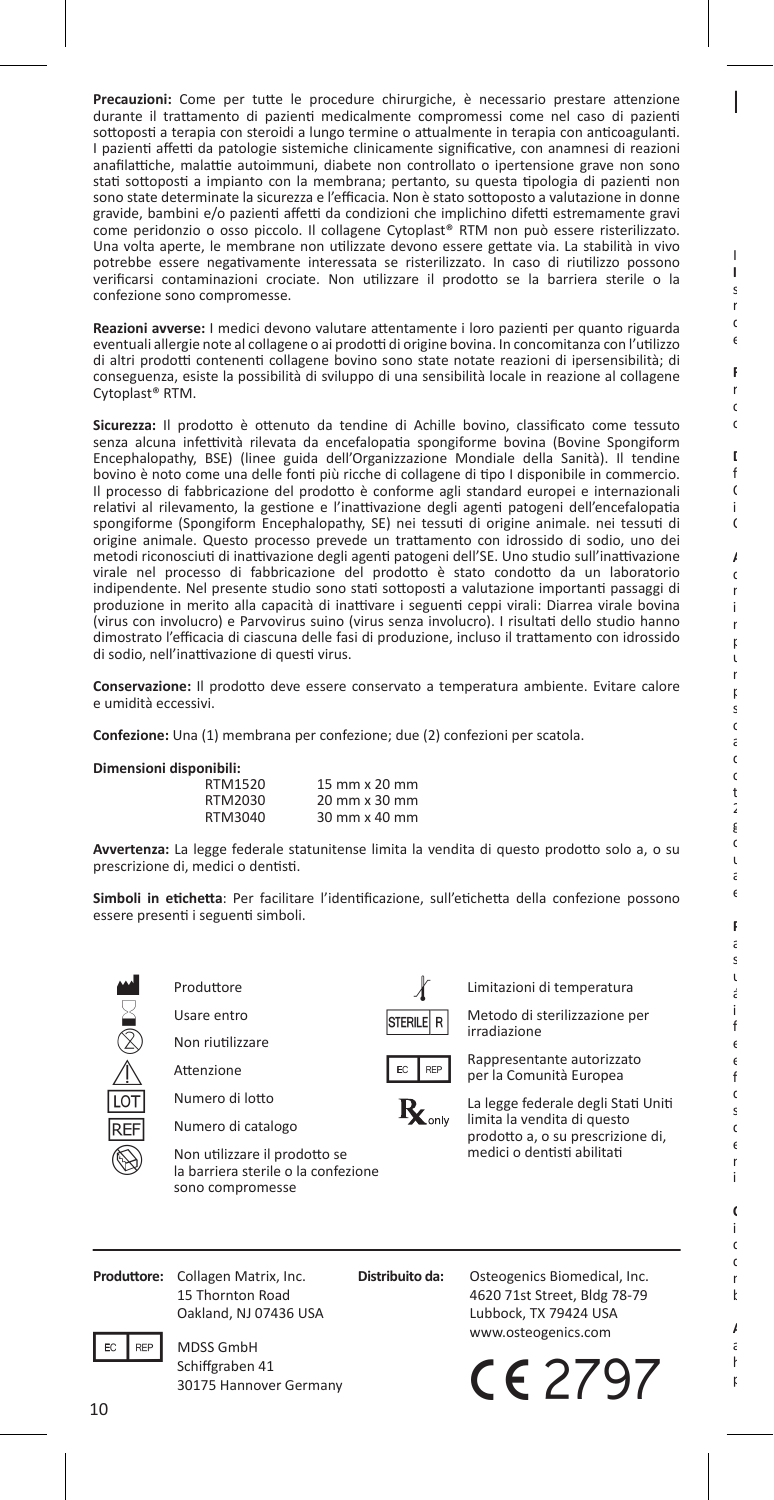

## **RTM Collagen - Membrana de colagénio reabsorvível**

### INSTRUÇÕES DE USO

**Introdução:** O utilizador dos produtos Cytoplast® tem o dever de determinar se os produtos são ou não apropriados a um doente e circunstâncias específicas. A Osteogenics Biomedical renuncia qualquer responsabilidade, expressa ou implícita, e não será responsabilizada por quaisquer danos directos, indirectos, punitivos ou outros, decorrentes ou relacionados com erros no julgamento profissional ou prática na utilização ou instalação dos produtos Cytoplast®.

**Finalidade:** O Cytoplast® RTM Collagen é um material de colagénio implantável e bioreabsorvível destinado à utilização em procedimentos cirúrgicos orais, como material a ser colocado em implantes dentários, defeitos ósseos ou reconstrução da crista, para auxiliar a cicatrização do pós-operatório oral.

**Descrição:** O Cytoplast® RTM Collagen matriz membranosa branca, não-friável, fabricada com fibras de colagénio do tipo I altamente purificadas, derivadas de tendões de Aquiles bovinos. O Cytoplast® RTM Collagen é reabsorvível, o que elimina a necessidade de uma segunda intervenção cirúrgica, normalmente exigida para remoção de membranas não-reabsorvíveis. Cytoplast® RTM Collagen é fornecido estéril, não -pirogénico e destina-se somente a uso único.

**Administração:** O Cytoplast® RTM Collagen encontra-se embalado numa bolsa estéril dupla. Abra cuidadosamente a bolsa externa, para que possa colocar a bolsa interna num campo estéril. A membrana deve ser removida da bolsa interna apenas com luvas ou instrumentos cirúrgicos esterilizados O defeito periodontal ou ósseo é exposto por um retalho mucoperiosteal e intervenções cirúrgicas básicas são realizadas (por ex., a curetagem). O profissional de saúde deve proceder ao desbridamento exaustivo do defeito. Podem ser utilizados materiais separadores, como osso autólogo, matriz óssea desmineralizada e materiais de cerâmica, para preencher o defeito. Deve-se preservar o máximo de tecido possível para permitir o fechamento primário da ferida e corrigir a posição dos retalhos sem tensão. O Cytoplast® RTM Collagen pode ser colocado tanto seco como hidratado. Se o profissional de saúde preferir as características de manuseamento do colagénio hidratado, a membrana pode ser hidratada em água esterilizada ou em solução salina, durante cerca de cinco minutos antes da colocação final. Depois, o dispositivo pode ser aparado de acordo com o tamanho e a forma do defeito, tanto na forma seca quanto na forma hidratada, usando tesouras afiadas e estéreis. A membrana deve sobrepor as paredes do defeito em, pelo menos, 2 mm de forma a permitir o contacto ósseo completo e evitar a invasão do tecido conjuntivo gengival por debaixo do material. A fixação da membrana pode ser aconselhável para evitar o deslocamento devido à carga ou mobilização. A membrada pode ser fixada por sutura, utilizando-se para tal suturas absorvíveis e uma agulha romba. Também se pode utilizar agrafos absorvíveis para fixar a membrana. O fechamento primário deve ser alcançado e mantido para evitar uma reabsorção acelerada devido à exposição da membrana.

**Procedimentos pós-operatórios:** Os pacientes devem gargarejar com um agente antimicrobiano como o gluconato de clorexidina (Peridex) duas vezes ao dia, durante quatro semanas após a cirurgia. Passadas 24 horas da cirurgia, a ferida pode ser também limpa com um cotonete humedecido no agente antimicrobiano. O paciente deve abster-se de escovar a área tratada nos dois primeiros dias após a cirurgia. Após este período, o paciente pode ser instruído a escovar suavemente a área com uma escova de cerdas macias. Não se deve usar fio dental antes de decorridas quatro semanas após a cirurgia. Se indicado, pode ser feita uma escarificação coronal e profilaxia durante as consultas de seguimento. O paciente deve ser examinado sete a dez dias após a cirurgia para avaliação da ferida e remoção de quaisquer fios de sutura ou cimentos periodontais. Estas consultas de seguimento devem ser repetidas de duas em duas semanas e até oito semanas após a cirurgia. O paciente pode retomar a sua higiene oral normal. O Cytoplast® RTM Collagen deve estar completamente reabsorvido dentro de 26 a 38 semanas após a cirurgia. No entanto, não devem ser efectuadas sondagem e extensão subgengival antes de seis meses passados sobre a cirurgia, de forma a evitar lesões nos tecidos imaturos. Podem ter de se repetir outras avaliações da saúde clínica do paciente, incluindo índices de placa, sangramento e mobilidade dentária.

**Contra-indicações:** O Cytoplast® RTM Collagen é contra indicado para pacientes com: infecções agudas ou feridas contaminadas na cavidade oral. historial de alergias ao colagénio de origem animal ou a outros produtos de origem bovina. doença clinicamente significativa de natureza renal, hepática, cardíaca, endócrina, hematológica, auto-imune ou sistémica que, no entendimento do profissional de saúde, possa interferir com o implante seguro ou com a boa recuperação.

**Aviso:** Os profissionais de saúde devem ter o cuidado de triar os pacientes em relação a alergias ao colagénio ou a produtos de origem bovina. Têm sido verificadas reacções de hipersensibilidade com outros produtos contendo colagénio bovino, pelo que existe a possibilidade de ocorrer uma resposta local ao Cytoplast® RTM Collagen.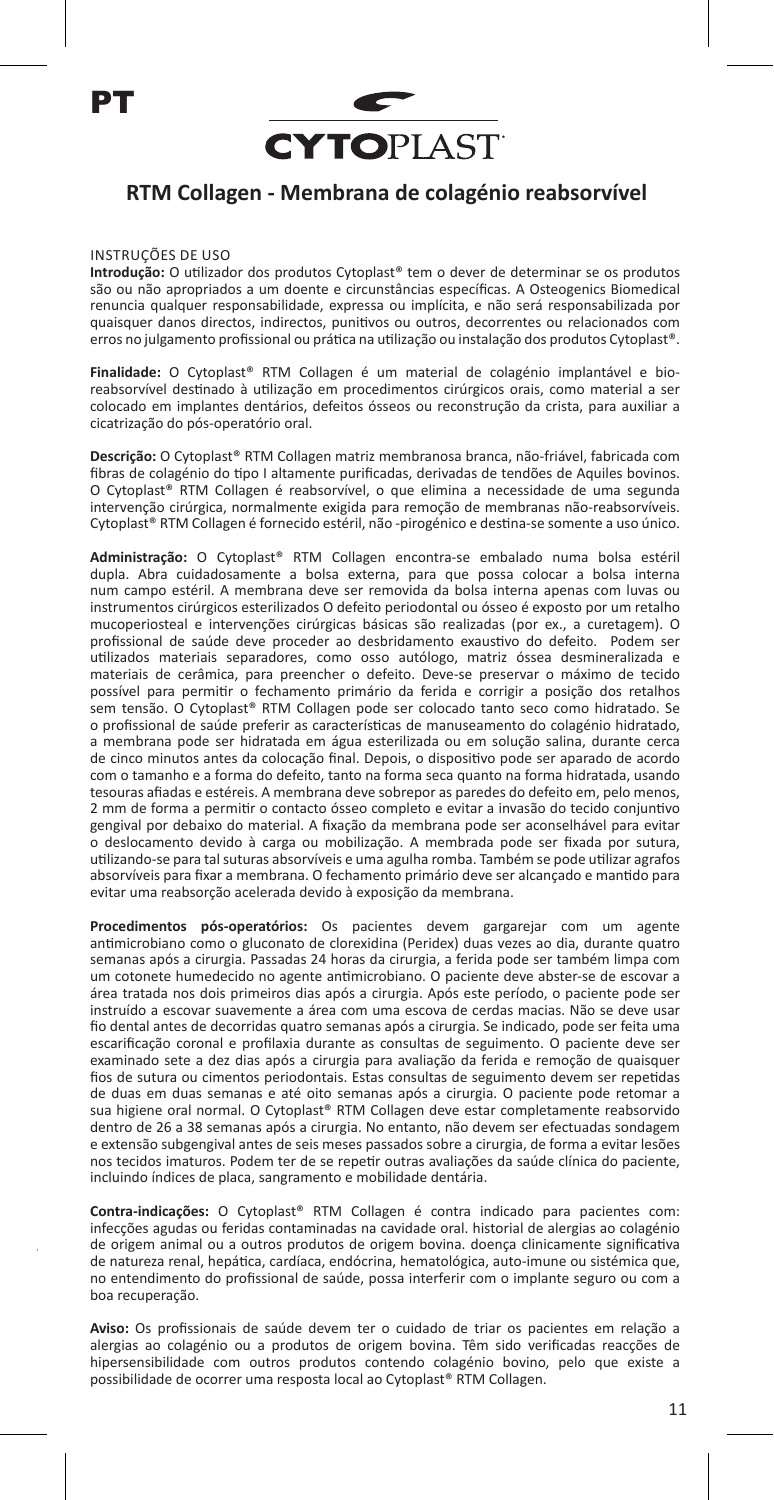**Precauções:** Tal como acontece com os procedimentos cirúrgicos, deve ter-se cuidado ao tratar doentes medicamente comprometidos como pacientes que estejam a receber uma terapia esteroidal de longo prazo ou que estejam a tomar anticoagulantes. Os doentes com doenças sistémicas clinicamente significativas, que indiquem um historial de reacções anafiláticas, doenças autoimunes, diabetes descontrolado ou hipertensão grave não receberam o implante da membrana. Por conseguinte, a segurança e eficácia para estes doentes ainda não foi determinada. Também não foi avaliada em mulheres grávidas, crianças e/ou doentes com condições que envolvam defeitos extremamente severos com pouco defeito periodontal ou ósseo. O Cytoplast® RTM Collagen não pode voltar a ser esterilizado. Membranas não usadas mas abertas devem ser descartadas. A estabilidade in vivo pode ser afectada adversamente se esterilizada novamente. A reutilização do produto pode resultar em contaminação cruzada e infecção. Não utilizar se a barreira de esterilização do produto ou a sua embalagem estiverem comprometidos.

**Reacções adversas:** As complicações possíveis que podem ocorrer com qualquer cirurgia oral incluem infecção, tumescência do tecido intraoral, sensibilidade ao calor, recessão gengival, sangramento gengival excessivo, descolamento ou deiscência do retalho, reabsorção radicular ou ancilose, perda em altura da crista óssea, dores ou complicações decorrentes de anestesias. Pode verificar-se um pequeno desconforto durante uns dias.

**Segurança:** O produto é fabricado a partir de tendão de Aquiles de origem bovina, classificado como tecido sem infectividade detectada para Encefalopatia Espongiforme Bovina (Bovine Spongiform Encephalopathy, BSE) (Directrizes da Organização Mundial da Saúde). O tendão de bovino é uma das substâncias disponíveis comercialmente mais ricas em colagénio do tipo I. O processo de fabrico do produto está em conformidade com as normas europeias e internacionais de origem do tecido animal, manuseamento e inactivação dos patogénicos da Encefalopatia Espongiforme (Spongiform Encephalopathy, SE). Esse processo envolve um tratamento com hidróxido de sódio, que é, sabidamente, um método de inactivação dos patogénios causadores da BSE. Um estudo da inactivação viral para o processo de fabrico do produto foi levado a cabo por um laboratório independente. Neste estudo, foram avaliados os passos de fabrico-chave conforme a sua capacidade de inactivar as seguintes estirpes víricas: Diarreia viral bovina (vírus com envelope) e o parvovírus suíno (vírus sem envelope). Os resultados do estudo mostram que todos os passos de fabrico avaliados, incluindo o tratamento com hidróxido de sódio, são eficazes na inactivação destes vírus.

**Conservação:** O produto deve ser conservado à temperatura ambiente. Evite calor ou humidade excessivos.

**Como é apresentado:** Uma (1) membrana por embalagem; Duas (2) embalagens por caixa.

## **Tamanhos disponíveis:**

| RTM1520 | 15 mm x 20 mm |
|---------|---------------|
| RTM2030 | 20 mm x 30 mm |
| RTM3040 | 30 mm x 40 mm |

**Cuidado:** A lei federal (E.U.A.) restringe a venda deste aparelho a um ou por ordem de um médico ou dentista.

**Símbolos de Etiquetagem**: Podem utilizar-se símbolos nas etiquetas da embalagem para fácil identificação.



**Fabricante** H Usar até

Não reutilizar Cuidado

Número do Lote

Número do Catálogo<br>Não utilizar se a barreira de L Não utilizar se a barreira de esterilização do produto ou a sua embalagem estiverem comprometidos

Limitações de Temperatura



STERILE R Método de esterilização utilizando irradiação



Comunidade Europeia



A lei federal (EUA) restringe a<br>venda deste produto por, ou por ordem de, um médico ou dentista INSTRUKTIONERNA FÖR ANVÄNDA

SV

installation av Cytoplast®-produkter.

för att underlätta sårläkning efter dentalkirurgi.

pyrogenfri och avsedd för endast engångsbruk.

membranexponering.

**Inledning:** Användaren av Cytoplast®-produkter ansvarar för att bestämma om en specifik produkt är lämplig för en specifik patient och specifika omständigheter. Osteogenics Biomedical friskriver sig från allt ansvar, vare sig uttalat eller underförstått, och har inget  $\delta$  indirekta, straffrån eller andra skador, som uppstår från eller andra skader, som uppstår från eller andra skader, som uppstår från eller andra skader, som uppstår från eller andra skader, som uppstår från eller i st samband med några fel som beror på professionell bedömning eller praxis vid användning eller

**Avsedd användning:** Cytoplast® RTM-kollagen är ett bioresorberbart, implanterbart kollagenmaterial som är avsett för användning vid dentalkirurgiska förfaranden som ett material för placering i området för dentalimplantat, bendefekt eller utskottsrekonstruktion,

**Beskrivning:** Cytoplast® RTM-kollagen är en vit, oöm membranmatris som tillverkats av starkt renade kollagenfibrer av typ 1, härledda från bovin hälsena. Cytoplast® RTM kollagen är resorberbart, vilket eliminerar behovet av en andra kirurgisk procedur, som normalt krävs för att avlägsna ett icke resorberbart membran. Cytoplast® RTM Collagen levereras steril,

**Administrering:** Cytoplast® RTM kollagen är förpackat i en dubbel steril påse. Den yttre påsen bör öppnas försiktigt, så att den inre påsen kan placeras i ett sterilt fält. Membranet bör avlägsnas från den inre påsen med sterila handskar eller instrument. Den parodontala defekten eller bendefekten exponeras med en mukoperiostal lambå och grundläggande kirurgiska förfaranden utförs (t.ex. kyrettage). Klinikern bör utföra noggrann debridering av defekten. Utrymmesanpassat material såsom autologt ben, avmineraliserad benmatris och keramiska material kan användas för att fylla defekten. Så mycket vävnad som möjligt bör bevaras för att medge primär tillslutning av såret och korrekt positionering av lambåerna utan spänning. Cytoplast® RTM kollagen kan placeras antingen torrt eller hydrerat. Om klinikern föredrar hanteringsegenskaperna hos hydrerat kollagen, kan membranet hydreras i sterilt vatten eller saltlösning i ca fem minuter före slutlig placering. Anordningen kan sedan klippas enligt defektens storlek och form i torrt eller vått tillstånd, med användning av en vass, steril sax. Membranet bör överlappa defektens väggar med minst 2 mm, för att medge fullständig benkontakt och för att förhindra gingivalt bindvävnadsangrepp nedanför materialet. Fixering  $\epsilon$  membranet kan e mobilisering. Membranet kan sutureras på plats med användning av absorberbara suturer och styckskärande nål. Resorberbara klammers kan även användas för att fästa membranet. Primär tillslutning måste uppnås och bibehållas för att undvika accelererad resorption p.g.a.

**Postoperativa procedurer:** Patienterna bör skölja med ett antimikrobiellt medel såsom klorhexidinglukonat (Peridex) två gånger dagligen i fyra veckor efter operation. 24 timmar  $\epsilon$  operations antimikrobiella medlet. Patienten bör inte borsta det behandlade området förrän två dagar  $\epsilon$  operation. Efter den med en mjuk tandborste. Tandtråd bör inte användas förrän fyra veckor efter operation. Kronskalning och profylax kan vid behov utföras vid uppföljningsbesök. Patienten bör komma på uppföljningsbesök sju till tio dagar efter operation, för utvärdering av såret och avlägsnande  $\epsilon$  eventuella su varannan vecka därefter, upp till åtta veckor efter operation. Patienten kan återgå till normal  $\mathfrak{c}$  RTM kollagen bö operation. Probning och subgingival scaling bör emellertid inte utföras före sex månader efter operation för att förhindra skada på outvecklade vävnader. Andra utvärderingar av klinisk hälsa

**Kontraindikationer:** Cytoplast® RTM kollagen kontraindiceras hos patienter som har: akuta infektioner eller kon andra bovinhärledda produkter kliniskt signifikant njur-, lever-, hjärt-, endokrin, hematologisk,  $\epsilon$  systemisk sjukdom, som enligt läkarens bedömning kommer att förhindra bedömning kommer att förhindra  $\epsilon$ 

**Varning:** Kliniker bör noggrant undersöka sina patienter för kända allergier mot kollagen eller bovinhärledda produkter. Överkänslighetsreaktioner har observerats vid användning av andra

kan upprepas, inklusive plack, blödning och tecken på tandmobilitet.

säker implantation eller sannolik läkning.



**Fabricante:** Collagen Matrix, Inc. 15 Thornton Road Oakland, NJ 07436 EUA

**Distribuído por:** Osteogenics Biomedical, Inc. 4620 71st Street, Bldg 78-79 Lubbock, TX 79424 EUA www.osteogenics.com



EC REP MDSS GmbH<br>Schiffgraben 41 30175 Hannover Germany

C2797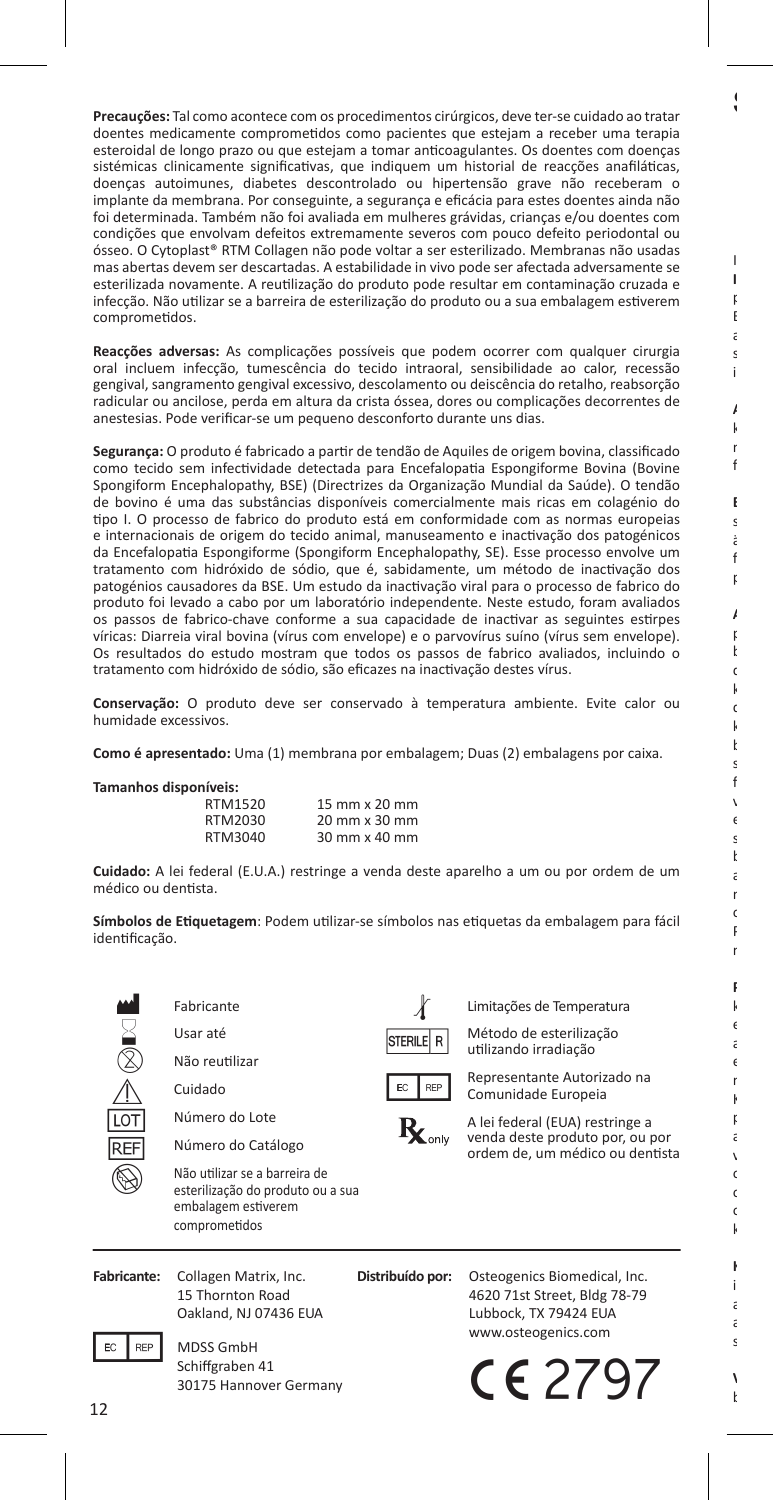

## **RTM-kollagen - Resorberbart kollagenmembran**

### INSTRUKTIONERNA FÖR ANVÄNDA

**Inledning:** Användaren av Cytoplast®-produkter ansvarar för att bestämma om en specifik produkt är lämplig för en specifik patient och specifika omständigheter. Osteogenics Biomedical friskriver sig från allt ansvar, vare sig uttalat eller underförstått, och har inget ansvar för några direkta, indirekta, straffrättsliga eller andra skador, som uppstår från eller i samband med några fel som beror på professionell bedömning eller praxis vid användning eller installation av Cytoplast®-produkter.

**Avsedd användning:** Cytoplast® RTM-kollagen är ett bioresorberbart, implanterbart kollagenmaterial som är avsett för användning vid dentalkirurgiska förfaranden som ett material för placering i området för dentalimplantat, bendefekt eller utskottsrekonstruktion, för att underlätta sårläkning efter dentalkirurgi.

**Beskrivning:** Cytoplast® RTM-kollagen är en vit, oöm membranmatris som tillverkats av starkt renade kollagenfibrer av typ 1, härledda från bovin hälsena. Cytoplast® RTM kollagen är resorberbart, vilket eliminerar behovet av en andra kirurgisk procedur, som normalt krävs för att avlägsna ett icke resorberbart membran. Cytoplast® RTM Collagen levereras steril, pyrogenfri och avsedd för endast engångsbruk.

**Administrering:** Cytoplast® RTM kollagen är förpackat i en dubbel steril påse. Den yttre påsen bör öppnas försiktigt, så att den inre påsen kan placeras i ett sterilt fält. Membranet bör avlägsnas från den inre påsen med sterila handskar eller instrument. Den parodontala defekten eller bendefekten exponeras med en mukoperiostal lambå och grundläggande kirurgiska förfaranden utförs (t.ex. kyrettage). Klinikern bör utföra noggrann debridering av defekten. Utrymmesanpassat material såsom autologt ben, avmineraliserad benmatris och keramiska material kan användas för att fylla defekten. Så mycket vävnad som möjligt bör bevaras för att medge primär tillslutning av såret och korrekt positionering av lambåerna utan spänning. Cytoplast® RTM kollagen kan placeras antingen torrt eller hydrerat. Om klinikern föredrar hanteringsegenskaperna hos hydrerat kollagen, kan membranet hydreras i sterilt vatten eller saltlösning i ca fem minuter före slutlig placering. Anordningen kan sedan klippas enligt defektens storlek och form i torrt eller vått tillstånd, med användning av en vass, steril sax. Membranet bör överlappa defektens väggar med minst 2 mm, för att medge fullständig benkontakt och för att förhindra gingivalt bindvävnadsangrepp nedanför materialet. Fixering av membranet kan eventuellt indikeras för att undvika förskjutning p.g.a. belastning eller mobilisering. Membranet kan sutureras på plats med användning av absorberbara suturer och styckskärande nål. Resorberbara klammers kan även användas för att fästa membranet. Primär tillslutning måste uppnås och bibehållas för att undvika accelererad resorption p.g.a. membranexponering.

**Postoperativa procedurer:** Patienterna bör skölja med ett antimikrobiellt medel såsom klorhexidinglukonat (Peridex) två gånger dagligen i fyra veckor efter operation. 24 timmar efter operation kan operationssåret svabbas ytterligare med en bomullspinne doppad i det antimikrobiella medlet. Patienten bör inte borsta det behandlade området förrän två dagar efter operation. Efter denna period kan patienten instrueras att försiktigt borsta området med en mjuk tandborste. Tandtråd bör inte användas förrän fyra veckor efter operation. Kronskalning och profylax kan vid behov utföras vid uppföljningsbesök. Patienten bör komma på uppföljningsbesök sju till tio dagar efter operation, för utvärdering av såret och avlägsnande av eventuella suturer eller parodontal packning. Dessa uppföljningsbesök bör upprepas varannan vecka därefter, upp till åtta veckor efter operation. Patienten kan återgå till normal oral hygienrutin. Cytoplast® RTM kollagen bör vara fullständigt resorberat 26 till 38 veckor efter operation. Probning och subgingival scaling bör emellertid inte utföras före sex månader efter operation för att förhindra skada på outvecklade vävnader. Andra utvärderingar av klinisk hälsa kan upprepas, inklusive plack, blödning och tecken på tandmobilitet.

**Kontraindikationer:** Cytoplast® RTM kollagen kontraindiceras hos patienter som har: akuta infektioner eller kontaminerat sår i munhålan känd allergi mot kollagen av djurursprung eller andra bovinhärledda produkter kliniskt signifikant njur-, lever-, hjärt-, endokrin, hematologisk, autoimmun eller systemisk sjukdom, som enligt läkarens bedömning kommer att förhindra säker implantation eller sannolik läkning.

13 bovinhärledda produkter. Överkänslighetsreaktioner har observerats vid användning av andra **Varning:** Kliniker bör noggrant undersöka sina patienter för kända allergier mot kollagen eller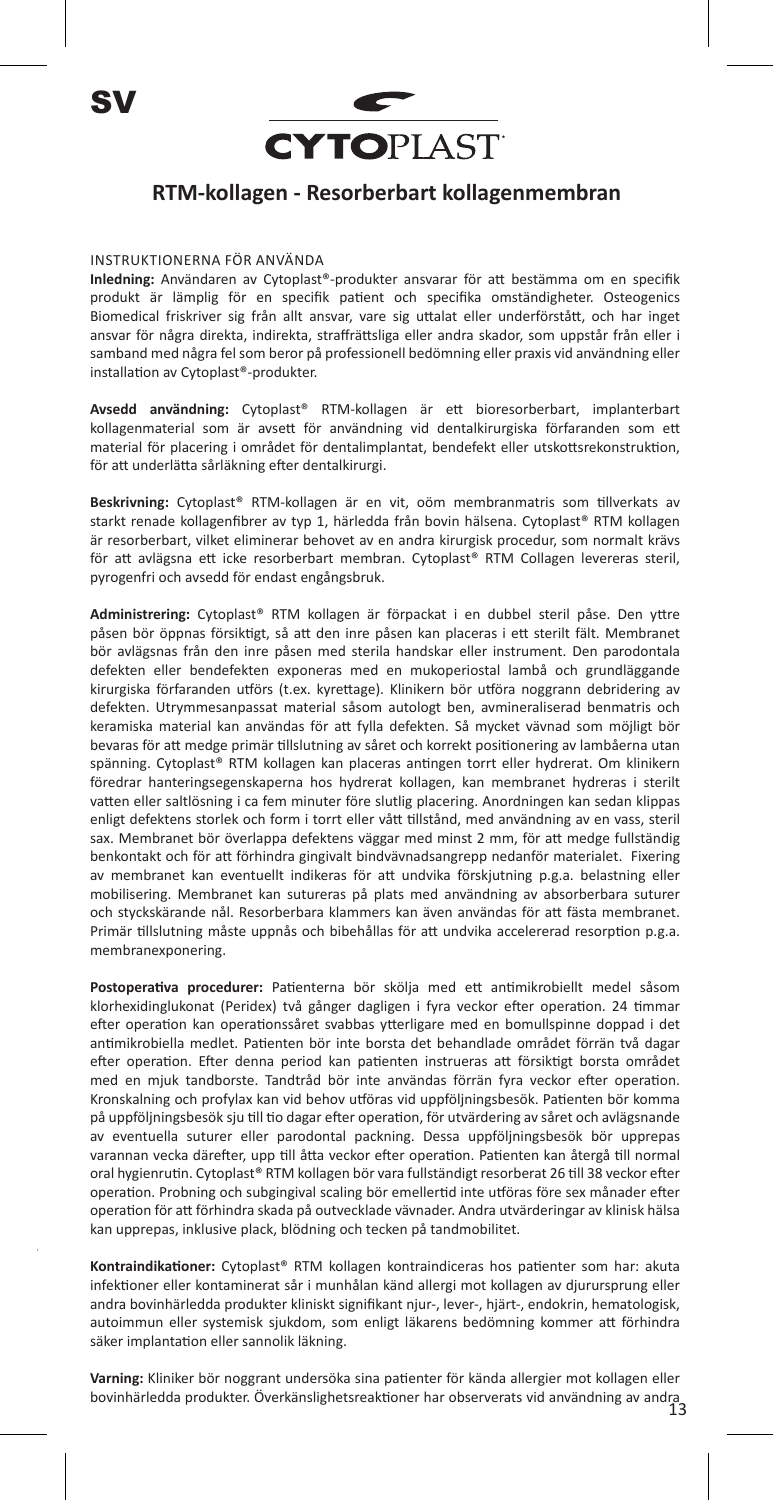produkter innehållande bovint kollagen, varför möjligheten existerar att utveckla ett lokalt överkänslighetsrespons på Cytoplast® RTM kollagen.

**Försiktighetsåtgärder:** Liksom med alla kirurgiska ingrepp måste man vara försiktig vid behandling av medicinskt komprometterade patienter såsom patienter som får långvarig steroidbehandling eller som f.n. tar antikoagulantia. Patienter med kliniskt signifikanta systemiska sjukdomar, som indikerar en anamnes på anafylaktiska reaktioner, autoimmuna sjukdomar, okontrollerad diabetes eller allvarlig hypertoni, har inte implanterats med membranet. Säkerheten och effekten för dessa patienter har därför inte fastställts. Inte heller har det utvärderats hos gravida kvinnor, barn och/eller hos patienter med tillstånd som innefattar extremt svåra defekter med ringa periodontium eller ben. Cytoplast® RTM kollagen kan inte resteriliseras. Öppna, oanvända membran måste kasseras. In vivo-stabilitet kan påverkas negativt om produkten resteriliseras. Återanvändning kan ge korskontaminering och infektion. Produkten får inte användas om steriliseringsskyddet eller förpackningen är skadade.

**Biverkningar:** Möjliga komplikationer som kan förekomma vid all dentalkirurgi innefattar infektion, svullnad av den intraorala vävnaden, värmekänslighet, tandköttsrecession, kraftig tandköttsblödning, att lambån faller av eller öppnar sig, rotresorption eller ankylos, förlust av benhöjd på utskottet, smärta, eller komplikationer som associeras med användning bedövningsmedel. Smärre obehag kan förekomma under några dagar.

**Säkerhet:** Produkten är tillverkad av bovin akillessena, som klassificeras som vävnader utan någon detekterad infektivitet för bovin spongiform encefalopati, BSE (Världshälsoorganisationens riktlinjer). Den bovina senan är känd för att vara en av de rikaste kollagenkällorna av typ I som finns tillgänglig kommersiellt. Tillverkningsprocessen för produkten uppfyller europeiska och internationella standarder för anskaffande av djurvävnad, hantering och inaktivering av spongiforma encefalopatipatogener (SE). Denna process innefattar en behandling med natriumhydroxid som är en erkänd metod för inaktivering av SE-patogener. En virusinaktiveringsstudie av produktens tillverkningsprocess utfördes av ett oberoende laboratorium. I denna studie utvärderades viktiga tillverkningssteg med avseende på förmåga att inaktivera följande virusstammar: Bovin virusdiarré (höljesvirus) och svinparvovirus (icke-höljesvirus). Studieresultaten visade att varje tillverkningssteg som utvärderades, inklusive natriumhydroxidbehandling, är effektivt för att inaktivera dessa virus.

**Förvaring:** O produto deve ser conservado à temperatura ambiente. Evite calor ou humidade excessivos.

**Como é apresentado:** Ett (1) membran per förpackning; två (2) förpackningar per låda.

#### **Tillgängliga storlekar:**

Tillverkare

Får ei återanvändas Försiktighet!

Katalognummer L Produkten får inte användas om steriliseringsskyddet eller förpackningen är skadade

| RTM1520 | 15 mm x 20 mm |
|---------|---------------|
| RTM2030 | 20 mm x 30 mm |
| RTM3040 | 30 mm x 40 mm |

**Var försiktig:** Enligt federal lag (USA) får denna anordning endast säljas av läkare eller tandläkare eller enligt läkares eller tandläkares ordination.

**Märkningssymboler**: Symboler kan användas på förpackningsetiketterna för lätt identifiering.



| STERILE R |            |
|-----------|------------|
| EC        |            |
| ж         | .<br>⊾only |

**Temperaturbegränsning** 

INSTRUKS NEMLIG HJÆLP

DA

Cytoplast®s produkter.

leveres sterilt, ikke-pyrogent, og kun til brug én gang.

 $\epsilon$  blot

usandsynliggøre heling.

tandoperation.

**Introduktion:** Brugeren af Cytoplast®s produkter har pligt til at fastslå, om et produkt er egnet til den særlige patient og de særlige omstændigheder. Osteogenics Biomedical frasiger sig alt erstatningsansvar, udtrykkeligt eller underforstået, og skal ikke have noget ansvar for nogen direkte, indirekte, pønalt begrundede eller andre erstatninger, der opstår fra eller i forbindelse  $\mathbf{r}$  inden for professionel d $\mathbf{r}$ 

**Tilsigtet brug:** Cytoplast® RTM kollagen er et bioresorberbart implanterbart kollagenmateriale, som er beregnet til brug ved tandoperationer, og som kan placeres i området med det dentale implantat, en knogledefekt eller en kantrekonstruktion til hjælp med knogleheling efter

**Beskrivelse:** Cytoplast® RTM kollagen er en hvid, ikke-vulnerabel membranmatrice udviklet fra specielt rensede type I kollagenfibre udvundet af okseakillessener. Cytoplast® RTM kollagen er resorberbart, hvilket gør det unødvendigt med yderligere en kirurgisk procedure, som det normalt er påkrævet for at fjerne en ikke-resorberbar membran. Cytoplast® RTM Collagen

**Anvendelse:** Cytoplast® RTM kollagen leveres pakket i en dobbelt steril pose. Den ydre pose skal åbnes forsigtigt, hvorefter den indre pose kan placeres i det sterile felt. Membranen skal udtages fra den indre pose med sterile handsker eller instrumenter. Den parodontale defekt  $\epsilon$  knogledefekt blo curettage). Lægen skal foretage en grundig debridering af defekten. Pladsskabende materiale såsom autolog knogle, demineraliseret knoglematrice og keramiske materialer kan anvendes til at fylde defekten. Man skal bibeholde så meget væv som muligt for at muliggøre lukning af såret og korrekt placering af klapperne, uden at der er spænding. Cytoplast® RTM kollagen kan placeres enten tørt eller hydreret. Hvis lægen foretrækker håndteringskarakteristikaerne  $\epsilon$  hydreres i ster i ca. 5 minutter før den endelige placering. Derefter kan materialet tilklippes til den rette størrelse og form iht. defekten, i tør eller våd tilstand, med en skarp, steril saks. Membranen skal overlappe defektens vægge med mindst 2 mm for at tillade fuldstændig knoglekontakt  $\mathfrak{c}$  at invadere området under materialet. Fiksering af membranen kan være indiceret for at undgå at den flytter sig på grund af belastning eller mobilisering. Membranen kan sutureres på plads vha. absorberbar sutur og en ikke-skærende nål. Resorberbare hæfteklammer kan også anvendes til at fiksere membranen. Primær tillukning skal være opnået og vedligeholdes for at undgå fremskyndet resorption som følge

**Postoperative procedurer:** Patienter skal skylle med et antimikrobisk middel som f.eks. chlorhexidingluconat (Peridex) to gange dagligt i 4 uger efter operationen. Fra og med et døgn  $\epsilon$  operation middel. Patienten må ikke børste det behandlede område i to dage efter operationen. Efter denne venteperiode, kan det tillades patienten at børste det behandlede område varsomt med en blød tandbørste. Tandtråd må ikke bruges før fire uger efter operationen. Frontal tandrensning og forebyggende behandling kan udføres ved opfølgningsbesøg, hvis det er indiceret. Et patientbesøg skal arrangeres 7-10 dage efter operationen for evaluering af såret og fjernelse af lukningssuturer eller parodental pakning. Disse opfølgningsbesøg skal gentages hver anden uge derefter indtil 8 uger efter operationen. Patienten kan genoptage normal mundhygiejne. Cytoplast® RTM kollagen bør være fuldstændigt resorberet 26-38 uger efter operationen. Imidlertid må sondering og tandrensning nedenfor gingiva ikke udføres før 6 måneder efter operationen for at undgå beskadigelse af sart væv. Andre vurderinger af klinisk helbred kan gentages, deriblandt plaque, blødning og indikatorer for tandbevægelighed. **Kontraindikationer:** Cytoplast® RTM kollagen er kontraindiceret hos patienter, som har: akutte infektioner eller kontamineret sår i mundhulen kendt allergi til kollagen fra dyr eller andre oksederivativprodukter klinisk signifikant nyre-, lever-, hjerte-, endokrin, hæmatologisk,  $\epsilon$  systemisk systemisk sy

**Advarsel:** Lægen skal udvise omhu ved screening af sine patienter for alle kendte allergier imod kollagen eller okseafledte produkter. Hypersensitivitetsreaktioner er blever observeret ved brugen af andre produkter, som indeholder oksekollagen. Derfor foreligger der en mulighed



SIEKILE | KI Steriliseringsmetod med strålning<br>EG | REP | Auktoriserad EG-representant

Federal lag i USA begränsar försäljning av denna anordning till eller på uppdrag av legitimerad tandläkare eller läkare

**Tillverkare:** Collagen Matrix, Inc. 15 Thornton Road Oakland, NJ 07436 USA

**Distribuerad av:** Osteogenics Biomedical, Inc. 4620 71st Street, Bldg 78-79 Lubbock, TX 79424 USA www.osteogenics.com

C2797



30175 Hannover Germany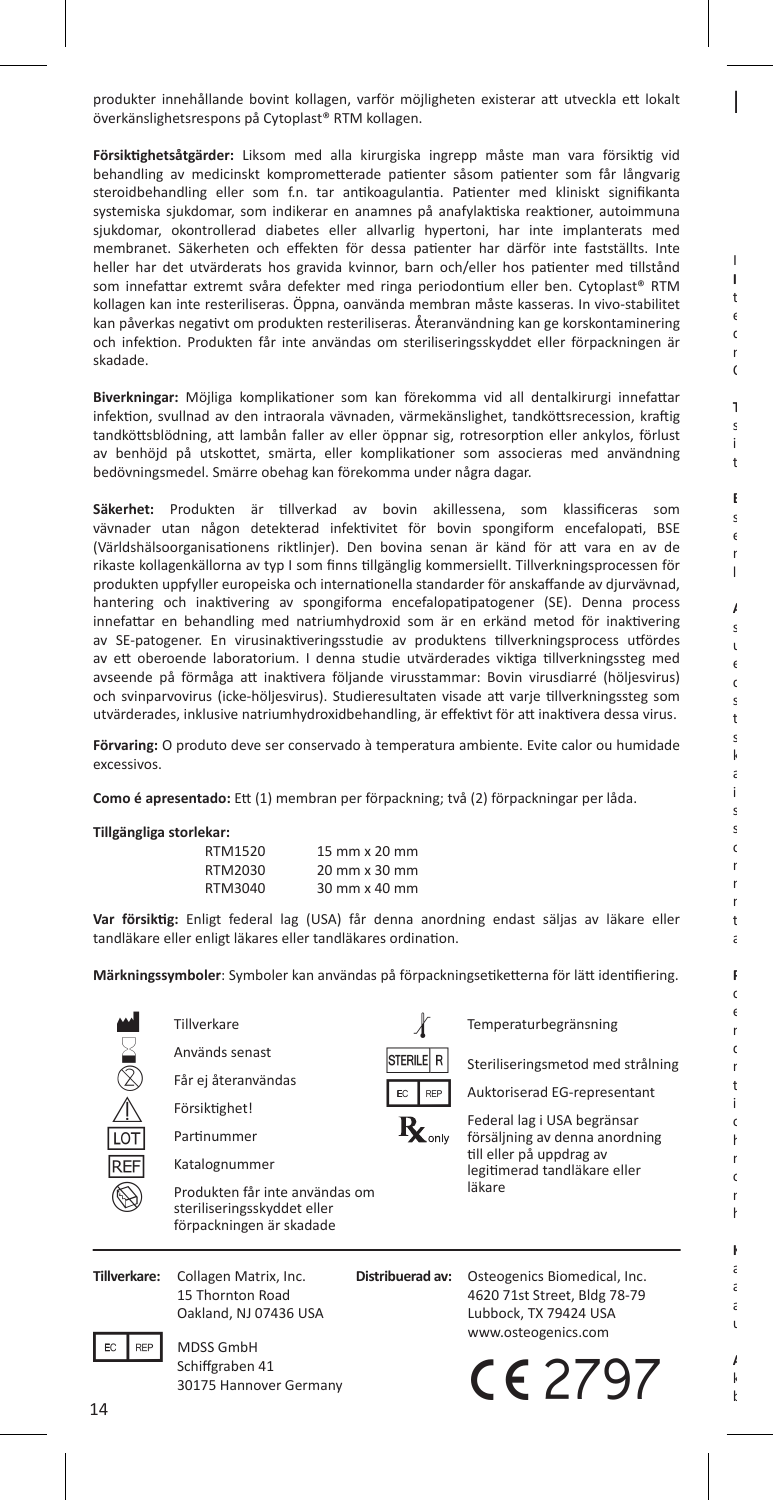

## **RTM kollagen - Resorberbar kollagenmembran**

### INSTRUKS NEMLIG HJÆLP

**Introduktion:** Brugeren af Cytoplast®s produkter har pligt til at fastslå, om et produkt er egnet til den særlige patient og de særlige omstændigheder. Osteogenics Biomedical frasiger sig alt erstatningsansvar, udtrykkeligt eller underforstået, og skal ikke have noget ansvar for nogen direkte, indirekte, pønalt begrundede eller andre erstatninger, der opstår fra eller i forbindelse med fejl inden for professionel dømmekraft eller i praksis ved brugen eller installationen af Cytoplast®s produkter.

**Tilsigtet brug:** Cytoplast® RTM kollagen er et bioresorberbart implanterbart kollagenmateriale, som er beregnet til brug ved tandoperationer, og som kan placeres i området med det dentale implantat, en knogledefekt eller en kantrekonstruktion til hjælp med knogleheling efter tandoperation.

**Beskrivelse:** Cytoplast® RTM kollagen er en hvid, ikke-vulnerabel membranmatrice udviklet fra specielt rensede type I kollagenfibre udvundet af okseakillessener. Cytoplast® RTM kollagen er resorberbart, hvilket gør det unødvendigt med yderligere en kirurgisk procedure, som det normalt er påkrævet for at fjerne en ikke-resorberbar membran. Cytoplast® RTM Collagen leveres sterilt, ikke-pyrogent, og kun til brug én gang.

**Anvendelse:** Cytoplast® RTM kollagen leveres pakket i en dobbelt steril pose. Den ydre pose skal åbnes forsigtigt, hvorefter den indre pose kan placeres i det sterile felt. Membranen skal udtages fra den indre pose med sterile handsker eller instrumenter. Den parodontale defekt eller knogledefekt blotlægges med en mucoperosteal klap, og almindelig kirurgisk teknik (f.eks curettage). Lægen skal foretage en grundig debridering af defekten. Pladsskabende materiale såsom autolog knogle, demineraliseret knoglematrice og keramiske materialer kan anvendes til at fylde defekten. Man skal bibeholde så meget væv som muligt for at muliggøre lukning af såret og korrekt placering af klapperne, uden at der er spænding. Cytoplast® RTM kollagen kan placeres enten tørt eller hydreret. Hvis lægen foretrækker håndteringskarakteristikaerne af hydreret kollagen, kan membranen hydreres i sterilt vand eller en saltvandsopløsning i ca. 5 minutter før den endelige placering. Derefter kan materialet tilklippes til den rette størrelse og form iht. defekten, i tør eller våd tilstand, med en skarp, steril saks. Membranen skal overlappe defektens vægge med mindst 2 mm for at tillade fuldstændig knoglekontakt og afholde gingivalt bindevæv fra at invadere området under materialet. Fiksering af membranen kan være indiceret for at undgå at den flytter sig på grund af belastning eller mobilisering. Membranen kan sutureres på plads vha. absorberbar sutur og en ikke-skærende nål. Resorberbare hæfteklammer kan også anvendes til at fiksere membranen. Primær tillukning skal være opnået og vedligeholdes for at undgå fremskyndet resorption som følge af blotlæggelse af membranen.

**Postoperative procedurer:** Patienter skal skylle med et antimikrobisk middel som f.eks. chlorhexidingluconat (Peridex) to gange dagligt i 4 uger efter operationen. Fra og med et døgn efter operationen kan sårstedet yderligere blive duppet med en vatpind med et antimikrobisk middel. Patienten må ikke børste det behandlede område i to dage efter operationen. Efter denne venteperiode, kan det tillades patienten at børste det behandlede område varsomt med en blød tandbørste. Tandtråd må ikke bruges før fire uger efter operationen. Frontal tandrensning og forebyggende behandling kan udføres ved opfølgningsbesøg, hvis det er indiceret. Et patientbesøg skal arrangeres 7-10 dage efter operationen for evaluering af såret og fjernelse af lukningssuturer eller parodental pakning. Disse opfølgningsbesøg skal gentages hver anden uge derefter indtil 8 uger efter operationen. Patienten kan genoptage normal mundhygiejne. Cytoplast® RTM kollagen bør være fuldstændigt resorberet 26-38 uger efter operationen. Imidlertid må sondering og tandrensning nedenfor gingiva ikke udføres før 6 måneder efter operationen for at undgå beskadigelse af sart væv. Andre vurderinger af klinisk helbred kan gentages, deriblandt plaque, blødning og indikatorer for tandbevægelighed.

**Kontraindikationer:** Cytoplast® RTM kollagen er kontraindiceret hos patienter, som har: akutte infektioner eller kontamineret sår i mundhulen kendt allergi til kollagen fra dyr eller andre oksederivativprodukter klinisk signifikant nyre-, lever-, hjerte-, endokrin, hæmatologisk, autoimmun eller systemisk sygdom, som efter lægens skøn vil hindre sikker implantation eller usandsynliggøre heling.

**Advarsel:** Lægen skal udvise omhu ved screening af sine patienter for alle kendte allergier imod kollagen eller okseafledte produkter. Hypersensitivitetsreaktioner er blever observeret ved brugen af andre produkter, som indeholder oksekollagen. Derfor foreligger der en mulighed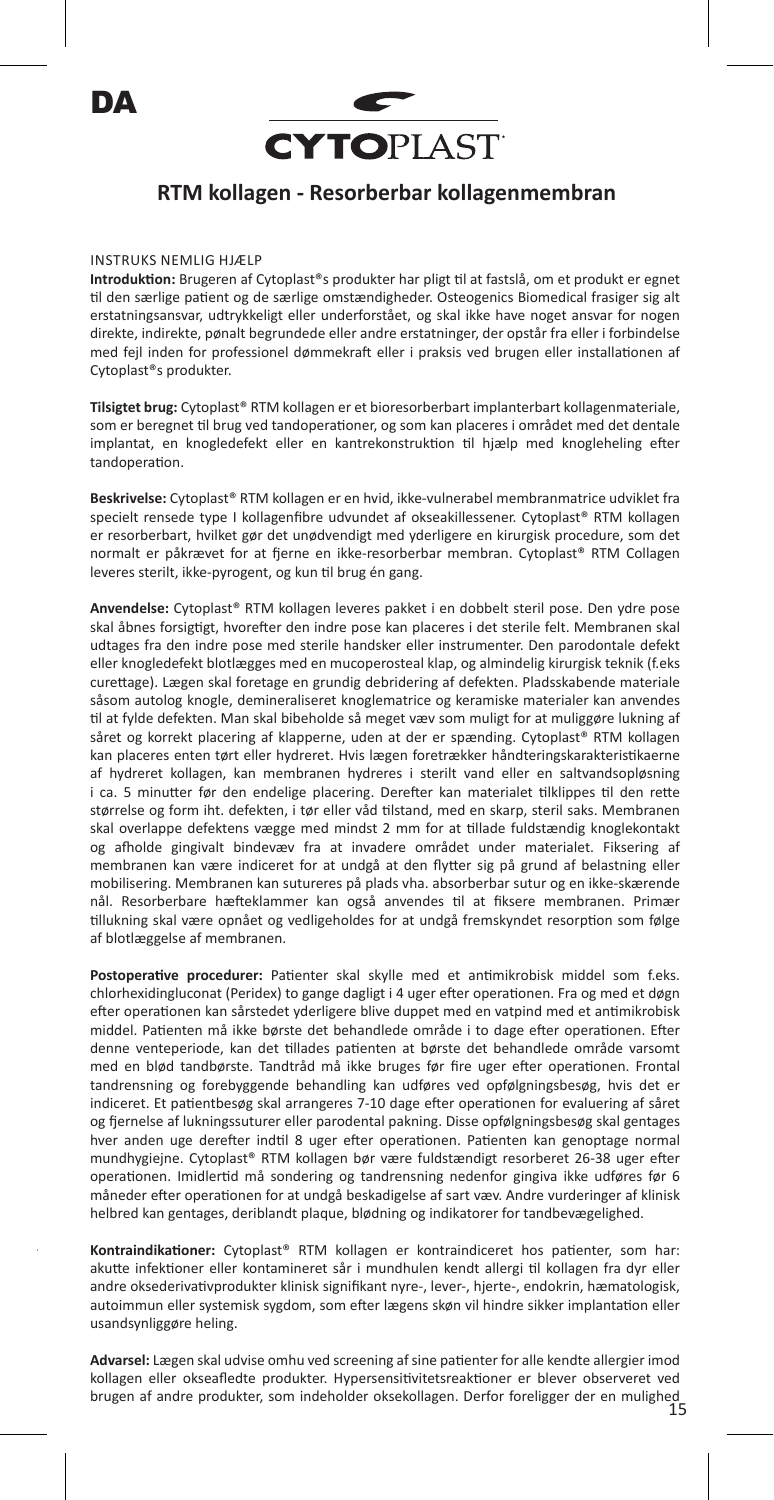for udvikling af lokal overfølsomhed overfor Cytoplast® RTM kollagen.

**Forholdsregler:** Som med alle kirurgiske procedurer bør der udvises forsigtighed ved behandling af medicinsk kompromitterede patienter, såsom patienter, der modtager længerevarende behandling med steroider, eller som aktuelt tager antikoagulanter. Patienter med klinisk væsentlige systemiske sygdomme, der indikerer anamnese med anafylaktiske reaktioner, autoimmune sygdomme, ukontrolleret diabetes eller alvorlig hypertension, har ikke fået membranen implanteret. Derfor er sikkerheden og effektiviteten til de patienter ikke blevet etableret. Den er heller ikke blevet evalueret hos gravide kvinder, børn og/ eller hos patienter med lidelser, der involverer ekstremt alvorlige defekter med kun lidt peridontium eller knogle. Cytoplast® RTM kollagen kan ikke resteriliseres. Åbne, ikke brugte membraner skal bortskaffes. In vivo stabilitet kan blive ugunstigt påvirket ved resterilisering. Genanvendelse kan medføre krydskontaminering og infektion. Må ikke benyttes, hvis produktets sterilisationsbarriere eller emballage er beskadiget.

**Utilsigtede reaktioner:** Mulige komplikationer, som kan opstå med enhver tandoperation, inkluderer infektion, opsvulmen af mundhulevæv, termisk sensitivitet, gingival recession, overdreven tandkødsblødning, løsnen af lappen eller sårruptur, rodresorption eller ankylose, tab af kamknoglehøjde, smerte eller komplikationer i forbindelse med brug af bedøvelsesmiddel. Mindre ubehag kan forekomme i nogle få dage.

**Sikkerhed:** Produktet er fremstillet af bovin akillessene, der er klassificeret som væv uden nogen påvist infektivitet af bovin spongiform encefalopati, BSE (Verdenssundhedsorganisationens retningslinjer). Oksesenen vides at være en af de rigeste kilder til type I kollagen, som kan fås kommercielt. Fremstillingsprocessen for produktet opfylder europæiske og internationale standarder for indkøb af dyrevæv, håndtering og inaktivering af spongiform encefalopati (SE)-patogener. Denne proces involverer behandling med natriumhydroxid, hvilket er den anerkendte metode til inaktivering af SE-patogener. Et viralinaktiveringsforsøg for produktets fabrikationsproces blev gennemført af et uafhængigt laboratorium. I denne undersøgelse blev primære fremstillingsskridt evalueret for deres evne til at inaktivere følgende virusstammer: Bovin viral diarré (indkapslet virus) og porkin parvoviradae (ikke-indkapslet virus). Undersøgelsesresultaterne viste, at hvert af de evaluerede fremstillingsskridt, inklusive behandling med natriumhydroxid, er effektive til inaktivering af disse vira.

**Opbevaring:** Produktet skal opbevares ved stuetemperatur. Undgå for megen varme eller fugtighed.

**Levering:** 1 membran pr. pakke, 2 pakker pr. æske.

**Leverede størrelser:**

| RTM1520 | 15 mm x 20 mm |
|---------|---------------|
| RTM2030 | 20 mm x 30 mm |
| RTM3040 | 30 mm x 40 mm |

**Forsigtig:** Ifølge amerikansk lovgivning må denne anordning kun sælges af eller på foranledning af en læge eller tandlæge.

**Mærkningssymboler:** Symboler, som kan være anvendt på emballagens mærkning for nem identificering.



Skal anvendes inden

Må ikke genbruges Forsigtig

Katalognummer

Må ikke benyttes, hvis produktets sterilisationsbarriere eller emballage er beskadiget

 $\chi$  Temperaturbegrænsninger



STERILE R Steriliseringsmetode med bestråling

GEBRUIKSAANWIJZING

 $\mathbb{R}^n$ 

van Cytoplast®-producten.

**Inleiding:** Gebruikers van Cytoplast®-producten hebben de plicht na te gaan of een product al dan niet geschikt is voor de betreffende patiënt en omstandigheden. Osteogenics Biomedical  $V_{\rm eff}$ ijkheid, af en zal geen verantwoordelijkheid, af en zal geen verantwoordelijkheid dragen verantwoordelijkheid dragen verantwoordelijkheid dragen verantwoordelijkheid dragen verantwoordelijkheid dragen verantwoorde voor directe of indirecte schade, schadevergoeding of andere schade, voortvloeiend uit of verband houdend met beroepsfouten of beroepspraktijken bij het gebruik of het aanbrengen

**Beoogd gebruik**: Cytoplast®-RTM-collageen is een bioresorbeerbaar, implanteerbaar collageenmateriaal dat bedoeld is voor gebruik bij tandchirurgische ingrepen als materiaal om te worden aangebracht bij een tandheelkundig implantaat, botdefect of kamopbouw om te

**Beschrijving:** Cytoplast®-RTM-collageen is een witte, niet-brokkelige membraanmatrix vervaardigd van sterk gezuiverde type-I-collageenvezels verkregen uit de achillespees van runderen. Cytoplast®-RTM-collageen is resorbeerbaar, waardoor de noodzaak wordt geëlimineerd van een tweede chirurgische ingreep , die normaal nodig is om een nietresorbeerbaar membraan te verwijderen. Cytoplast® RTM wordt steriel, niet-pyrogeen

**Aanbrengen:** Cytoplast®-RTM-collageen is verpakt in een dubbele steriele zak. De buitenzak dient voorzichtig te worden geopend, zodanig dat de binnenzak in een steriel veld kan worden geplaatst. Het membraan dient uit de binnenzak te worden verwijderd met steriele

Het periodontale defect of botdefect wordt blootgelegd door een mucoperiosteale flap en  $\epsilon$  worden chirurgische basis debridement van het defect uit te voeren. Er kan ruimte creërend materiaal zoals autoloog bot,  $\epsilon$ vullen. Er dient zoveel mogelijk weefsel behouden te blijven om primaire sluiting van de wond

Cytoplast®-RTM-collageen kan droog of gehydrateerd worden aangebracht. Als de arts de voorkeur geeft aan de hanteringseigenschappen van het gehydrateerde collageen kan het membraan voor het definitieve aanbrengen voor het definitieve aanbrengen voor het definitieve aanbrengen voor<br>Definitieve aanbrengen voor het definitieve aanbrengen voor het definitieve aanbrengen voor het definitieve aa water of fysiologisch zout. Vervolgens kan het hulpmiddel in droge of natte toestand met  $\epsilon = \epsilon$ membraan die botcontact mogelijk te maken en invasie van tandvleesbindweefsel onder het materiaal te

 $F_{\rm{max}}$  $\mathbf{c}$  beweging te voor hechtingen en een niet-snijdende naald. Voor het vastmaken van het membraan kunnen ook resorbeerbare spijkertjes worden gebruikt. Er dient primaire sluiting te worden verkregen  $\epsilon = \epsilon$ 

**Postoperatieve procedures:** Patiënten dienen gedurende vier weken na de operatie tweemaal daags te spoelen met een antimicrobieel middel als chloorhexidinedigluconaat  $\overline{C}$ gedept met een wattenstaafje dat in het antimicrobiële middel is gedoopt. De patiënt mag gedurende twee dagen na de operatie geen tandenborstel gebruiken op de operatieplaats. Na deze periode kunt u de patiënt de instructie geven op de operatieplaats voorzichtig te poetsen met een zachte tandenborstel. Gedurende vier weken na de operatie mag niet worden geflost. Tandsteenverwijdering en profylactische behandeling kunnen plaatsvinden bij controlebezoeken, als dit geïndiceerd is. De patiënt dient zeven tot tien dagen na de operatie te worden gecontroleerd om de wond te evalueren en eventuele hechtdraden of periodontaal vulmateriaal te verwijderen. Deze controlebezoeken dienen vervolgens om de twee weken  $t = \frac{1}{\sqrt{2}}$ 

Cytoplast®-RTM-collageen is normaal 26 tot 38 weken na de operatie volledig geresorbeerd. Om schade aan onvolgroeid weefsel te voorkomen, mag er echter gedurende zes maanden na de operatie geen subgingivale tandsteenverwijdering of curettage worden uitgevoerd. Er kunnen andere bepalingen van de klinische gezondheidstoestand worden uitgevoerd, waaronder indices voor tandsteen, bloedingen en de mobiliteit van tanden en kiezen.

 $\begin{matrix} \cdot \\ \cdot \\ \cdot \end{matrix}$ • klinisch significante nierziekte, leverziekte, hartziekte, endocriene aandoeningen, hematologische aandoeningen, auto-immuunziekten of systemische aandoeningen die naar het oordeel van de arts een veilige implantatie of de waarschijnlijkheid van genezing

**Waarschuwing:** De arts dient voorzichtig te zijn bij het screenen van patiënten op

en correcte plaatsing van de flappen zonder spanning mogelijk te maken.

helpen bij wondgenezing na een tandheelkundige operatie.

 $\epsilon$ 

handschoenen of instrumenten.

voorkomen.

voorkomen.

mondhygiëne hervatten.

belemmeren.



PRAUTORISER PERSENTANT I den Europæiske Union

> Ifølge amerikansk lovgivning må denne anordning kun sælges af eller på foranledning af en autoriseret tandlæge eller læge

**Fabrikant:** Collagen Matrix, Inc. 15 Thornton Road Oakland, NJ 07436 USA

**Distribueret af:** Osteogenics Biomedical, Inc. 4620 71st Street, Bldg 78-79 Lubbock, TX 79424 USA www.osteogenics.com



30175 Hannover Germany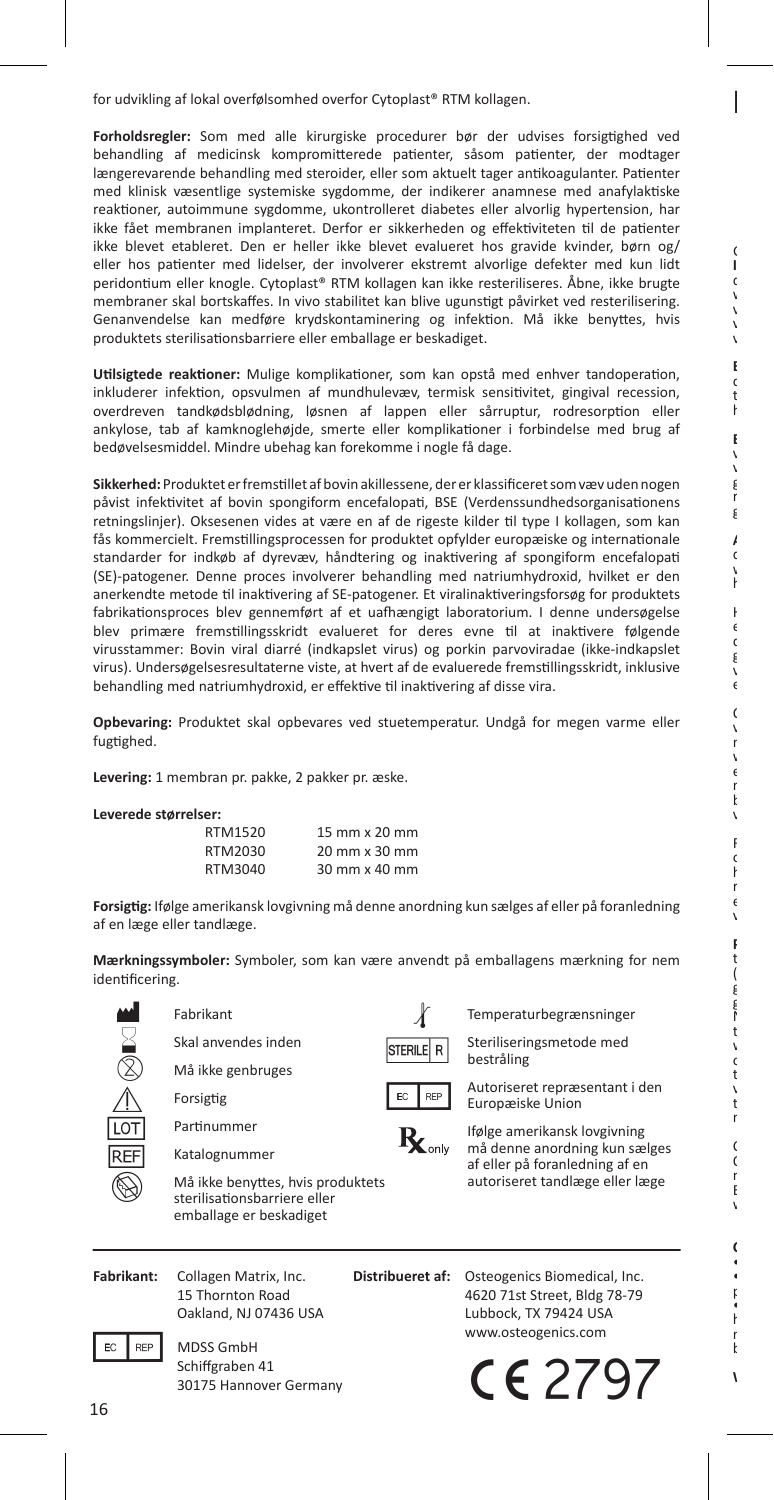

## **RTM-collageen - Resorbeerbaar collageenmembraan**

GEBRUIKSAANWIJZING<br>Inleiding: Gebruikers van Cytoplast®-producten hebben de plicht na te gaan of een product al **Inleiding:** Gebruikers van Cytoplast®-producten hebben de plicht na te gaan of een product al dan niet geschikt is voor de betreffende patiënt en omstandigheden. Osteogenics Biomedical wijst elke aansprakelijkheid, expliciet of impliciet, af en zal geen verantwoordelijkheid dragen<br>voor directe of indirecte schade, schadevergoeding of andere schade, voortvloeiend uit of<br>verband houdend met beroepsfouten o van Cytoplast®-producten.

**Beoogd gebruik**: Cytoplast®-RTM-collageen is een bioresorbeerbaar, implanteerbaar<br>collageenmateriaal dat bedoeld is voor gebruik bij tandchirurgische ingrepen als materiaal om<br>te worden aangebracht bij een tandheelkundig helpen bij wondgenezing na een tandheelkundige operatie.

**Beschrijving:** Cytoplast®-RTM-collageen is een witte, niet-brokkelige membraammatrix<br>vervaardigd van sterk gezuiverde type-I-collageenvezels verkregen uit de achillespees<br>van runderen. Cytoplast®-RTM-collageen is resorbee geleverd en is bestemd voor eenmalig gebruik.

**Aanbrengen:** Cytoplast®-RTM-collageen is verpakt in een dubbele steriele zak. De buitenzak<br>dient voorzichtig te worden geopend, zodanig dat de binnenzak in een steriel veld kan<br>worden geplaatst. Het membraan dient uit de handschoenen of instrumenten.

Het periodontale defect of botdefect wordt blootgelegd door een mucoperiosteale flap en<br>er worden chirurgische basisprocedures uitgevoerd (bv. curettage). De arts dient een grondig<br>debridement van het defect uit te voeren. gedemineraliseerde botmatrix en keramische materialen worden gebruikt om het defect op te vullen. Er dient zoveel mogelijk weefsel behouden te blijven om primaire sluiting van de wond en correcte plaatsing van de flappen zonder spanning mogelijk te maken.

Cytoplast®-RTM-collageen kan droog of gehydrateerd worden aangebracht. Als de arts de voorkeur geeft aan de hanteringseigenschappen van het gehydrateerde collageen kan het membraan vóór het definitieve aanbrengen circa vijf minuten worden gehydrateerd in steriel water of fysiologisch zout. Vervolgens kan het hulpmiddel in droge of natte toestand met een scherpe, steriele schaar worden bijgeknipt tot de grootte en vorm van het defect. Het membraan dient de wanden van het defect met ten minste 2 mm te overlappen om volledig botcontact mogelijk te maken en invasie van tandvleesbindweefsel onder het materiaal te voorkomen.

Fixatie van het membraan kan geïndiceerd zijn om verplaatsing als gevolg van belasting of beweging te voorkomen. Het membraan kan worden vastgehecht met resorbeerbare hechtingen en een niet-snijdende naald. Voor het vastmaken van het membraan kunnen ook resorbeerbare spijkertjes worden gebruikt. Er dient primaire sluiting te worden verkregen en gehandhaafd om versnelde resorptie als gevolg van blootstelling van het membraan te voorkomen.

**Postoperatieve procedures:** Patiënten dienen gedurende vier weken na de operatie tweemaal daags te spoelen met een antimicrobieel middel als chloorhexidinedigluconaat (Corsodyl). Vanaf 24 uur na de operatie kan de plaats van de wond daarnaast ook worden<br>gedept met een wattenstaafje dat in het antimicrobiële middel is gedoopt. De patiënt mag<br>gedurende twee dagen na de operatie geen tande Na deze periode kunt u de patiënt de instructie geven op de operatieplaats voorzichtig te poetsen met een zachte tandenborstel. Gedurende vier weken na de operatie mag niet<br>worden geflost. Tandsteenverwijdering en profylactische behandeling kunnen plaatsvinden bij<br>controlebezoeken, als dit geïndiceerd is. De te worden gecontroleerd om de wond te evalueren en eventuele hechtdraden of periodontaal vulmateriaal te verwijderen. Deze controlebezoeken dienen vervolgens om de twee weken te worden herhaald, tot maximaal acht weken na de operatie. De patiënt kan zijn normale mondhygiëne hervatten.

Cytoplast®-RTM-collageen is normaal 26 tot 38 weken na de operatie volledig geresorbeerd. Om schade aan onvolgroeid weefsel te voorkomen, mag er echter gedurende zes maanden<br>na de operatie geen subgingivale tandsteenverwijdering of curettage worden uitgevoerd.<br>Er kunnen andere bepalingen van de klinische gezond

Contra-indicaties: Cytoplast<sup>®</sup>-RTM-collageen is gecontra-indiceerd bij patiënten met:<br>• acute infecties of een besmette wond in de mondholte<br>• bekende allergie voor collageen van dierlijke oorsprong of andere uit runderen

• klinisch significante nierziekte, leverziekte, hartziekte, endocriene aandoeningen,<br>hematologische aandoeningen, auto-immuunziekten of systemische aandoeningen die<br>naar-het-oordeel-van-de-arts-een-veilige-implantatie-ofbelemmeren.

**Waarschuwing:** De arts dient voorzichtig te zijn bij het screenen van patiënten op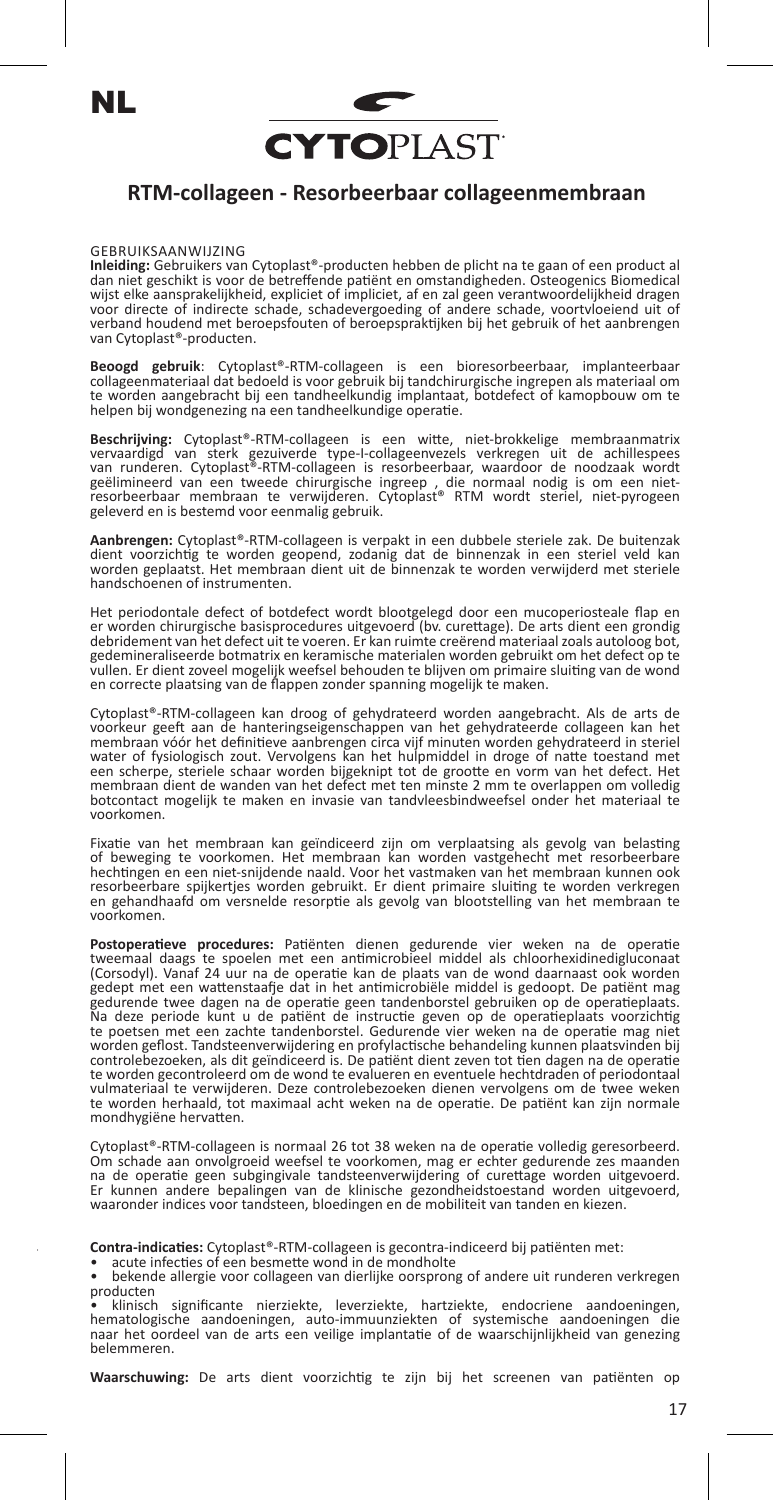bekende allergieën voor collageen of uit runderen verkregen producten. Er zijn overgevoelighei̇̃dsreacties waargenomen bij het gebruik van añdere producten die úit<br>runderen verkregen collageen bevatten. Er bestaat daarom een mogelijkheid van het optreden van een lokale overgevoeligheidsreactie op Cytoplast®-RTM-collageen.

**Voorzorgsmaatregelen:** Evenals bij alle operatieve ingrepen dient er voorzichtigheid te worden betracht bij het behandelen van medisch gecompromitteerde patiënten, zoals patiënten die gedurende langere tijd steroïden gebruiken of op dat moment anticoagulantia gebruiken. Het wordt afgeraden het membraan te implanteren bij patiënten met klinisch significante systemische aandoeningen, die wijzen op een voorgeschiedenis van anafylactische reacties, auto-immuunziekten, niet-gereguleerde diabetes of ernstige hypertensie. De veiligheid en doeltreffendheid zijn daarom bij deze patiënten niet bepaald. Deze zijn evenmin bepaald bij zwangere vrouwen, kinderen en/of patiënten met aandoeningen met zeer ernstige defecten waarbij er weinig parodontium of bot aanwezig is.

NÁVOD K POUŽITÍ

 $\mathbb{C}$ 

po chirurgickém zubním zákroku.

tkáně dásně pod materiál.

dodává sterilní, nepyrogenní a pouze pro jednorázové použití.

vnitřního sáčku vyjměte sterilními rukavicemi nebo nástroji.

týdnů po operaci. Pacient se může vrátit k běžné ústní hygieně.

stavu, včetně plaku, krvácení a pohyblivosti zubu.

**Úvod:** Stanovení vhodnosti nebo nevhodnosti jakéhokoli výrobku pro konkrétního pacienta  $\epsilon$  is positivatele výrobků Cytoplast $\epsilon$ Biomedical odmítá jakoukoli odpovědnost, výslovnou či předpokládanou, a neodpovídá za žádné přímé, sank úsudku nebo praxe (nebo v souvislosti s nimi) při použití nebo aplikaci výrobků Cytoplast®. **Určené použití:** Cytoplast® RTM kolagen je biologicky vstřebatelný implantabilní kolagenový materiál určený pro použití v zubní chirurgii jako materiál pro umístění v oblasti zubního implantátu, kostní

**Popis:** Cytoplast® RTM kolagen je bílá, nedrobivá membránová matrice vyrobená z vysoce purifikovaných kolagenových vláken typu I vyrobených z hovězích Achillových šlach. Cytoplast® RTM kolagen je vstřebatelný, což eliminuje potřebu druhého chirurgického zákroku, který je obvykle vyžadován pro odstranění nevstřebatelné membrány. Cytoplast® RTM kolagen se

**Podání:** Cytoplast® RTM kolagen je balený ve dvojitém sterilním sáčku. Vnější sáček se musí otevírat opatrně tak, aby se vnitřní sáček mohl přemístit do sterilního pole. Membránu z

Parodontální defekt nebo kostní defekt odkryjte mukoperiostálním lalokem a proveďte základní chirurgické zákroky (např. kyretáž). Lékař musí provést důkladný debridement defektu. K vyplnění defektu je možné použít prostor vytvářející materiál, například kostní autoštěp, demineralizovanou kostní matrici a keramické materiály. Je třeba zachovat pokud možno co nejvíce tkáně umožňující primární uzávěr rány a správné umístění laloků bez napětí.  $\mathbb C$  RTM kola $\mathbb C$ manipulační charakteristiky hydratovaného kolagenu, membrána se může hydratovat ve sterilní vodě nebo fyziologickém roztoku po dobu asi pěti minut před jejím konečným umístěním. Poté se prostředek může zastřihnout podle velikosti a tvaru defektu v suchém nebo vlhkém stavu pomocí ostrých sterilních nůžek. Membrána musí překrývat stěny defektu minimálně o 2 mm, aby bylo zabráněn úplný kontakt s kostí a bylo zabráněno invazi pojivové s kostí a bylo zabr<br>Doby

Může být indikována fixace membrány, aby nedošlo k jejímu posunutí při zátěži nebo pohybu. Membránu je možné přišít na místo pomocí vstřebatelní na místo pomocí vstřebatelných stehů a neřezací jeho pom<br>Vydající vstřebatelní pomocí vstřebatelných stehů a neřezací jeho pomocí vstřebatelných stehů a neřezací jeho<br>V membrány se mohou použít i vstřebatelní uzávěr, vstřebatelné svorky. Je třeba vytvořit a udržovat primární uzáv  $\epsilon$  nedocházelo k ur **Postup po operaci:** Po dobu čtyř týdnů po operaci si musí pacienti dvakrát denně vyplachovat ústa antimikrobiální látkou, např. chlorhexidin glukonátem (Peridex). Nejdříve 24 hodin po operaci je možné místo rány přetřít aplikátorem s vatovým chomáčkem namočeným do antimikrobiální látky. Dva dny po operaci si pacient nesmí ošetřenou oblast čistit kartáčkem. Po uplynutí této doby je možné pacienta poučit, aby si oblast opatrně čistil měkkým kartáčkem. Zubní používat čtyři týdny po operaci. Při kontrolních návštěvách je možné provésti týdny po oberaci. Při kontrolních je možné provésti týdny po operaci. Při kontrolních je možné provésti týdny provésti tě možné prov<br>Dobí  $\mathbf c = \mathbf c$ musí dostavit na kontrolu k vyhodnocení rány a odstranění stehů uzávěru nebo parodontálních t ampon

Cytoplast® RTM kolagen by se měl zcela vstřebat do 26 až 38 týdnů po operaci. Aby nedošlo k poškození nezralých tkání, sondování a odstraňování subgingiválního zubního kamene se nesmí provádět dříve než šest měsíců po operaci. Mohou být opakována jiná vyhodnocení klinického

**Varování:** Lékaři musejí postupovat opatrně při vyhodnocování pacienta z hlediska známých

**Kontraindikace:** Cytoplast® RTM kolagen je kontraindikován u pacientů, kteří mají: akutní infekce nebo kontaminovanou ránu v dutině ústní, známou alergii na kolagen zvířecího původu nebo jiné produkty hovězího původu, klinicky významné ledvinové, jaterní, srdeční, endokrinní, hematologické, autoimunitní nebo systémové onemocnění, které by podle úsudku

lékaře zabránilo bezpečné implantaci nebo pravděpodobnému zhojení.

Cytoplast®-RTM-collageen kan niet opnieuw worden gesteriliseerd. Open, ongebruikte membranen moeten worden weggegooid. Bij hersterilisatie kan de stabiliteit in vivo negatief worden beïnvloed. Bij hergebruik kunnen kruisbesmetting en infectie optreden. Het product mag niet worden gebruikt als de sterilisatiebarrière van het product of de verpakking beschadigd is.

**Ongewenste reacties:** Mogelijke complicaties die bij elke tandheelkundige operatie<br>kunnen optreden zijn infectie, zwelling van het intraorale weefsel, gevoeligheid voor<br>warmte, terugtrekking van het tandvlees, overmatige alveolaris , pijn of complicaties van het gebruik van anesthetica. Gedurende enkele dagen kan lichte pijn optreden.

Veiligheid: Het product wordt vervaardigd uit de achillespees van runderen. Dit weefsel is<br>geclassificeerd als geen gedetecteerde infectiviteit hebbend voor boviene spongiforme<br>encefalopathie, BSE (richtlijnen van de Werel runderen is een van de rijkste bronnen van in de handel verkrijgbaar type-I-collageen die men kent.

Het productieproces voldoet aan Europese en internationale normen voor het verkrijgen van en omgaan met dierlijk weefsel en het inactiveren van pathogenen die spongiforme encefalopathieën (SE) overbrengen. Dit proces omvat een behandeling met natriumhydroxide die een erkende methode voor het inactiveren van SE-pathogenen is.

Er is een virusinactiveringsstudie van het productieproces uitgevoerd door een onafhankelijk laboratorium. In deze studie werden de hoofdstappen van het productieproces geëvalueerd op het vermogen om de volgende virusstammen te inactiveren: Boviene virale diarree (omhuld virus) en parvovirussen bij varkens (niet-omhuld virus). De resultaten van de studie wezen uit dat elk van de geëvalueerde stappen van het productieproces, waaronder de behandeling met natriumhydroxide, doeltreffend is bij het inactiveren van deze virussen.

**Bewaring:** Het product dient te worden bewaard bij kamertemperatuur. Overmatige warmte en luchtvochtigheid dienen te worden vermeden.

**Levering:** Eén (1) membraan per verpakking; twee (2) verpakkingen per doos.

| Beschikbare formaten: |  |  |  |  |
|-----------------------|--|--|--|--|
| 15 mm x 20 mm         |  |  |  |  |
| 20 mm x 30 mm         |  |  |  |  |
| 30 mm x 40 mm         |  |  |  |  |
|                       |  |  |  |  |

Waarschuwing: Krachtens de federale wetgeving in de VS mag dit hulpmiddel uitsluitend<br>worden verkocht door of in opdracht van een arts of tandarts.

**Op de etiketten gebruikte symbolen:** Op etiketten op de verpakking kunnen symbolen worden gebruikt om de herkenning te vergemakkelijken.

|     | Fabrikant                                                                                          |                            | Temperatuurlimieten                                                 |  |
|-----|----------------------------------------------------------------------------------------------------|----------------------------|---------------------------------------------------------------------|--|
|     | Te gebruiken vóór                                                                                  | STERILE R                  | Gesteriliseerd door bestraling                                      |  |
| X   | Niet opnieuw gebruiken                                                                             | REP<br>EC                  | Gemachtigd vertegenwoordiger                                        |  |
|     | Let op                                                                                             |                            | in de FU                                                            |  |
| LOT | Partiinummer                                                                                       | $\mathbf{R}_{\text{only}}$ | Krachtens de federale wetgeving<br>in de VS mag dit product         |  |
| REF | Catalogusnummer                                                                                    |                            | uitsluitend worden verkocht door<br>of in opdracht van een bevoegde |  |
|     | Niet gebruiken als de<br>sterilisatiebarrière van het<br>product of de verpakking<br>beschadigd is |                            | tandarts of arts                                                    |  |

Fabrikant: Collagen Matrix, Inc. Gedistribueerd door: Osteogenics Biomedical, Inc. 15 Thornton Road Oakland, NJ 07436 VS

4620 71st Street, Bldg 78-79 Lubbock, TX 79424 VS www.osteogenics.com

 $C<sub>2797</sub>$ 



30175 Hannover, Duitsland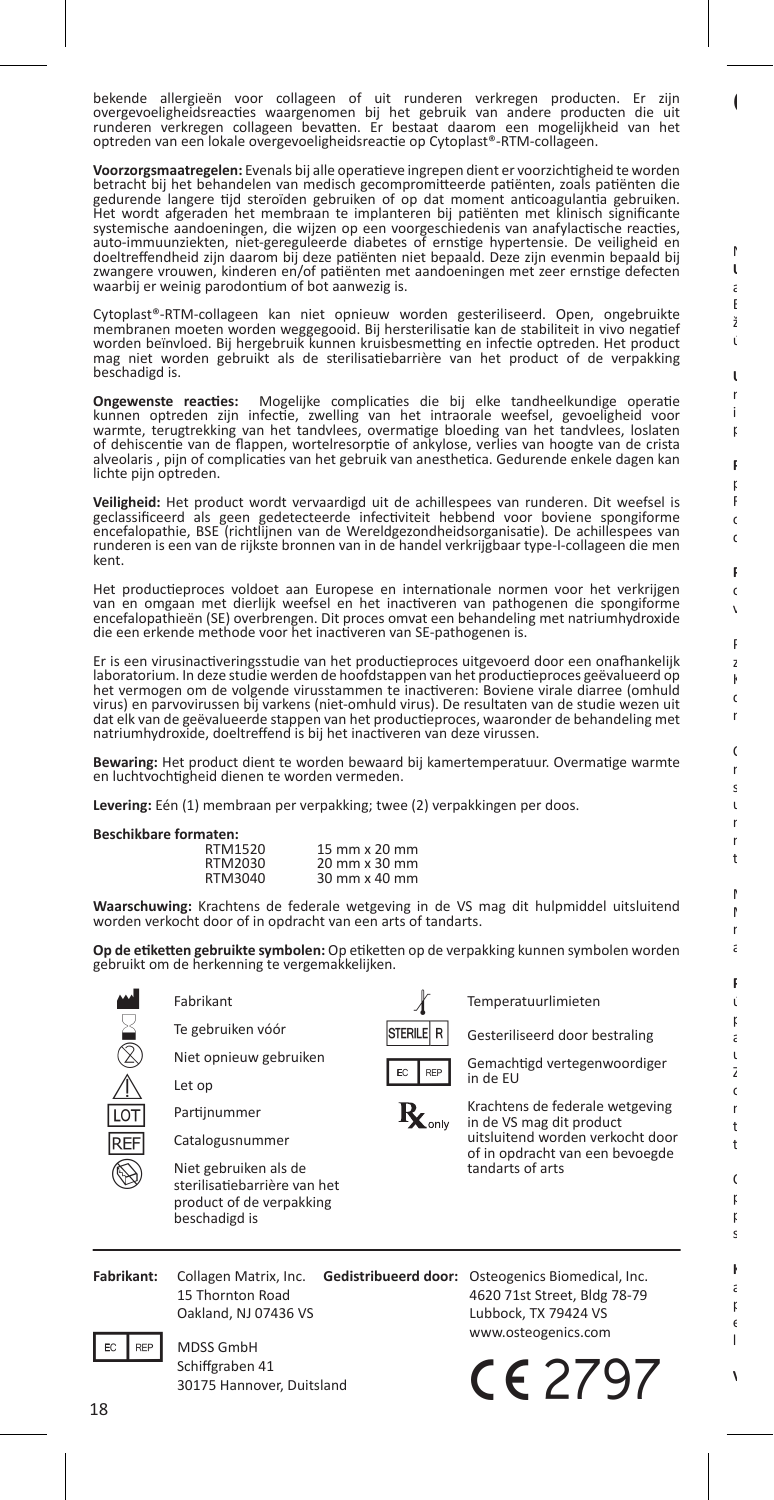

## **RTM kolagen - vstřebatelná kolagenová membrána**

#### NÁVOD K POUŽITÍ

**Úvod:** Stanovení vhodnosti nebo nevhodnosti jakéhokoli výrobku pro konkrétního pacienta a konkrétní okolnosti je povinností uživatele výrobků Cytoplast®. Společnost Osteogenics Biomedical odmítá jakoukoli odpovědnost, výslovnou či předpokládanou, a neodpovídá za žádné přímé, nepřímé, sankční či jiné škody vzniklé na základě špatného profesionálního úsudku nebo praxe (nebo v souvislosti s nimi) při použití nebo aplikaci výrobků Cytoplast®.

**Určené použití:** Cytoplast® RTM kolagen je biologicky vstřebatelný implantabilní kolagenový materiál určený pro použití v zubní chirurgii jako materiál pro umístění v oblasti zubního implantátu, kostního defektu nebo rekonstrukce čelistního výběžku na pomoc při hojení ran po chirurgickém zubním zákroku.

**Popis:** Cytoplast® RTM kolagen je bílá, nedrobivá membránová matrice vyrobená z vysoce purifikovaných kolagenových vláken typu I vyrobených z hovězích Achillových šlach. Cytoplast® RTM kolagen je vstřebatelný, což eliminuje potřebu druhého chirurgického zákroku, který je obvykle vyžadován pro odstranění nevstřebatelné membrány. Cytoplast® RTM kolagen se dodává sterilní, nepyrogenní a pouze pro jednorázové použití.

**Podání:** Cytoplast® RTM kolagen je balený ve dvojitém sterilním sáčku. Vnější sáček se musí otevírat opatrně tak, aby se vnitřní sáček mohl přemístit do sterilního pole. Membránu z vnitřního sáčku vyjměte sterilními rukavicemi nebo nástroji.

Parodontální defekt nebo kostní defekt odkryjte mukoperiostálním lalokem a proveďte základní chirurgické zákroky (např. kyretáž). Lékař musí provést důkladný debridement defektu. K vyplnění defektu je možné použít prostor vytvářející materiál, například kostní autoštěp, demineralizovanou kostní matrici a keramické materiály. Je třeba zachovat pokud možno co nejvíce tkáně umožňující primární uzávěr rány a správné umístění laloků bez napětí.

Cytoplast® RTM kolagen se umisťuje suchý nebo hydratovaný. Pokud lékař upřednostňuje manipulační charakteristiky hydratovaného kolagenu, membrána se může hydratovat ve sterilní vodě nebo fyziologickém roztoku po dobu asi pěti minut před jejím konečným umístěním. Poté se prostředek může zastřihnout podle velikosti a tvaru defektu v suchém nebo vlhkém stavu pomocí ostrých sterilních nůžek. Membrána musí překrývat stěny defektu minimálně o 2 mm, aby byl umožněn úplný kontakt s kostí a bylo zabráněno invazi pojivové tkáně dásně pod materiál.

Může být indikována fixace membrány, aby nedošlo k jejímu posunutí při zátěži nebo pohybu. Membránu je možné přišít na místo pomocí vstřebatelných stehů a neřezací jehly. K připevnění membrány se mohou použít i vstřebatelné svorky. Je třeba vytvořit a udržovat primární uzávěr, aby nedocházelo k urychlenému vstřebávání způsobenému obnažením membrány.

**Postup po operaci:** Po dobu čtyř týdnů po operaci si musí pacienti dvakrát denně vyplachovat ústa antimikrobiální látkou, např. chlorhexidin glukonátem (Peridex). Nejdříve 24 hodin po operaci je možné místo rány přetřít aplikátorem s vatovým chomáčkem namočeným do antimikrobiální látky. Dva dny po operaci si pacient nesmí ošetřenou oblast čistit kartáčkem. Po uplynutí této doby je možné pacienta poučit, aby si oblast opatrně čistil měkkým kartáčkem. Zubní nit se nesmí používat čtyři týdny po operaci. Při kontrolních návštěvách je možné provést odstranění zubního kamene z korunky a profylaxi. Sedm až deset dní po operaci se pacient musí dostavit na kontrolu k vyhodnocení rány a odstranění stehů uzávěru nebo parodontálních tampónů. Tyto kontrolní návštěvy je poté třeba opakovat každé dva týdny až do uplynutí osmi týdnů po operaci. Pacient se může vrátit k běžné ústní hygieně.

Cytoplast® RTM kolagen by se měl zcela vstřebat do 26 až 38 týdnů po operaci. Aby nedošlo k poškození nezralých tkání, sondování a odstraňování subgingiválního zubního kamene se nesmí provádět dříve než šest měsíců po operaci. Mohou být opakována jiná vyhodnocení klinického stavu, včetně plaku, krvácení a pohyblivosti zubu.

**Kontraindikace:** Cytoplast® RTM kolagen je kontraindikován u pacientů, kteří mají:

akutní infekce nebo kontaminovanou ránu v dutině ústní, známou alergii na kolagen zvířecího původu nebo jiné produkty hovězího původu, klinicky významné ledvinové, jaterní, srdeční, endokrinní, hematologické, autoimunitní nebo systémové onemocnění, které by podle úsudku lékaře zabránilo bezpečné implantaci nebo pravděpodobnému zhojení.

**Varování:** Lékaři musejí postupovat opatrně při vyhodnocování pacienta z hlediska známých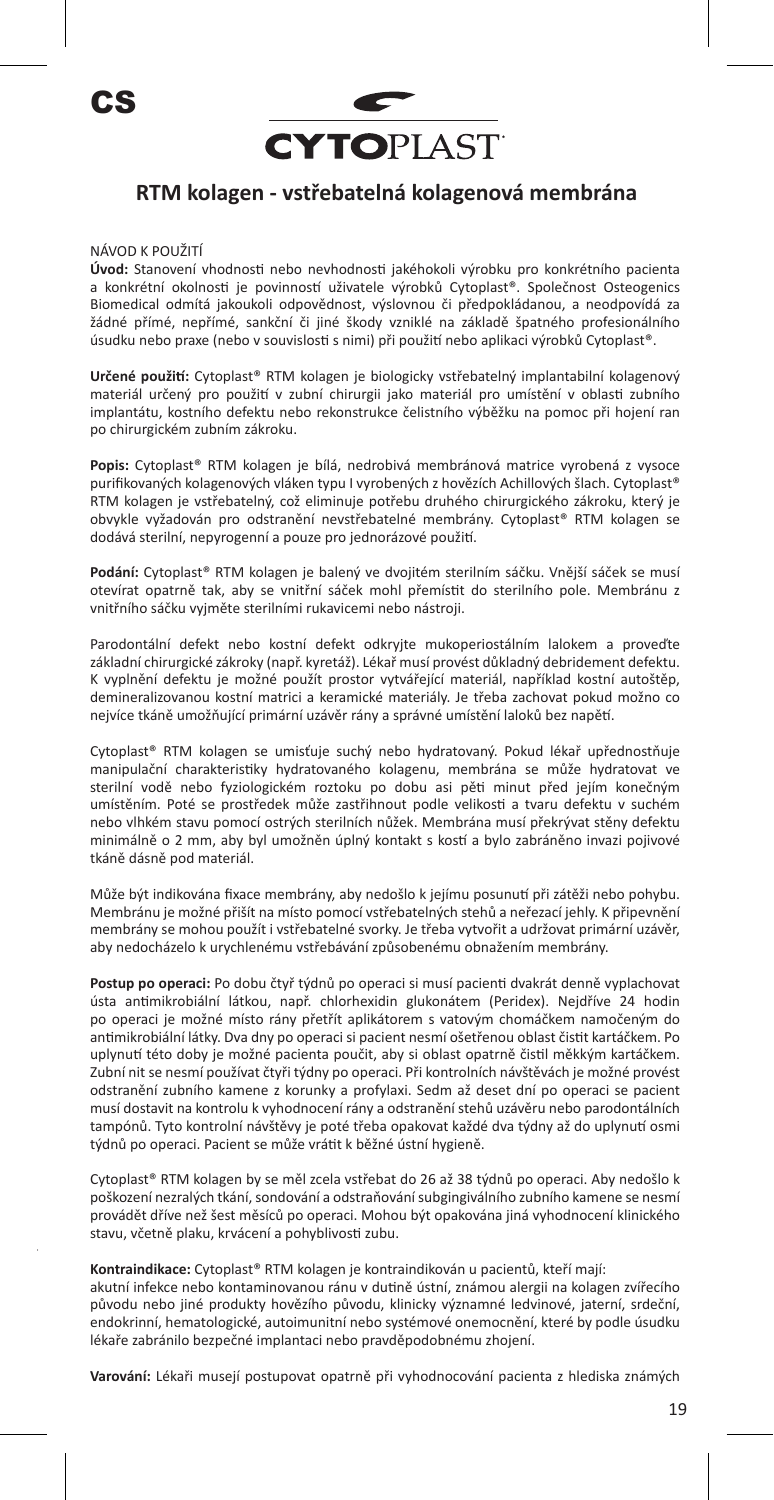alergií na kolagen nebo produkty hovězího původu. Při použití jiných produktů obsahujících hovězí kolagen došlo k reakcím přecitlivělosti; proto existuje možnost rozvoje místní reakce přecitlivělosti na Cytoplast® RTM kolagen.

**Bezpečnostní upozornění:** Stejně jako u všech chirurgických zákroků je nutné postupovat obezřetně při léčbě pacientů se zdravotními problémy, například pacientů na dlouhodobé léčbě steroidy nebo pacientů užívajících antikoagulancia. Membrána nebyla implantována pacientům s klinicky významným systémovým onemocněním indikujícím anamnézu anafylaktických reakcí, autoimunitního onemocnění, nekontrolovaného diabetu nebo závažné hypertenze; proto nebyla stanovena bezpečnost a účinnost u těchto pacientů. Prostředek také nebyl vyhodnocen u těhotných žen, dětí a/nebo u pacientů s extrémně těžkými defekty s nedostatkem parodontu nebo kosti. Cytoplast® RTM kolagen se nesmí opětovně sterilizovat. Otevřené nepoužité membrány je třeba zlikvidovat. Při opětovné sterilizaci může být negativně ovlivněna stabilita in vivo. Při opětovném použití může dojít ke křížové kontaminaci a infekci. Nepoužívejte výrobek, pokud je poškozena sterilní bariéra nebo obal.

**Nežádoucí reakce:** Při každém zubním chirurgickém zákroku mohou nastat komplikace, mezi něž patří infekce, otok intraorální tkáně, citlivost na teplo, ustupování dásně, nadměrné krvácení dásní, vytvoření mazlavého povlaku nebo dehiscence laloku, resorpce nebo ankylóza kořene, ztráta výšky krestální kosti, bolest nebo komplikace spojené s použitím anestezie. Po několik dnů může pacient pociťovat menší diskomfort.

**Bezpečnost:** Výrobek se vyrábí z hovězích Achillových šlach, které jsou klasifikovány jako tkáně bez detekované infektivity bovinní spongiformní encefalopatií (BSE) (Pokyny Světové zdravotnické organizace). Hovězí šlachy jsou také známy jako jeden z nejčistějších komerčně dostupných zdrojů kolagenu typu I.

Výrobní proces produktu splňuje evropské a mezinárodní standardy pro získávání zdrojů ze zvířecích tkání, manipulaci s nimi a deaktivaci patogenů spongiformní encefalopatie (SE). Tento proces zahrnuje ošetření hydroxidem sodným, které je uznávanou metodou deaktivace patogenů spongiformní encefalopatie.

Studie virové deaktivace v procesu výroby byla provedena nezávislou laboratoří. V této studii byly hodnoceny hlavní výrobní kroky z hlediska jejich schopnosti deaktivovat níže uvedené virové kmeny: bovinní virová diarrhea (obalený virus) a parvoviróza prasat (neobalený virus). Výsledky studie ukázaly, že každý z hodnocených výrobních kroků, včetně ošetření hydroxidem sodným, je účinný z hlediska deaktivace těchto virů.

**Skladování:** Výrobek skladujte při pokojové teplotě. Vyhněte se nadměrnému teplu a vlhkosti.

**Stav při dodání:** Jedna (1) membrána na balení; dvě (2) balení v krabici.

| Dostupné velikosti: | RTM1520 | 15 mm x 20 mm |
|---------------------|---------|---------------|
|                     | RTM2030 | 20 mm x 30 mm |
|                     | RTM3040 | 30 mm x 40 mm |

**Upozornění:** Federální zákony USA dovolují prodej tohoto prostředku pouze lékařům nebo stomatologům nebo na jejich předpis.

**Symboly na označení:** Pro snadnou identifikaci se na označení obalu mohou používat symboly.



Výrobce  $\chi$  Omezení teploty Použít do data STERILE R Sterilizováno ozářením<br>**Izmeri** Zplnomocněný zástupce v Nepoužívat opětovně EC REP Zplnomocněný zástupce v Zplnomocněný zástupce v Pozor LOT Číslo šarže<br>REF Katalogové Federální zákony USA dovolují  $\mathbf{R}_{\mathbf{x}_\mathsf{only}}$ prodej tohoto prostředku pouze Katalogové číslo<br>Nepoužívat, je-li sterilizační lékařům nebo stomatologům nebo na jejich předpisNepoužívat, je-li sterilizační<br>bariéra výrobku nebo jeho obal poškozen

**Výrobce:** Collagen Matrix, Inc. 15 Thornton Road Oakland, NJ 07436 USA

**Distributor:** Osteogenics Biomedical, Inc. 4620 71st Street, Bldg 78-79 Lubbock, TX 79424 USA www.osteogenics.com

C2797



Schiffgraben 41 30175 Hannover Německo